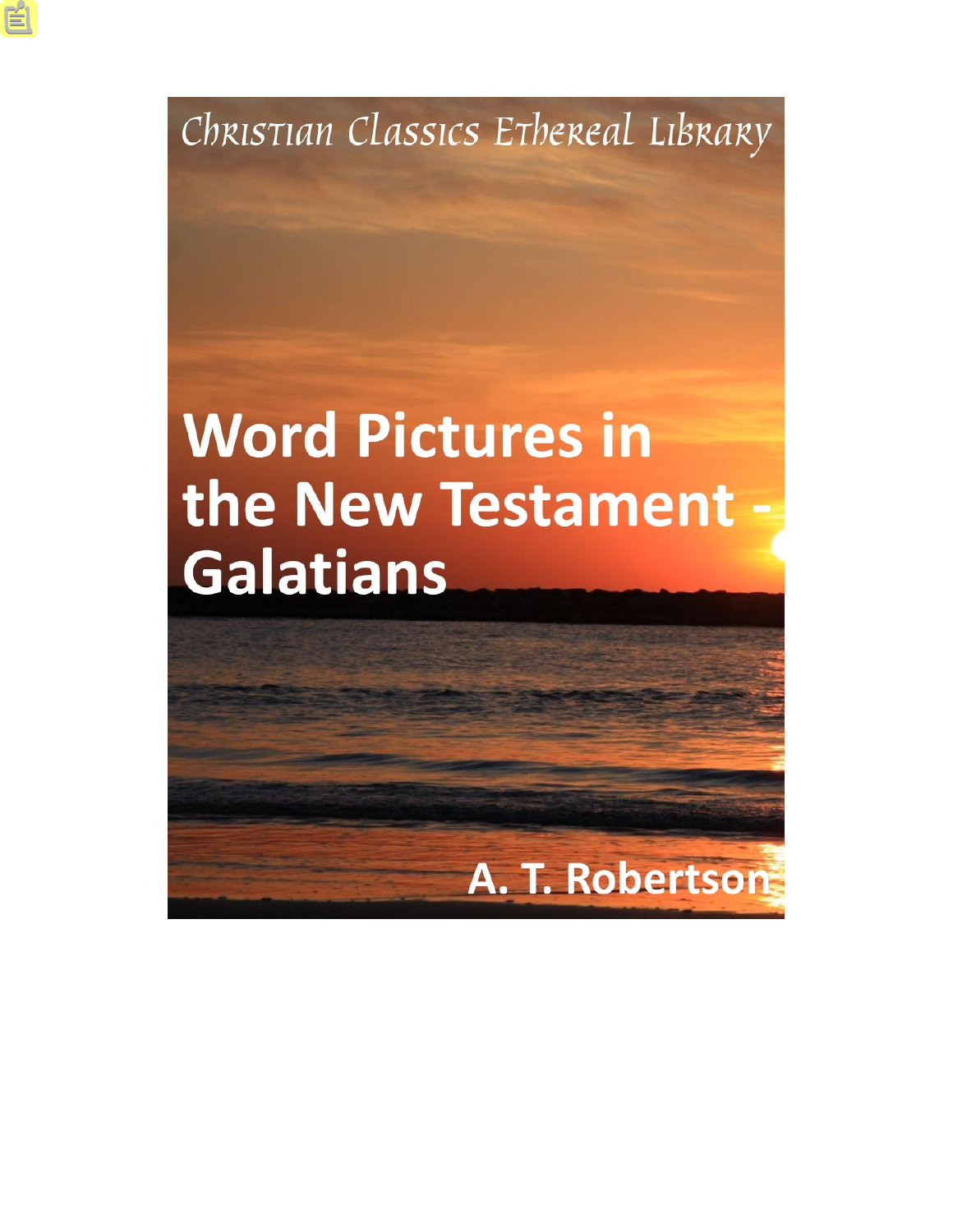

## **Word Pictures in the New Testament - Galatians**

- **Author(s):** Robertson, A. T. (1863-1934)
- **Publisher:** Grand Rapids, MI: Christian Classics Ethereal Library
- **Description:** A. T. Robertson was a renowned Greek New Testament scholar. His work on the Greek language is still consulted today. *Word Pictures in the New Testament* is his insightful treatment of that book. In the Greek New Testament, there are a variety of meaningful pictorial nuances implicit in the Greek constructions. These nuances are often lost in translation. *Word Pictures in the New Testament* explains them. Robertson examines Greek constructions from many different Testament passages. He provides background to many of the Greek words and their connotations in the original Greek, thereby shedding new light on the meaning of passages. Many readers have gained a new, richer understanding of the New Testament by studying *Word Pictures in the New Testament*. And although no technical knowledge is required to study this work, familiarity with the Greek language makes this work much easier to digest. Consequently, it is ideal for pastors, theologians, and students of the New Testament. Tim Perrine CCEL Staff Writer

**Subjects:** The Bible New Testament Works about the New Testament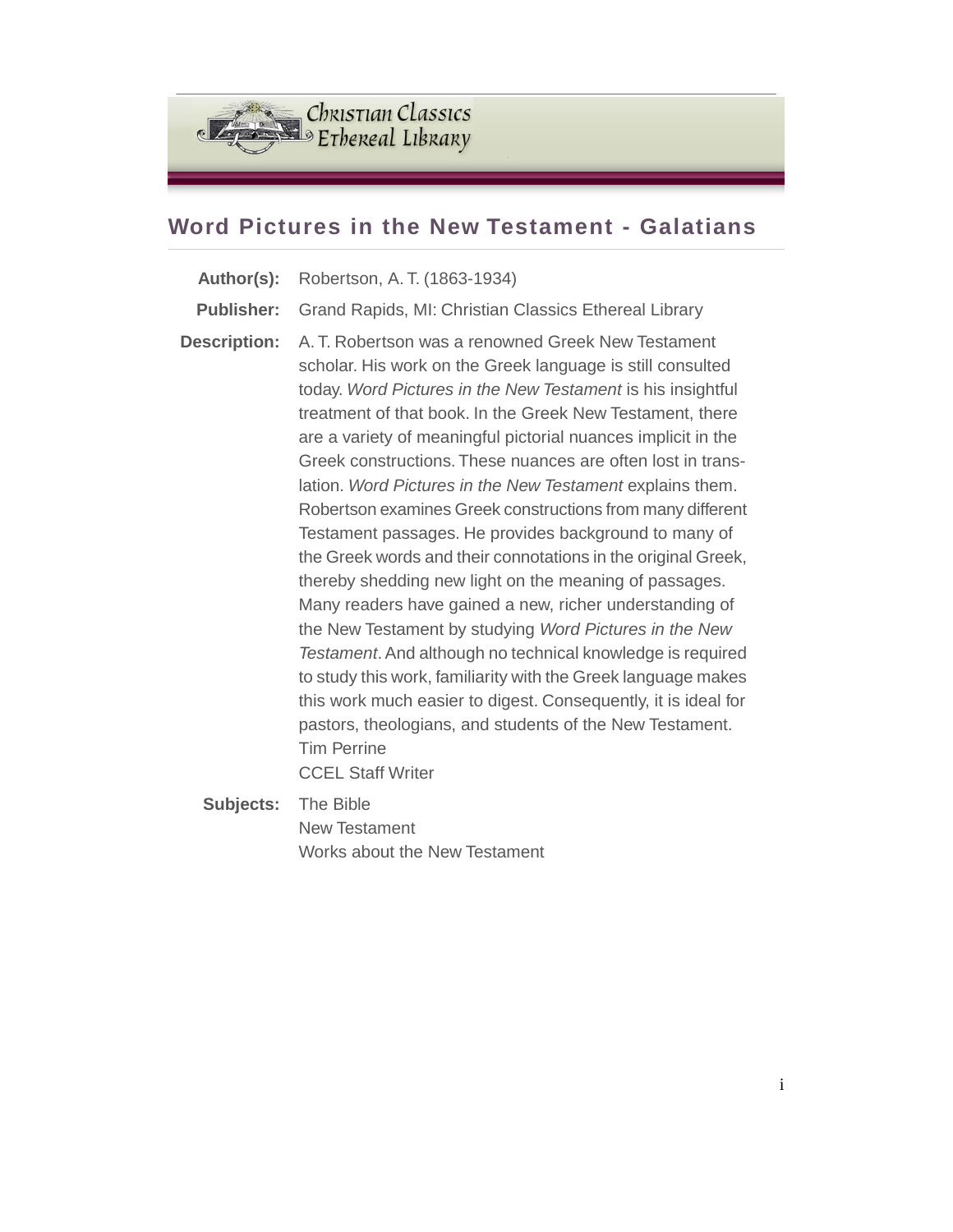# Contents

| Title Page                    | $\mathbf{1}$   |
|-------------------------------|----------------|
| Chapter 1                     | 2              |
| Chapter 2                     | $\overline{7}$ |
| Chapter 3                     | 14             |
| Chapter 4                     | 21             |
| Chapter 5                     | 28             |
| Chapter 6                     | 32             |
| Indexes                       | 36             |
| Index of Scripture References | 37             |
| Index of Scripture Commentary | 40             |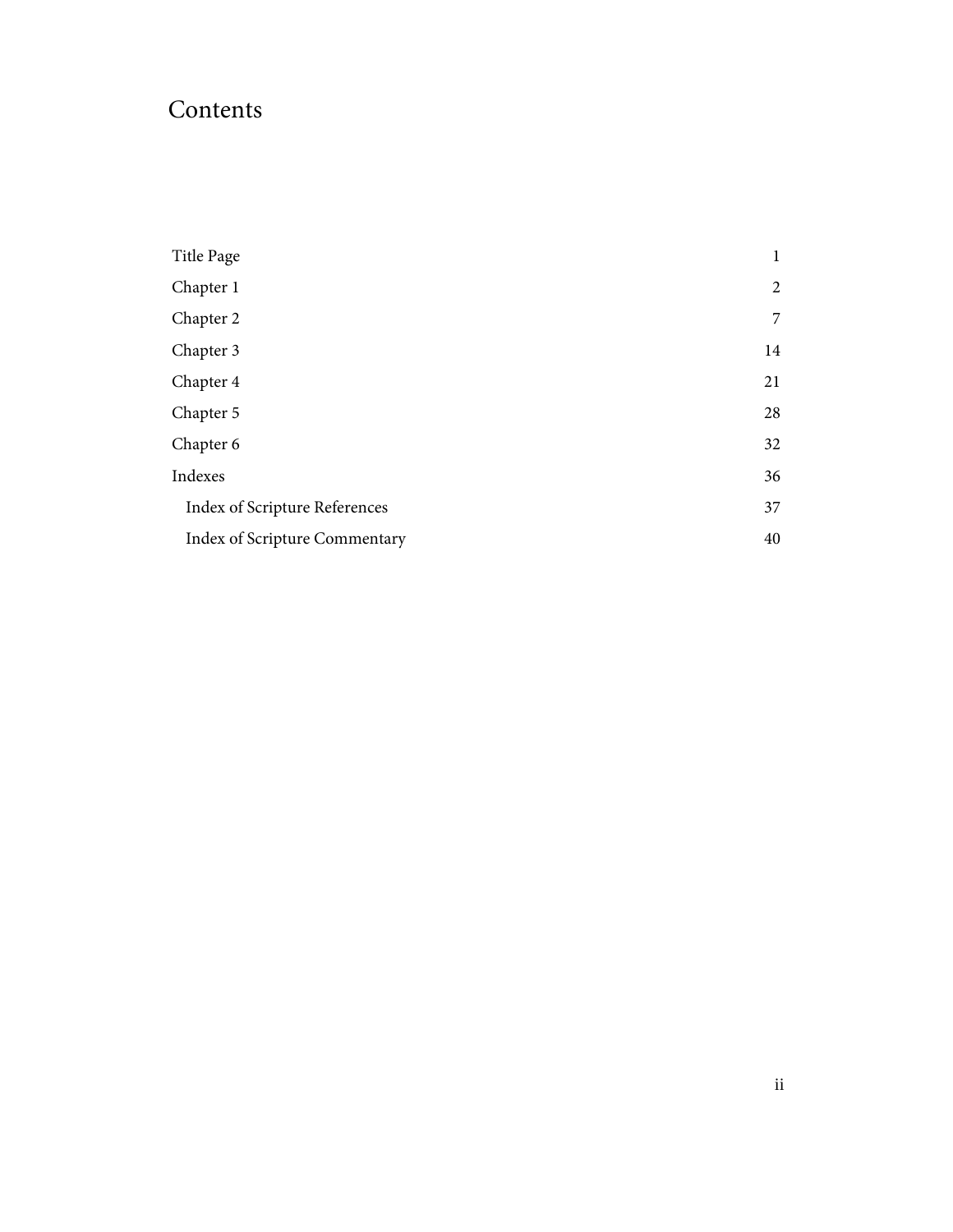

This PDF file is from the Christian Classics Ethereal Library, [www.ccel.org.](http://www.ccel.org) The mission of the CCEL is to make classic Christian books available to the world.

- This book is available in PDF, HTML, ePub, and other formats. See [http://www.ccel.org/ccel/robertson\\_at/wp\\_gal.html.](http://www.ccel.org/ccel/robertson_at/wp_gal.html)
- Discuss this book online at [http://www.ccel.org/node/3748.](http://www.ccel.org/node/3748)

The CCEL makes CDs of classic Christian literature available around the world through the Web and through CDs. We have distributed thousands of such CDs free in developing countries. If you are in a developing country and would like to receive a free CD, please send a request by email to [cd-request@ccel.org.](mailto:cd-request@ccel.org)

The Christian Classics Ethereal Library is a self supporting non-profit organization at Calvin College. If you wish to give of your time or money to support the CCEL, please visit [http://www.ccel.org/give.](http://www.ccel.org/give)

This PDF file is copyrighted by the Christian Classics Ethereal Library. It may be freely copied for non-commercial purposes as long as it is not modified. All other rights are reserved. Written permission is required for commercial use.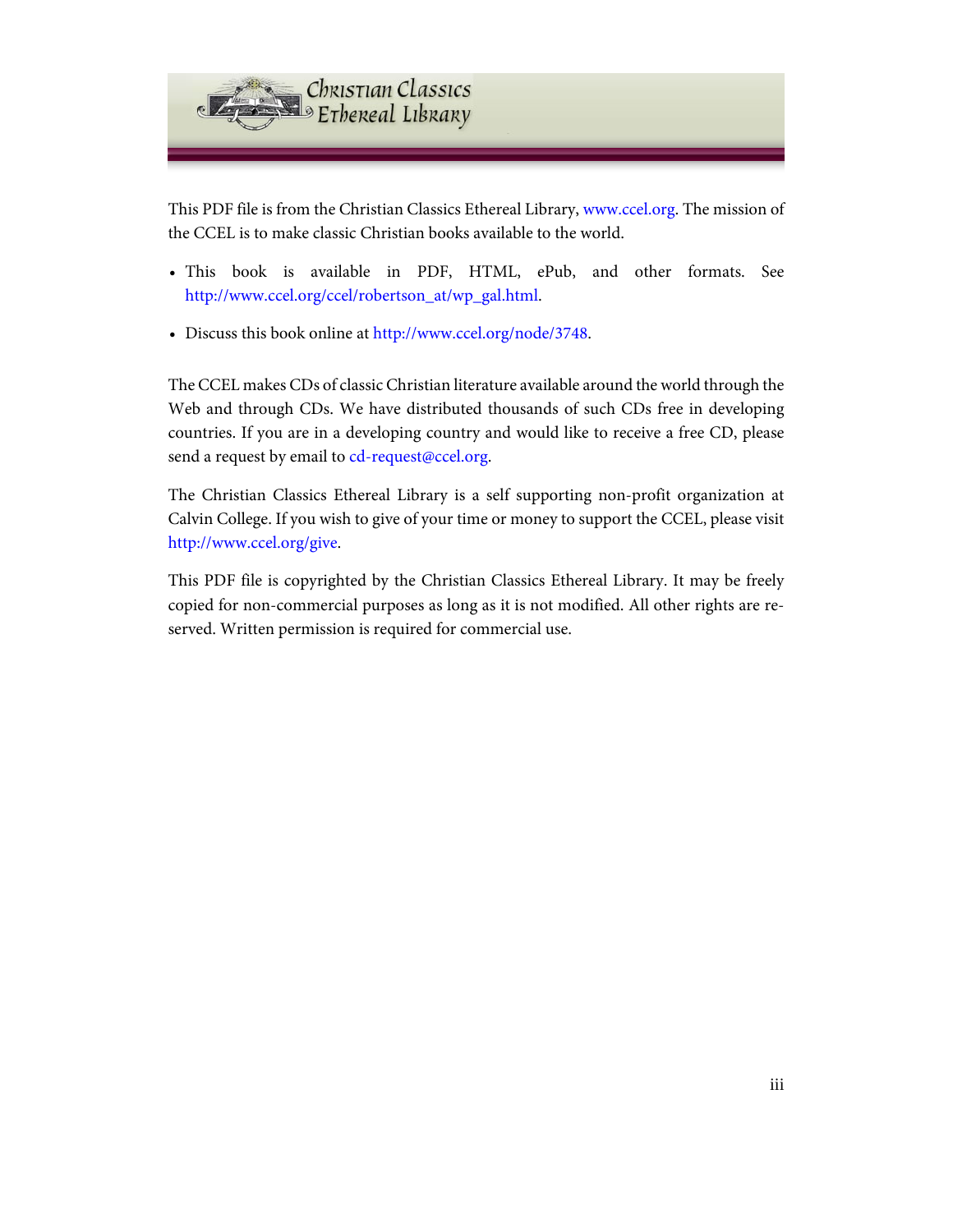# <span id="page-4-0"></span>**Word Pictures in the New Testament**

**Galatians**

**A.T. Robertson**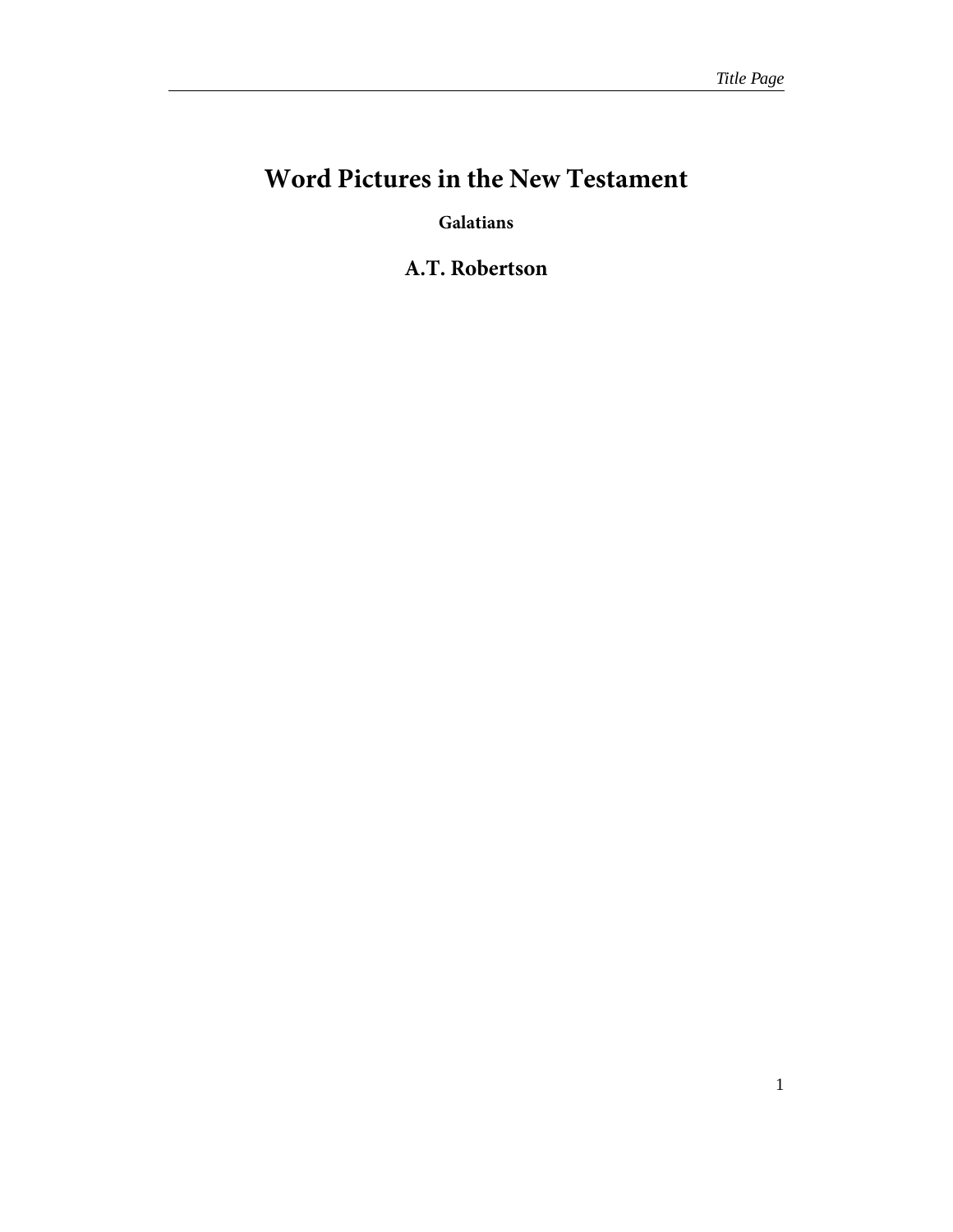#### **Chapter 1**

<span id="page-5-11"></span><span id="page-5-8"></span><span id="page-5-2"></span><span id="page-5-0"></span>1:1 **Not from men, neither through men** [ouk ap' anthrōpōn oude di' anthrōpou]. The bluntness of Paul's denial is due to the charge made by the Judaizers that Paul was not a genuine apostle because not one of the twelve. This charge had been made in Corinth and called forth the keenest irony of Paul ([2Co 10-12](http://www.ccel.org/study/Bible:2Cor.10)). In [Ga 1; 2](http://www.ccel.org/study/Bible:Gal.1 Bible:Gal.2) Paul proves his independence of the twelve and his equality with them as recognized by them. Paul denies that his apostleship had a human source [ouk ap' anthropon] and that it had come to him through [di' anthrōpou] a human channel (Burton). **But through Jesus Christ and God the Father** [alla dia Iēsou Christou kai theou patros]. The call to be an apostle came to Paul through Jesus Christ as he claimed in  $1Co 9:1$  and as told in Ac  $9:4-6$ ;  $22:7ff$ ;  $26:16ff$ . He is apostle also by the will of God. **Who raised him from the dead** [tou egeirantos auton ek nekrōn]. And therefore Paul was qualified to be an apostle since he had seen the Risen Christ ([1Co](http://www.ccel.org/study/Bible:1Cor.9.1) [9:1](http://www.ccel.org/study/Bible:1Cor.9.1); [15:8f.\)](http://www.ccel.org/study/Bible:1Cor.15.8). This verb  $[e$ *geiro* $]$  is often used in N.T. for raising from the sleep of death, to wake up the dead.

<span id="page-5-9"></span><span id="page-5-7"></span><span id="page-5-6"></span>1:2 **All the brethren which are with me** [hoi sun emoi pantes adelphoi]. The same phrase in [Php 4:21](http://www.ccel.org/study/Bible:Phil.4.21) in distinction from the saints in [verse 22.](http://www.ccel.org/study/Bible:Gal.1.22) Probably the small company of travelling companions. **Unto the churches of Galatia** [tais ekklēsiais tēs Galatias]. A circular letter therefore to all the churches in the province (both South Galatia and North Galatia if he really laboured there).

<span id="page-5-10"></span>1:3 **Grace to you and peace** [charis humin kai eirēnē]. As in I Thess., II Thess., I Cor., II Cor. (already written) and in all the later Epistles save that in I and II Timothy "mercy" is added. But this customary salutation (see on  $1Th 1:1$ ) is not a perfunctory thing with Paul. He uses it here even when he has so much fault to find just as he did in I and II Corinthians.

<span id="page-5-5"></span><span id="page-5-4"></span><span id="page-5-3"></span><span id="page-5-1"></span>1:4 **For our sins** [huper tōn hamartiōn]. Some MSS. have [peri] (concerning). In the Koinē this use of [huper] as like [peri] has come to be common. He refers to the death of Christ (cf. [1Co 15:3;](http://www.ccel.org/study/Bible:1Cor.15.3) [Ga 2:20](http://www.ccel.org/study/Bible:Gal.2.20); [Ro 5:6f.\)](http://www.ccel.org/study/Bible:Rom.5.6). As a rule [peri] occurs of things, [huper] of persons. **Deliver** [exelētai]. Second aorist middle subjunctive (final clause with [hopōs] of [exaireō], old verb to pluck out, to rescue ([Ac 23:27\)](http://www.ccel.org/study/Bible:Acts.23.27). "Strikes the keynote of the epistle. The gospel is a rescue, an emancipation from a state of bondage" (Lightfoot). **Out of this present evil world** [ek tou aiōnos tou enestōtos ponērou]. Literally, "out of the age the existing one being evil." The predicate position of [ponērou] calls emphatic attention to it. Each word here is of interest and has been already discussed. See on [Mt 13:22](http://www.ccel.org/study/Bible:Matt.13.22) for [aiōn], [Mt 6:23](http://www.ccel.org/study/Bible:Matt.6.23) for [ponēros]. [Enestōtos] is genitive masculine singular of [enestōs] second perfect (intransitive) participle of [enistēmi] for which see on [2Th 2:12](http://www.ccel.org/study/Bible:2Thess.2.12); [1Co 3:22; 7:26](http://www.ccel.org/study/Bible:1Cor.3.22 Bible:1Cor.7.26). It is present as related to future ([Ro 8:38;](http://www.ccel.org/study/Bible:Rom.8.38) [Heb](http://www.ccel.org/study/Bible:Heb.9.9) [9:9](http://www.ccel.org/study/Bible:Heb.9.9)). **According to the will of God** [kata to thelēma tou theou]. Not according to any merit in us.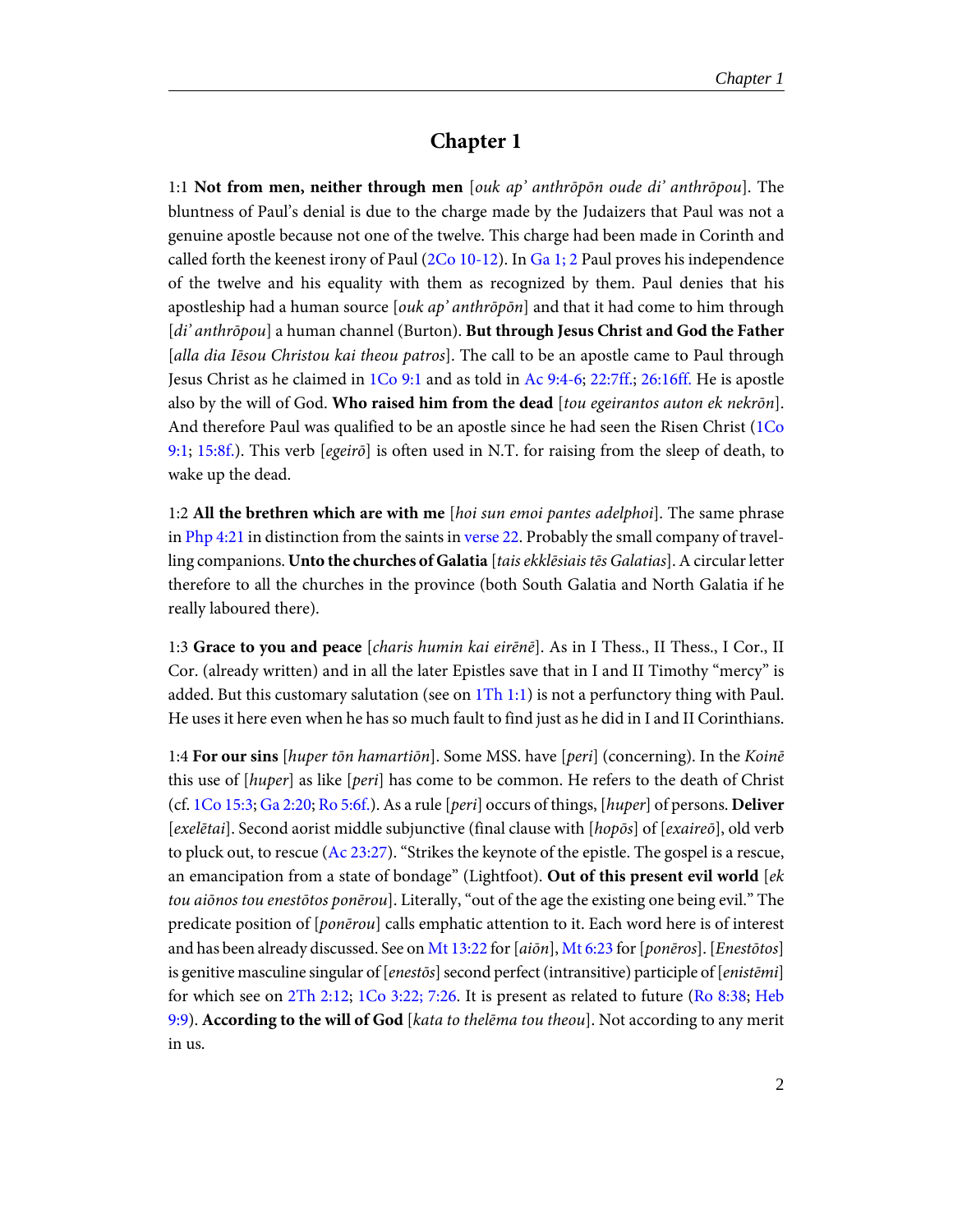<span id="page-6-7"></span><span id="page-6-2"></span>1:5 **To whom be the glory** [hōi hē doxa]. No verb in the Greek. For like doxologies see [Ro](http://www.ccel.org/study/Bible:Rom.9.5 Bible:Rom.11.36 Bible:Rom.16.27) [9:5; 11:36; 16:27](http://www.ccel.org/study/Bible:Rom.9.5 Bible:Rom.11.36 Bible:Rom.16.27); [Eph 3:21](http://www.ccel.org/study/Bible:Eph.3.21); [1Ti 1:17.](http://www.ccel.org/study/Bible:1Tim.1.17)

<span id="page-6-8"></span><span id="page-6-4"></span>1:6 **Ye are so quickly removing** [houtōs tacheōs metatithesthe]. The present middle indicative of [metatithēmi], to change places, to transfer. "You are transferring yourselves" and doing it "so quickly" either from the time of their conversion or most likely from the time when the Judaizers came and tempted them. So easily some of them are falling victims to these perverters of the gospel. That is a continuous amazement [thaumazō] to Paul and to men today that so many are so silly and so gullible to modern as to ancient charlatans. **Unto a different gospel** [eis heteron euaggelion]. See on [2Co 11:4](http://www.ccel.org/study/Bible:2Cor.11.4) for distinction between [allo] and [heteron] as here. It is not here or there a mere difference in emphasis or spirit as in [Php](http://www.ccel.org/study/Bible:Phil.1.18) [1:18](http://www.ccel.org/study/Bible:Phil.1.18) so long as Christ is preached. These men as in [2Co 11:4](http://www.ccel.org/study/Bible:2Cor.11.4) preach "another Jesus" and a "different gospel" and so have fallen away from grace and have done away with Christ [\(Ga](http://www.ccel.org/study/Bible:Gal.5.4) [5:4](http://www.ccel.org/study/Bible:Gal.5.4)). Hence the vehemence of Paul's words.

<span id="page-6-6"></span><span id="page-6-5"></span><span id="page-6-1"></span><span id="page-6-0"></span>1:7 **Which is not another** [ho ouk estin allo]. It is no "gospel" (good news) at all, but a yoke of bondage to the law and the abolition of grace. There is but one gospel and that is of grace, not works. The relative [ho] (which) refers to [heteron euaggelion] (a different gospel) "taken as a single term and designating the erroneous teachings of the Judaizers" (Burton). **Only** [ei mē]. Literally, "except," that is, "Except in this sense," "in that it is an attempt to pervert the one true gospel" (Lightfoot). **Who disturb you** [hoi tarassontes]. The disturbers. This very verb [tarassō] is used in [Ac 17:8](http://www.ccel.org/study/Bible:Acts.17.8) of the Jews in Thessalonica who "disturbed" the politarchs and the people about Paul. **Would pervert** [thelontes metastrepsai]. "Wish to turn about," change completely as in [Ac 2:20;](http://www.ccel.org/study/Bible:Acts.2.20) [Jas 4:9.](http://www.ccel.org/study/Bible:Jas.4.9) The very existence of the gospel of Christ was at stake.

<span id="page-6-3"></span>1:8 **If we** [ean hēmeis]. Condition of third class [ean] and aorist middle subjunctive [euaggelisētai]. Suppose I (literary plural) should turn renegade and preach "other than" [par' ho], "contrary to that which we preached." Preachers have turned away from Christ, alas, and preached "humanism" or some other new-fangled notion. The Jews termed Paul a renegade for leaving Judaism for Christianity. But it was before Paul had seen Christ that he clung to the law. Paul is dogmatic and positive here, for he knows that he is standing upon solid ground, the fact of Christ dying for us and rising again. He had seen the Risen Jesus Christ. No angel can change Paul now. **Let him be anathema** [anathema estō]. See on [1Co 12:3](http://www.ccel.org/study/Bible:1Cor.12.3) for this word.

1:9 **So say I now again** [kai arti palin legō]. Paul knows that he has just made what some will consider an extreme statement. But it is a deliberate one and not mere excitement. He will stand by it to the end. He calls down a curse on any one who proclaims a gospel to them contrary to that which they had received from him.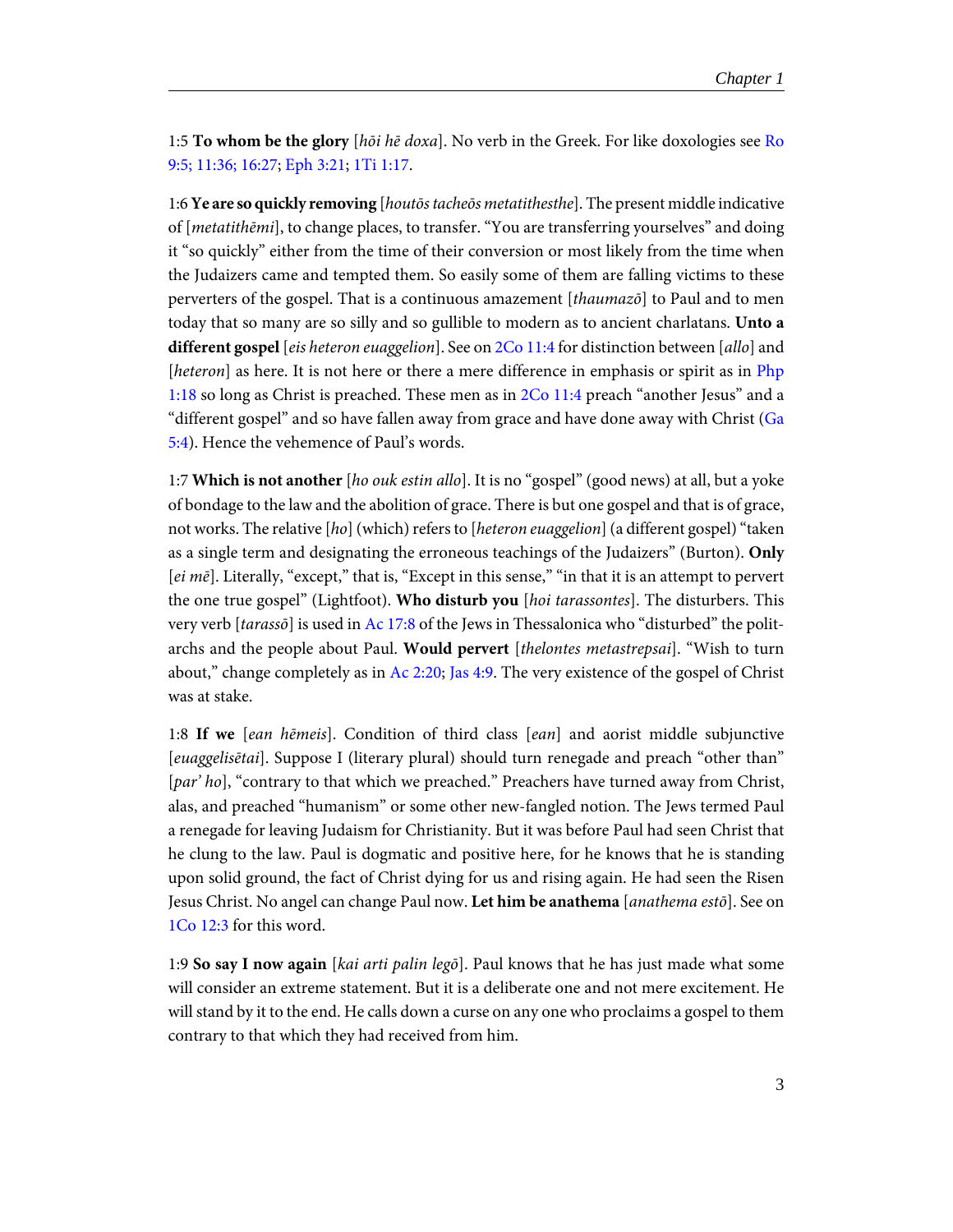<span id="page-7-8"></span><span id="page-7-6"></span>1:10 **Am I persuading?** [peithō?]. Conative present, trying to persuade like [zētō areskein] (seeking to please) where the effort is stated plainly. See [2Co 5:11.](http://www.ccel.org/study/Bible:2Cor.5.11) **I should not be** [ouk an ēmēn]. Conclusion of second class condition, determined as unfulfilled. Regular construction here  $[ei]$  and imperfect indicative in the condition  $[*éreskon*, *ouk an*]$  and imperfect in the conclusion). About pleasing men see on [1Th 2:4.](http://www.ccel.org/study/Bible:1Thess.2.4) In [Col 3:22](http://www.ccel.org/study/Bible:Col.3.22); [Eph. 6:6](http://www.ccel.org/study/Bible:Eph.6.6) Paul uses the word "men-pleasers" [anthrōpareskoi].

<span id="page-7-2"></span>1:11 **Which was preached** [to euaggelisthen]. Play on the word [euaggelion] by first aorist passive participle of [euaggelizō], "the gospel which was gospelized by me." **It is not after man** [ouk estin kata anthrōpon]. Not after a human standard and so he does not try to conform to the human ideal. Paul alone  $(1Co\ 3:3; 9:8; 15:32; Ro\ 3:15)$  in the N.T. uses this old and common idiom.

<span id="page-7-7"></span><span id="page-7-5"></span><span id="page-7-4"></span>1:12 **Nor was I taught it** [oute edidachthēn]. He did not receive it "from man" [para anthrōpōn], which shuts out both  $[apo]$  and  $[dia]$  of [verse 1](http://www.ccel.org/study/Bible:Gal.1.1)), whether Peter or any other apostle, nor was he taught it in the school of Gamaliel in Jerusalem or at the University of Tarsus. He "received" his gospel in one way, "through revelation of Jesus Christ"  $\left[ di' \text{ apokalupse}\right]$ Iēsou Christou]. He used [parelabon] in [1Co 15:3](http://www.ccel.org/study/Bible:1Cor.15.3) about the reception of his message from Christ. It is not necessary to say that he had only one (because of the aorist active [parelabon], from [*paralambanō*], for it can very well be constative aorist) revelation (unveiling) from Christ. In fact, we know that he had numerous visions of Christ and in  $1Co$   $11:23$  he expressly says concerning the origin of the Lord's Supper: "I received [parelabon], again) from the Lord." The Lord Jesus revealed his will to Paul.

<span id="page-7-10"></span><span id="page-7-9"></span><span id="page-7-1"></span><span id="page-7-0"></span>1:13 **My manner of life** [tēn emēn anastrophēn]. Late word in this sense from Polybius on from [anastrephomai]. In the older writers it meant literally "return" or "turning back." See [1Pe 1:15.](http://www.ccel.org/study/Bible:1Pet.1.15) It is absent in this sense in the papyri though the verb is common. **In the Jews' religion** [en tōi Ioudaismōi]. "In Judaism." The word in N.T. only here and next verse, already in [II Macc. 2:21;](http://www.ccel.org/study/Bible:2Macc.2.21) [8:1;](http://www.ccel.org/study/Bible:2Macc.8.1) [14:38](http://www.ccel.org/study/Bible:2Macc.14.38); [IV Macc. 4:26.](http://www.ccel.org/study/Bible:4Macc.4.16) In these passages it means the Jewish religion as opposed to the Hellenism that the Syrian Kings were imposing upon the Jews. So later Justin Martyr (386 D) will use [Christianismos] for Christianity. Both words are made from verbs in [-izō]. **Beyond measure** [kath' huperbolēn]. "According to excess" (throwing beyond, [huperbolē]. **I persecuted** [ediōkon]. Imperfect active, "I used to persecute" (see [Ac](http://www.ccel.org/study/Bible:Acts.7) [7-9](http://www.ccel.org/study/Bible:Acts.7) for the facts). **Made havock of it** [eporthoun autēn]. Customary action again, imperfect of old verb  $[portfolio, to \text{lay waste}, to \text{sack}, \text{In N.T.} \text{ only here}, \text{verse } 23, \text{and AC } 9:31 \text{ (used by)}$ Christians in Damascus of Saul after his conversion of his former conduct, the very word of Paul here). Paul heard them use it of him and it stuck in his mind.

<span id="page-7-3"></span>1:14 **I advanced** [proekopton]. Imperfect active again of [prokoptō], old verb, to cut forward (as in a forest), to blaze a way, to go ahead. In N.T. only here, [Ro 13:12;](http://www.ccel.org/study/Bible:Rom.13.12) [2Ti 2:16; 3:9,13.](http://www.ccel.org/study/Bible:2Tim.2.16 Bible:2Tim.3.9 Bible:2Tim.3.13)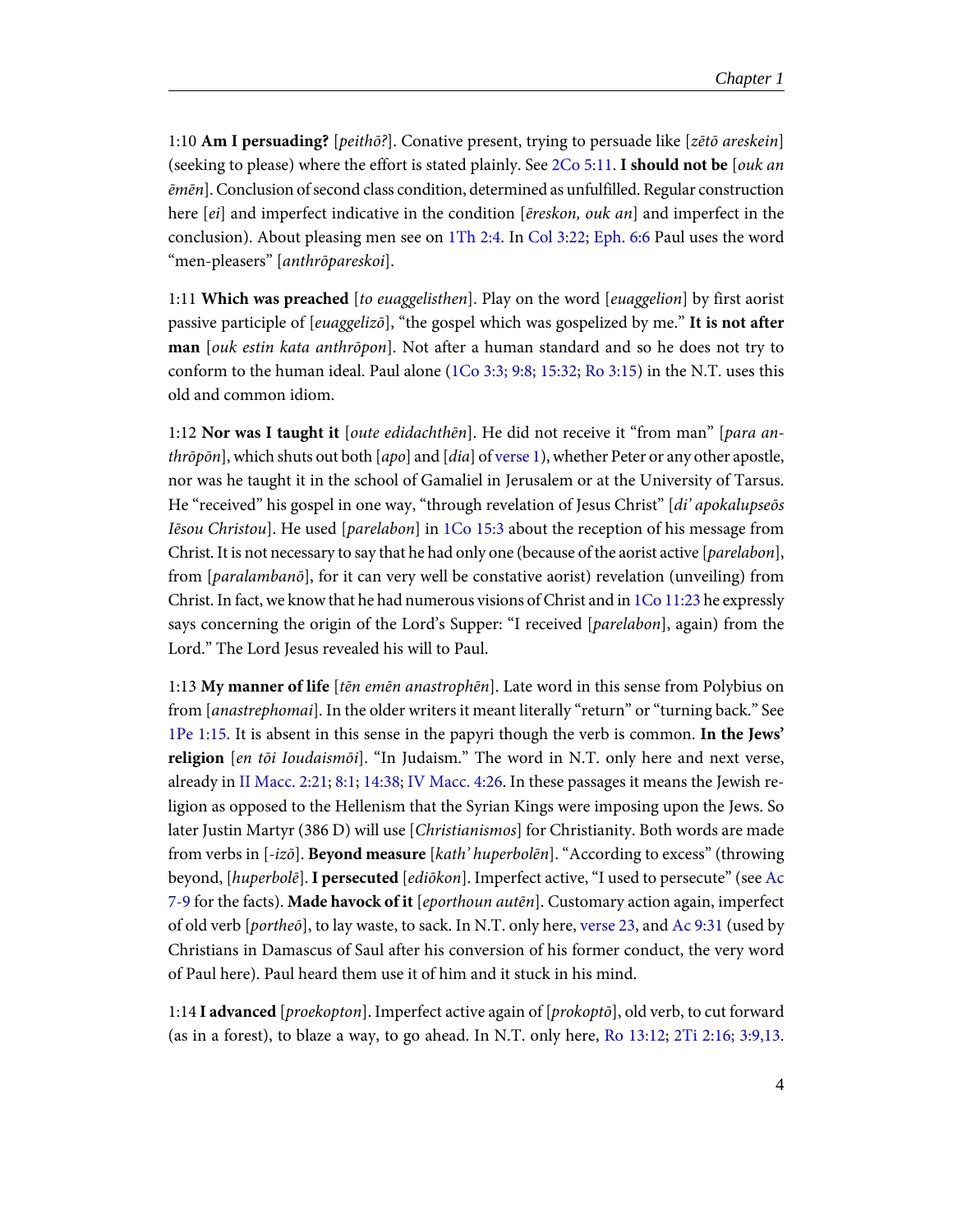<span id="page-8-8"></span><span id="page-8-1"></span>Paul was a brilliant pupil under Gamaliel. See [Php 3:4-6.](http://www.ccel.org/study/Bible:Phil.3.4-Phil.3.6) He was in the lead of the persecution also. **Beyond many of mine own age** [huper pollous sunēlikiōtas]. Later compound form for the Attic [hēlikiōtēs] which occurs in Dion Hal. and inscriptions (from [sun], with, and [hēlikia], age). Paul modestly claims that he went "beyond" [huper] his fellow-students in his progress in Judaism. **More exceedingly zealous** [perissoterōs zēlotēs]. Literally, "more exceedingly a zealot." See on [Ac 1:13; 21:20;](http://www.ccel.org/study/Bible:Acts.1.13 Bible:Acts.21.20) [1Co 14:12.](http://www.ccel.org/study/Bible:1Cor.14.12) Like Simon Zelotes. **For the traditions of my fathers** [tōn patrikōn mou paradoseōn]. Objective genitive after [zēlotēs]. [Patrikōn] only here in N.T., though old word from [patēr] (father), paternal, descending from one's father. For [patrōios] see [Ac 22:3,14.](http://www.ccel.org/study/Bible:Acts.22.3 Bible:Acts.22.14) Tradition [paradosis] played a large part in the teaching and life of the Pharisees ( $Mr 7:1-23$ ). Paul now taught the Christian tradition ([2Th 2:15](http://www.ccel.org/study/Bible:2Thess.2.15)).

<span id="page-8-9"></span><span id="page-8-4"></span><span id="page-8-3"></span><span id="page-8-0"></span>1:15 **It was the good pleasure of God** [eudokēsen ho theos]. Paul had no doubt about God's purpose in him [\(1Th 2:8](http://www.ccel.org/study/Bible:1Thess.2.8)). **Who separated me** [ho aphorisas me]. [Aphorizō] is old word (from [apo] and [horos] to mark off from a boundary or line. The Pharisees were the separatists who held themselves off from others. Paul conceives himself as a spiritual Pharisee "separated unto the gospel of God" [\(Ro 1:1,](http://www.ccel.org/study/Bible:Rom.1.1) the same word [*aphōrismenos*]. Before his birth God had his plans for him and called him.

<span id="page-8-5"></span>1:16 **To reveal his Son in me** [apokalupsai ton huion autou en emoi]. By "in me" [en emoi] Paul can mean to lay emphasis on his inward experience of grace or he may refer objectively to the vision of Christ on the way to Damascus, "in my case." Paul uses [en emoi] in this sense (in my case) several times [\(verse 24;](http://www.ccel.org/study/Bible:Gal.1.24) [2Co 13:3;](http://www.ccel.org/study/Bible:2Cor.13.3) [Php 1:30](http://www.ccel.org/study/Bible:Phil.1.30); [1Ti 1:16](http://www.ccel.org/study/Bible:1Tim.1.16)). Once ([1Co 14:11](http://www.ccel.org/study/Bible:1Cor.14.11)) [en emoi] is almost equivalent to the dative (to me). On the whole Lightfoot seems correct here in taking it to mean "in my case," though the following words suit either idea. Certainly Paul could not preach Christ among the Gentiles without the rich inward experience and in the objective vision he was called to that task. **I conferred not with flesh and blood** [ $ou$ prosanethemēn sarki kai haimati]. Second aorist middle indicative of [prosanatithēmi], old verb, double compound [pros, ana], to lay upon oneself in addition, to betake oneself to another, to confer with, dative case as here. In N.T. only here and [2:6.](http://www.ccel.org/study/Bible:Gal.2.6)

<span id="page-8-7"></span><span id="page-8-6"></span><span id="page-8-2"></span>1:17 **Before me** [pro emou]. The Jerusalem apostles were genuine apostles, but so is Paul. His call did not come from them nor did he receive confirmation by them. **Into Arabia** [eis Arabian]. This visit to Arabia has to come between the two visits to Damascus which are not distinguished in [Ac 9:22f.](http://www.ccel.org/study/Bible:Acts.9.22) In [verse 23](http://www.ccel.org/study/Bible:Gal.1.23) Luke does speak of "considerable days" and so we must place the visit to Arabia between [verses 22, 23](http://www.ccel.org/study/Bible:Gal.1.22 Bible:Gal.1.23).

1:18 **Then after three years**[epeita meta tria etē]. A round number to cover the period from his departure from Jerusalem for Damascus to his return to Jerusalem. This stay in Damascus was an important episode in Paul's theological readjustment to his new experience. **To visit Cephas** [historēsai Kēphān]. First aorist infinitive of [historeō], old verb (from [histōr], one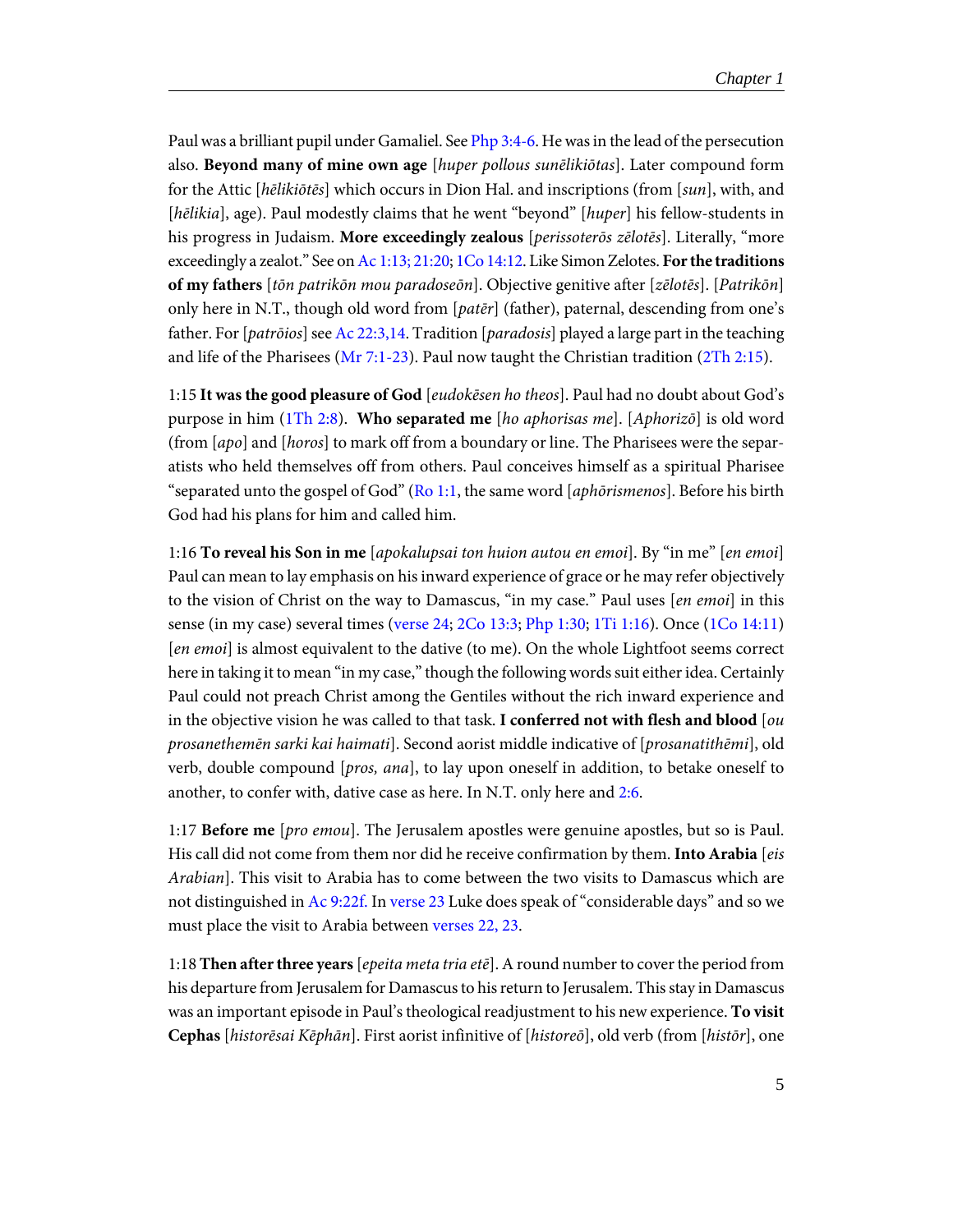<span id="page-9-1"></span>who knows by inquiry), to gain knowledge by visiting. Only here in N.T. If we turn to [Ac](http://www.ccel.org/study/Bible:Acts.9.26-Acts.9.30) [9:26-30,](http://www.ccel.org/study/Bible:Acts.9.26-Acts.9.30) we shall see that the visit of two weeks to Peter came after Barnabas endorsed Paul to the suspicious disciples in Jerusalem and probably while he was preaching in the city. It was a delightful experience, but Peter did not start Paul upon his apostleship. He visited him as an equal. Peter no doubt had much to say to Paul.

1:19 **Except James the brother of the Lord** [ei mē Iakōbon ton adelphon tou Kuriou]. James the son of Zebedee was still living at that time. The rest of the twelve were probably away preaching and James, brother of the Lord, is here termed an apostle, though not one of the twelve as Barnabas is later so called. Paul is showing his independence of and equality with the twelve in answer to the attacks of the Judaizers.

1:20 **I lie not** [ou pseudomai]. So important does he deem the point that he takes solemn oath about it.

<span id="page-9-3"></span>1:21 **Into the region of Syria and Cilicia** [eis ta klimata tēs Syrias kai tēs Kilikias]. This statement agrees with the record in [Ac 9:30](http://www.ccel.org/study/Bible:Acts.9.30). On [klimata], see [2Co 11:10.](http://www.ccel.org/study/Bible:2Cor.11.10) Paul was not idle, but at work in Tarsus and the surrounding country.

<span id="page-9-2"></span>1:22 **And I was still unknown** [ēmēn de agnoumenos]. Periphrastic imperfect passive of [agnoeō], not to know. **By face** [tōi prosōpōi]. Associative instrumental case. **Of Judea** [tēs Ioudaias]. As distinct from Jerusalem, for he had once scattered the church there and had revisited them before coming to Tarsus [\(Ac 9:26-30](http://www.ccel.org/study/Bible:Acts.9.26-Acts.9.30)). In [Ac 9:31](http://www.ccel.org/study/Bible:Acts.9.31) the singular of  $[ekkl\bar{e}sia]$ is used, but in a geographic sense for Judea, Samaria, and Galilee.

<span id="page-9-0"></span>1:23 **They only heard** [monon akouontes ēsan]. Periphrastic imperfect, "They were only hearing from time to time." **That once persecuted us**[ho diōkōn hēmas pote]. Present active articular participle, a sort of participle of antecedent time suggested by [pote], "the one who used to persecute us once upon a time." **The faith** [tēn pistin]. Here used in the sense of "the gospel" as in [Ac 6:7.](http://www.ccel.org/study/Bible:Acts.6.7)

<span id="page-9-4"></span>1:24 **They glorified** [edoxazon]. Imperfect, kept on doing it. **In me** [en emoi]. In my case as in [1:16.](http://www.ccel.org/study/Bible:Gal.1.16)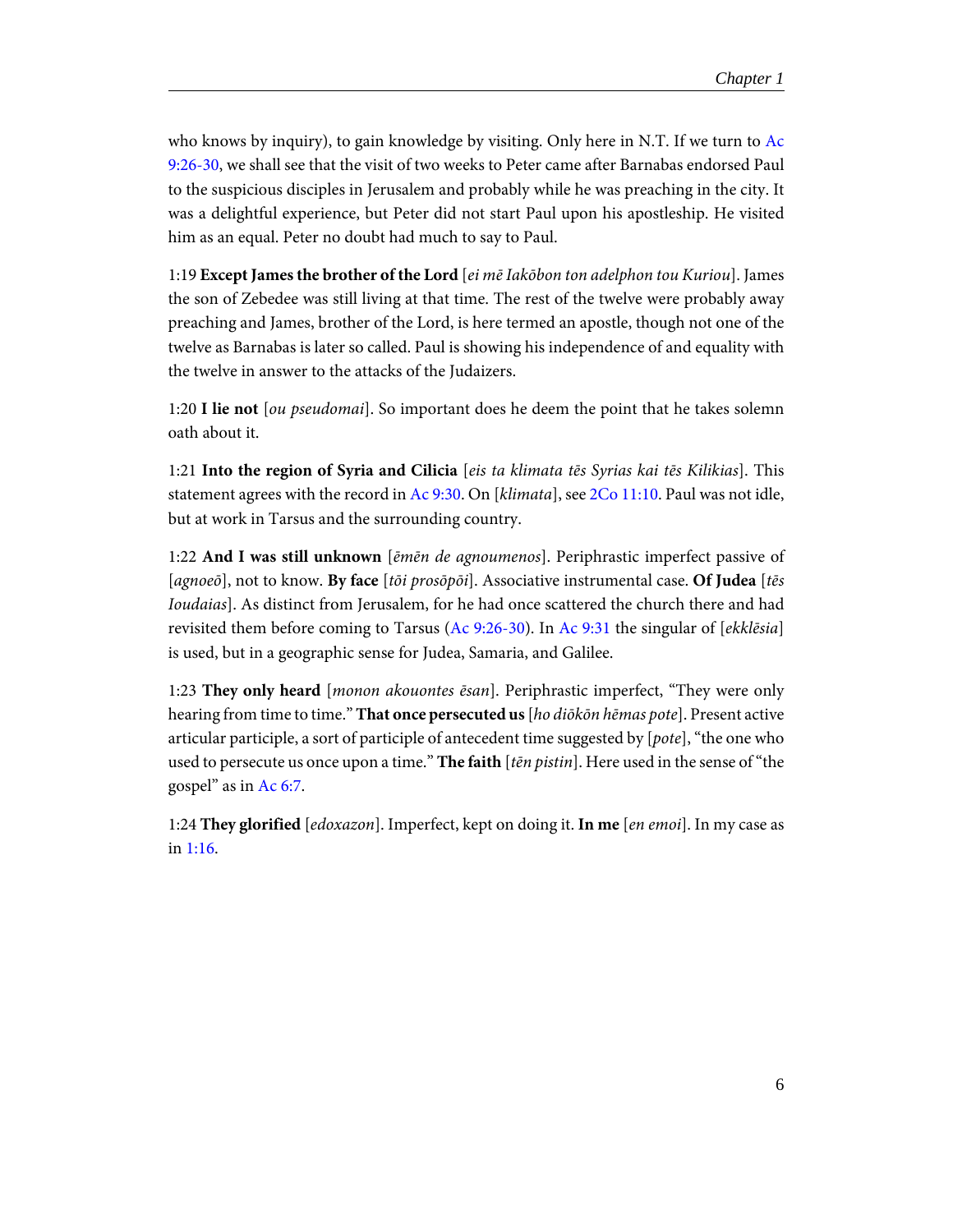#### **Chapter 2**

<span id="page-10-11"></span><span id="page-10-7"></span><span id="page-10-6"></span><span id="page-10-5"></span><span id="page-10-3"></span><span id="page-10-2"></span><span id="page-10-0"></span>2:1 **Then after the space of fourteen years I went up again** [epeita dia dekatessarōn etōn palin aneben] This use of [dia] for interval between is common enough. Paul is not giving a recital of his visits to Jerusalem, but of his points of contact with the apostles in Jerusalem. As already observed, he here refers to the Jerusalem Conference given by Luke in [Ac 15](http://www.ccel.org/study/Bible:Acts.15) when Paul and Barnabas were endorsed by the apostles and elders and the church over the protest of the Judaizers who had attacked them in Antioch [\(Ac 15:1f.](http://www.ccel.org/study/Bible:Acts.15.1)). But Paul passes by another visit to Jerusalem, that in  $Ac 11:30$  when Barnabas and Saul brought alms from Antioch to Jerusalem and delivered them to "the elders" with no mention of the apostles who were probably out of the city since the events in  $Ac$  12 apparently preceded that visit and Peter had left for another place  $(Ac 12:17)$  $(Ac 12:17)$  $(Ac 12:17)$ . Paul here gives the inside view of this private conference in Jerusalem that came in between the two public meetings [\(Ac 15:4,6-29](http://www.ccel.org/study/Bible:Acts.15.4 Bible:Acts.15.6-Acts.15.29)). **With Barnabas** [meta Barnabā]. As in [Ac 15:2.](http://www.ccel.org/study/Bible:Acts.15.2) **Taking Titus also with me** [sunparalabōn kai Titon]. Second aorist active participle of [sunparalambanō] the very verb used in [Ac 15:37f.](http://www.ccel.org/study/Bible:Acts.15.37) of the disagreement between Paul and Barnabas about Mark. Titus is not mentioned in [Acts](http://www.ccel.org/study/Bible:Acts.15.1-Acts.15.41) [15](http://www.ccel.org/study/Bible:Acts.15.1-Acts.15.41) nor anywhere else in Acts for some reason, possibly because he was Luke's own brother. But his very presence was a challenge to the Judaizers, since he was a Greek Christian.

<span id="page-10-14"></span><span id="page-10-13"></span><span id="page-10-12"></span><span id="page-10-10"></span><span id="page-10-9"></span><span id="page-10-8"></span><span id="page-10-4"></span><span id="page-10-1"></span>2:2 **By revelation** [kata apokalupsin]. In [Ac 15:2](http://www.ccel.org/study/Bible:Acts.15.2) the church sent them. But surely there is no inconsistency here. **I laid before them** [anethemēn autois]. Second aorist middle indicative of old word [*anatithēmi*], to put up, to place before, with the dative case. But who were the "them" [autois]? Evidently not the private conference for he distinguishes this address from that, "but privately" [kat' idian]. Just place [Ac 15:4f.](http://www.ccel.org/study/Bible:Acts.15.4) beside the first clause and it is clear: "I laid before them the gospel which I preach among the Gentiles," precisely as Luke has recorded. Then came the private conference after the uproar caused by the Judaizers ([Ac 15:5\)](http://www.ccel.org/study/Bible:Acts.15.5). **Before them who were of repute** [tois dokousin]. He names three of them (Cephas, James, and John). James the Lord's brother, for the other James is now dead ([Ac](http://www.ccel.org/study/Bible:Acts.12.1) [12:1f.](http://www.ccel.org/study/Bible:Acts.12.1)). But there were others also, a select group of real leaders. The decision reached by this group would shape the decision of the public conference in the adjourned meeting. So far as we know Paul had not met John before, though he had met Peter and James at the other visit. Lightfoot has much to say about the Big Four (St. Paul and the Three) who here discuss the problems of mission work among Jews and Gentiles. It was of the utmost importance that they should see eye to eye. The Judaizers were assuming that the twelve apostles and James the Lord's brother would side with them against Paul and Barnabas. Peter had already been before the Jerusalem Church for his work in Caesarea ([Ac 11:1-18\)](http://www.ccel.org/study/Bible:Acts.11.1-Acts.11.18). James was considered a very loyal Jew. **Lest by any means I should be running or had run in vain** [mē pōs eis kenon trechō ē edramon]. Negative purpose with the present subjunctive [trechō] and then by a sudden change the aorist indicative [edramon], as a sort of afterthought or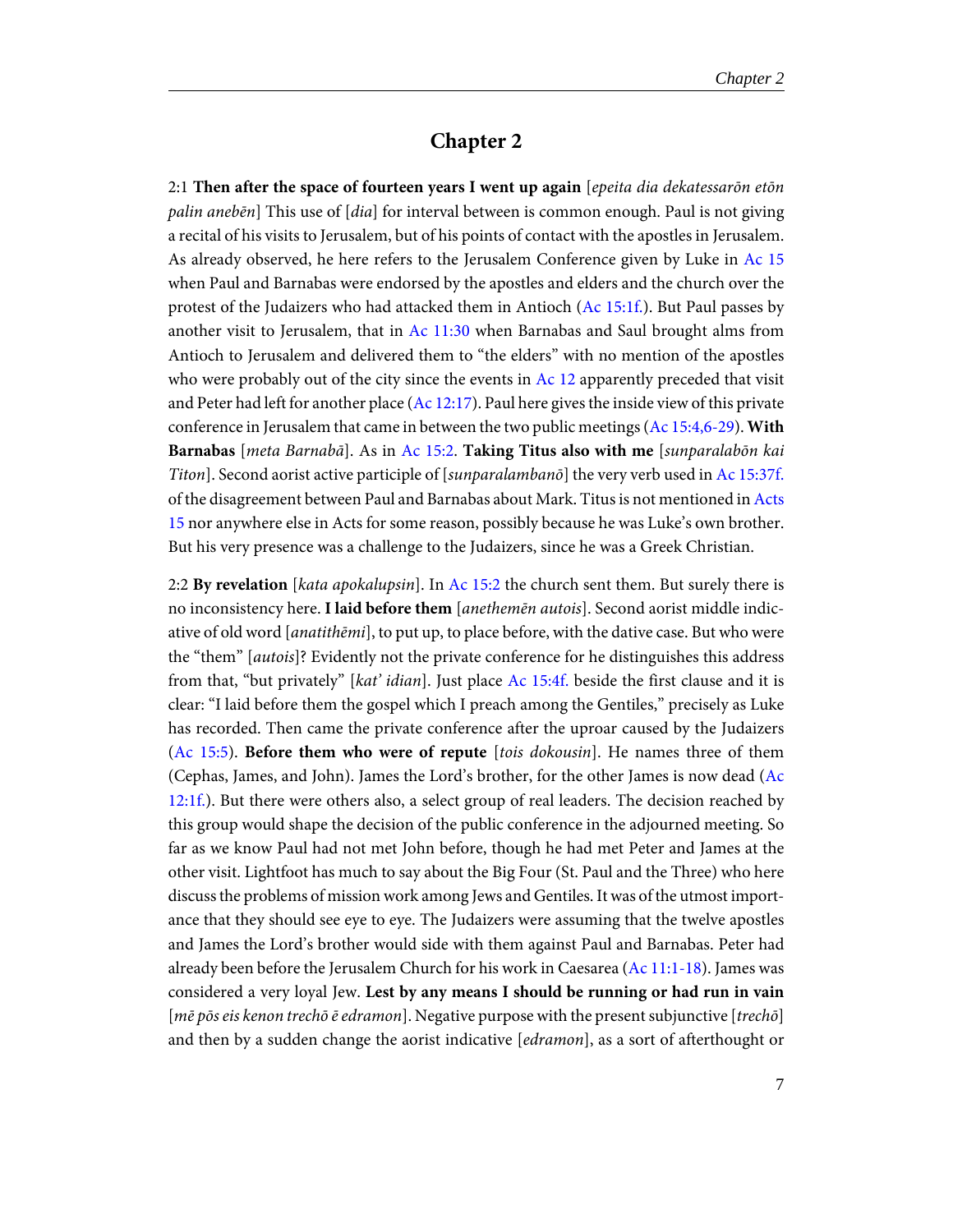<span id="page-11-5"></span>retrospect (Moulton, Prolegomena, p. 201; Robertson, Grammar, p. 988). There are plenty of classical parallels. See also [1Th 3:5](http://www.ccel.org/study/Bible:1Thess.3.5) for both together again.

<span id="page-11-4"></span>2:3 **Being a Greek** [Hellēn ōn]. Concessive participle, though he was a Greek. **Was compelled to be circumcised** [ēnagkasthē peritmēthēnai]. First aorist passive indicative of [anagkazō] and first aorist passive infinitive of [peritemnō]. Curiously enough some scholars interpret this language to mean that Paul voluntarily had Titus circumcised, instead of being compelled to do it, an impossible view in my opinion in the light of [verse 5](http://www.ccel.org/study/Bible:Gal.2.5) and wholly inconsistent with the whole context. Paul means that he stood his ground against compulsion and all force.

<span id="page-11-3"></span><span id="page-11-2"></span><span id="page-11-0"></span>2:4 **But because of the false brethren privately brought in** [dia de tous pareisaktous pseudadelphous]. Late verbal adjective [pareisaktos] from the double compound verb [pareisagō], found in papyri in the sense of brought in by the side or on the sly as here. Evidently some of the Judaizers or sympathizers whom Paul had not invited had come in as often happens. Paul terms them "false brethren" like "the false apostles" in [2Co 11:13](http://www.ccel.org/study/Bible:2Cor.11.13) of the Judaizers in Corinth. **Who came in privily** [hoitines pareisēlthon]. Repetition of the charge of their slipping in unwanted [pareiserchomai], late double compound, in Plutarch, in N.T. only here and [Ro 5:20\)](http://www.ccel.org/study/Bible:Rom.5.20). **To spy out** [kataskopēsai]. First aorist active infinitive of [kataskopeō], old Greek verb from [kataskopos], a spy, to reconnoitre, to make a treacherous investigation. **That they might bring us into bondage** [hina hēmas katadoulōsousin]. Future active indicative of this old compound, to enslave completely [kata-] as in [2Co 11:20.](http://www.ccel.org/study/Bible:2Cor.11.20) Nowhere else in N.T. This was their purpose [hina] and future active indicative of this causative verb). It was as serious a conflict as this. Spiritual liberty or spiritual bondage, which?

<span id="page-11-1"></span>2:5 **No, not for an hour** [oude pros hōran]. Pointed denial that he and Barnabas yielded at all "in the way of subjection" [teta hupotaget], in the subjection demanded of them). The compromisers pleaded for the circumcision of Titus "because of the false brethren" in order to have peace. The old verb  $[eik\bar{\sigma}]$ , to yield, occurs here alone in the N.T. See [2Co 9:13](http://www.ccel.org/study/Bible:2Cor.9.13) for [hupotagē]. **The truth of the gospel** [hē alētheia tou euaggeliou]. It was a grave crisis to call for such language. The whole problem of Gentile Christianity was involved in the case of Titus, whether Christianity was to be merely a modified brand of legalistic Judaism or a spiritual religion, the true Judaism (the children of Abraham by faith). The case of Timothy later was utterly different, for he had a Jewish mother and a Greek father. Titus was pure Greek.

2:6 **Somewhat** [ti]. Something, not somebody. Paul refers to the Big Three (Cephas, James, and John). He seems a bit embarrassed in the reference. He means no disrespect, but he asserts his independence sharply in a tangled sentence with two parentheses (dashes in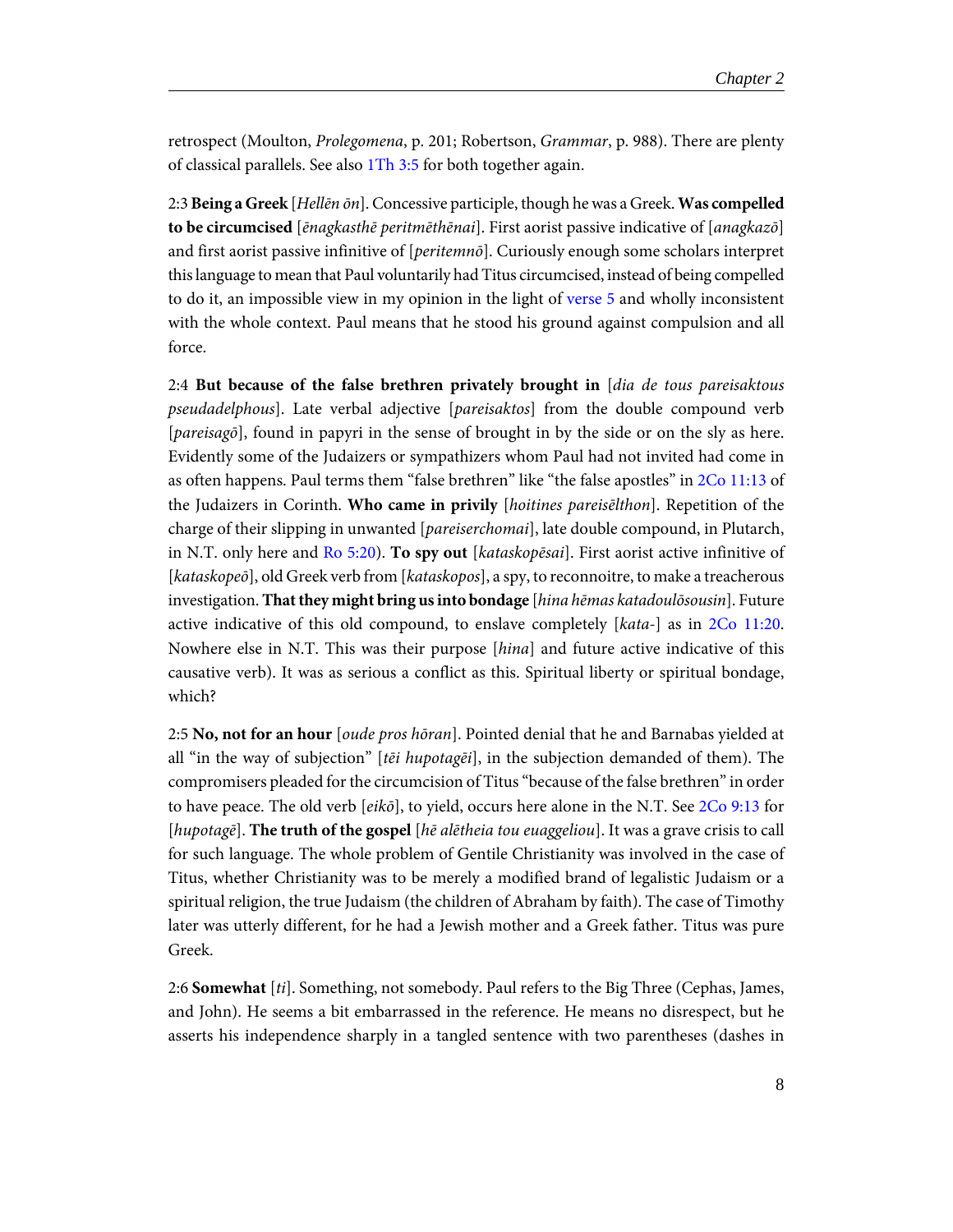<span id="page-12-7"></span><span id="page-12-4"></span><span id="page-12-3"></span><span id="page-12-1"></span>Westcott and Hort). **Whatsoever they were** [hopoioi pote ēsan]. Literally, "What sort they once were." **Hopoioi** is a qualitative word ([1Th 1:9](http://www.ccel.org/study/Bible:1Thess.1.9); [1Co 3:13;](http://www.ccel.org/study/Bible:1Cor.3.13) [Jas 1:24](http://www.ccel.org/study/Bible:Jas.1.24)). Lightfoot thinks that these three leaders were the ones who suggested the compromise about Titus. That is a possible, but not the natural, interpretation of this involved sentence. The use of  $[de]$  (but) in [verse 6](http://www.ccel.org/study/Bible:Gal.2.6) seems to make a contrast between the three leaders and the pleaders for compromise in [verses 4f.](http://www.ccel.org/study/Bible:Gal.2.4) **They, I say, imparted nothing to me** [emoi gar ouden prosanethento]. He starts over again after the two parentheses and drops the construction [apo ton dokounton] and changes the construction (anacoluthon) to [hoi dokountes] (nominative case), the men of reputation and influences whom he names in verses  $8f$ . See the same verb in [1:16](http://www.ccel.org/study/Bible:Gal.1.16). They added nothing in the conference to me. The compromisers tried to win them, but they finally came over to my view. Paul won his point, when he persuaded Peter, James, and John to agree with him and Barnabas in their contention for freedom for the Gentile Christians from the bondage of the Mosaic ceremonial law.

<span id="page-12-5"></span>2:7 **But contrariwise** [alla tounantion]. But on the contrary (accusative of general reference, [to enantion]. So far from the three championing the cause of the Judaizers as some hoped or even the position of the compromisers in [verses 4f.](http://www.ccel.org/study/Bible:Gal.2.4), they came boldly to Paul's side after hearing the case argued in the private conference. This is the obvious interpretation rather than the view that Peter, James, and John first proposed the circumcision of Titus and afterwards surrendered to Paul's bold stand. **When they saw** [idontes]. After seeing, after they heard our side of the matter. **That I had been intrusted with the gospel of the uncircumcision** [hoti pepisteumai to euaggelion tēs akrobustias]. Perfect passive indicative of [pisteuō], to intrust, which retains the accusative of the thing [to euaggelion] in the passive voice. This clear-cut agreement between the leaders "denotes a distinction of sphere, and not a difference of type" (Lightfoot). Both divisions in the work preach the same "gospel" (not like [1:6f.](http://www.ccel.org/study/Bible:Gal.1.6), the Judaizers). It seems hardly fair to the Three to suggest that they at first championed the cause of the Judaizers in the face of Paul's strong language in [verse 5](http://www.ccel.org/study/Bible:Gal.2.5).

<span id="page-12-6"></span><span id="page-12-2"></span><span id="page-12-0"></span>2:8 **He that wrought for Peter unto the apostleship of the circumcision** [ho gar energēsas Petrōi eis apostolēn tēs peritomēs]. Paul here definitely recognizes Peter's leadership (apostleship, [apostolēn], late word, already in [Ac 1:25](http://www.ccel.org/study/Bible:Acts.1.25); [1Co 9:2](http://www.ccel.org/study/Bible:1Cor.9.2)) to the Jews and asserts that Peter acknowledges his apostleship to the Gentiles. This is a complete answer to the Judaizers who denied the genuineness of Paul's apostleship because he was not one of the twelve.

<span id="page-12-8"></span>2:9 **They who were reputed to be pillars**[hoi dokountes stuloi einai]. They had that reputation [dokountes] and Paul accepts them as such. [Stuloi], old word for pillars, columns, as of fire ([Re 10:1](http://www.ccel.org/study/Bible:Rev.10.1)). So of the church ([1Ti 3:15\)](http://www.ccel.org/study/Bible:1Tim.3.15). These were the Pillar Apostles. **Gave to me and Barnabas the right hands of fellowship** [dexias edōkan emoi kai Barnabāi koinōnias]. Dramatic and concluding act of the pact for cooperation and coordinate, independent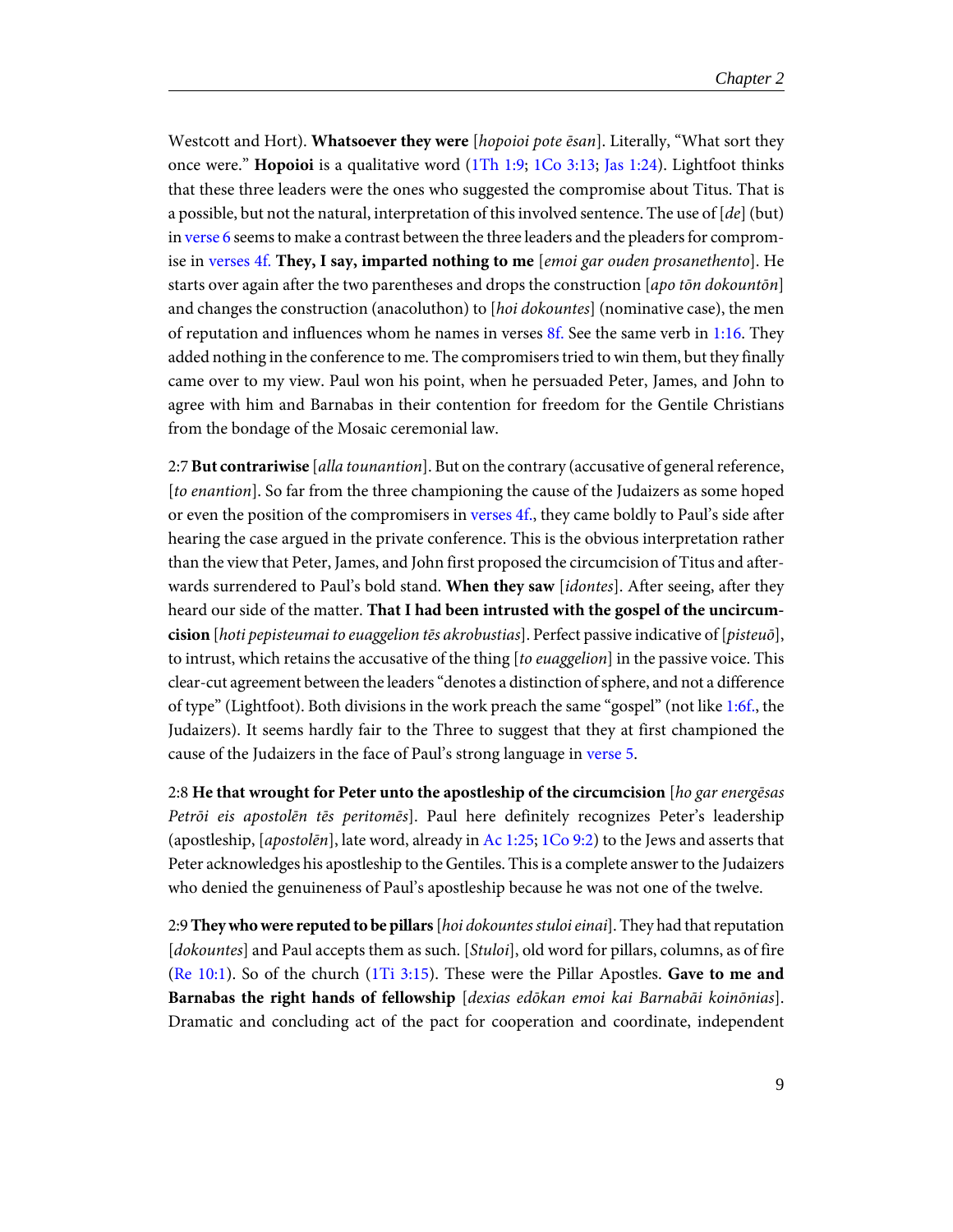spheres of activity. The compromisers and the Judaizers were brushed to one side when these five men shook hands as equals in the work of Christ's Kingdom.

<span id="page-13-4"></span><span id="page-13-3"></span>2:10 **Only** [monon]. One item was emphasized. **We should remember** [mnēmoneuōmen]. Present active subjunctive, "that we should keep on remembering." **Which very thing** [ho—auto touto]. Repetition of relative and demonstrative, tautology, "which this very thing." In fact Barnabas and Saul had done it before [\(Ac 11:30](http://www.ccel.org/study/Bible:Acts.11.30)). It was complete victory for Paul and Barnabas. Paul passes by the second public meeting and the letters to Antioch ([Ac](http://www.ccel.org/study/Bible:Acts.15.6-Acts.15.29) [15:6-29\)](http://www.ccel.org/study/Bible:Acts.15.6-Acts.15.29) and passes on to Peter's conduct in Antioch.

<span id="page-13-8"></span>2:11 **I resisted him to the face** [kata prosōpon autōi antestēn]. Second aorist active indicative (intransitive) of [anthistēmi]. "I stood against him face to face." In Jerusalem Paul faced Peter as his equal in rank and sphere of work. In Antioch he looked him in the eye as his superior in character and courage. Because he stood condemned [hoti kategnōsmenos ēn]. Periphrastic past perfect passive of [kataginoskō], old verb to know against, to find fault with. In N.T. only here and [1Jo 3:20f.](http://www.ccel.org/study/Bible:1John.3.20)

<span id="page-13-7"></span><span id="page-13-6"></span><span id="page-13-5"></span><span id="page-13-2"></span><span id="page-13-1"></span><span id="page-13-0"></span>2:12 **For before that certain came from James** [pro tou gar elthein tinas apo Iakōbou]. The reason  $\left[ \varphi a r \right]$  for Paul's condemnation of Peter. Articular infinitive in the genitive after  $\left[ \varphi r \right]$ with the accusative of general reference [tinas], "for before the coming as to some from James." Does Paul mean to say that these "certain" ones had been sent by James to Antioch to inspect the conduct of Peter and the other Jewish brethren? Some scholars think so. No doubt these brethren let the idea get out that they were emissaries "from James." But that idea is inconsistent with the position of James as president of the conference and the author of the resolution securing liberty to the Gentile Christians. No doubt these brethren threatened Peter to tell James and the church about his conduct and they reminded Peter of his previous arraignment before the Jerusalem Church on this very charge [\(Ac 11:1-18\)](http://www.ccel.org/study/Bible:Acts.11.1-Acts.11.18). As a matter of fact the Jerusalem Conference did not discuss the matter of social relations between Jews and Gentiles though that was the charge made against Peter [\(Ac 11:1ff.\)](http://www.ccel.org/study/Bible:Acts.11.1). **He did eat with the Gentiles** [meta tōn ethnōn sunēsthien]. It was his habit (imperfect tense). **He drew back** [hupestellen]. Imperfect tense, inchoative action, "he began to draw himself [heauton] back." Old word [hupostellō]. See middle voice to dissemble ([Ac 20:20,27](http://www.ccel.org/study/Bible:Acts.20.20 Bible:Acts.20.27)), to shrink ([Heb 10:38](http://www.ccel.org/study/Bible:Heb.10.38)). **Separated himself** [aphōrizen heauton]. Inchoative imperfect again, "began to separate himself" just like a Pharisee (see on  $1:15$ ) and as if afraid of the Judaizers in the Jerusalem Church, perhaps half afraid that James might not endorse what he had been doing. **Fearing them that were of the circumcision** [phoboumenos tous ek peritomēs]. This was the real reason for Peter's cowardice. See [Ac 11:2](http://www.ccel.org/study/Bible:Acts.11.2) for " [hoi ek peritomēs]" (they of the circumcision), the very phrase here. It was not that Peter had changed his views from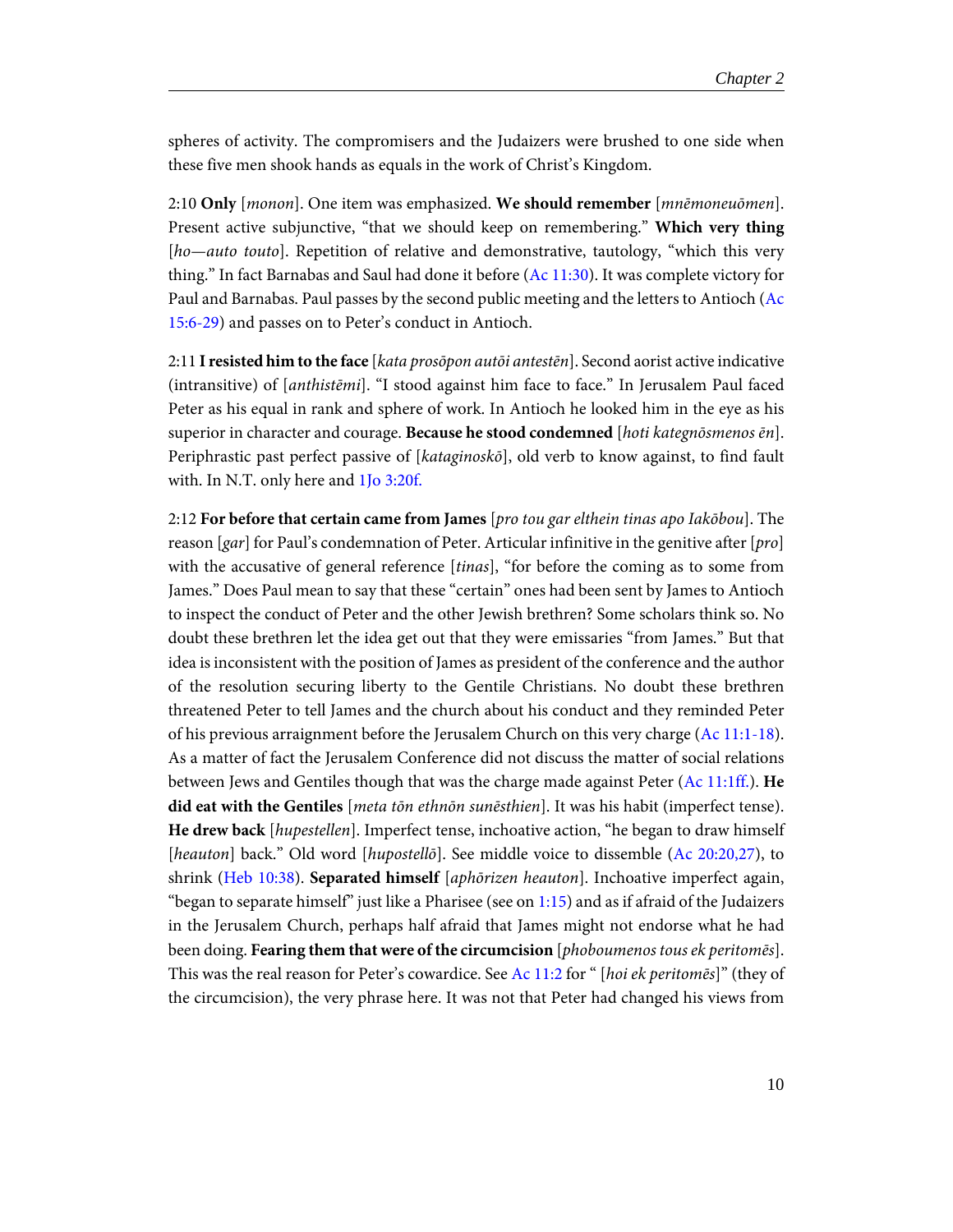the Jerusalem resolutions. It was pure fear of trouble to himself as in the denials at the trial of Christ.

<span id="page-14-6"></span><span id="page-14-0"></span>2:13 **Dissembled likewise with him** [sunupekrithēsan autōi kai]. First aorist passive indicative of the double compound verb [sunupokrinomai], a late word often in Polybius, only here in N.T. One example in Polybius means to pretend to act a part with. That idea here would help the case of the rest of the Jews, but does not accord with Paul's presentation. **Insomuch that even Barnabas** [hōste kai Barnabas]. Actual result expressed by [hōste] and the indicative and [kai] clearly means "even." **Was carried away with their dissimulation** [sunapēchthē autōn tēi hupokrisei]. First aorist passive indicative of [sunapagō], old verb, in N.T. only here and [2Pe 3:17](http://www.ccel.org/study/Bible:2Pet.3.17). [Hupokrisei] is in the instrumental case and can only mean hypocrisy in the bad sense [\(Mt 23:28](http://www.ccel.org/study/Bible:Matt.23.28)), not merely acting a part. It was a solemn moment when Paul saw the Jerusalem victory vanish and even Barnabas desert him as they followed the timid cowardice of Peter. It was Paulus contra mundum in the cause of spiritual freedom in Christ.

<span id="page-14-3"></span>2:14 **But when I saw** [All' hote eidon]. Paul did see and saw it in time to speak. **That they walked not uprightly** [hoti orthopodousin]. Present active indicative retained in indirect discourse, "they are not walking straight." [Orthopodeō] [orthos], straight, [pous], foot). Found only here and in later ecclesiastical writers, though [orthopodes bainontes] does occur. **According to the truth of the gospel** [pros tēn alētheian tou euaggeliou]. Just as in [2:5.](http://www.ccel.org/study/Bible:Gal.2.5) Paul brought them to face [pros] that. **I said unto Cephas before them all** [eipon tōi Kēphāi emprosthen pantōn]. **Being a Jew** [Ioudaios huparchōn], though being a Jew). Condition of first class, assumed as true. It was not a private quarrel, but a matter of public policy. One is a bit curious to know what those who consider Peter the first pope will do with this open rebuke by Paul, who was in no sense afraid of Peter or of all the rest. **As do the Gentiles** [ethnikōs]. Late adverb, here only in N.T. Like Gentiles. **As do the Jews** [Ioudaikōs]. Only here in N.T., but in Josephus. **To live as do the Jews** [Iouda‹zein]. Late verb, only here in the N.T. From [*Ioudaios*], Jew. Really Paul charges Peter with trying to compel (conative present, [anagkazeis] the Gentiles to live all like Jews, to Judaize the Gentile Christians, the very point at issue in the Jerusalem Conference when Peter so loyally supported Paul. It was a bold thrust that allowed no reply. But Paul won Peter back and Barnabas also. If II Peter is genuine, as is still possible, he shows it in  $2Pe$  3:15. Paul and Barnabas remained friends ([Ac 15:39f.;](http://www.ccel.org/study/Bible:Acts.15.39) [1Co 9:6\)](http://www.ccel.org/study/Bible:1Cor.9.6), though they soon separated over John Mark.

<span id="page-14-5"></span><span id="page-14-4"></span><span id="page-14-2"></span><span id="page-14-1"></span>2:15 **Not sinners of the Gentiles**[ouk ex ethnōn hamartōloi]. The Jews regarded all Gentiles as "sinners" in contrast with themselves (cf. [Mt 26:45](http://www.ccel.org/study/Bible:Matt.26.45) "sinners" and [Lu 18:32](http://www.ccel.org/study/Bible:Luke.18.32) "Gentiles"). It is not clear whether [verses 15-21](http://www.ccel.org/study/Bible:Gal.2.15-Gal.2.21) were spoken by Paul to Peter or whether Paul is now simply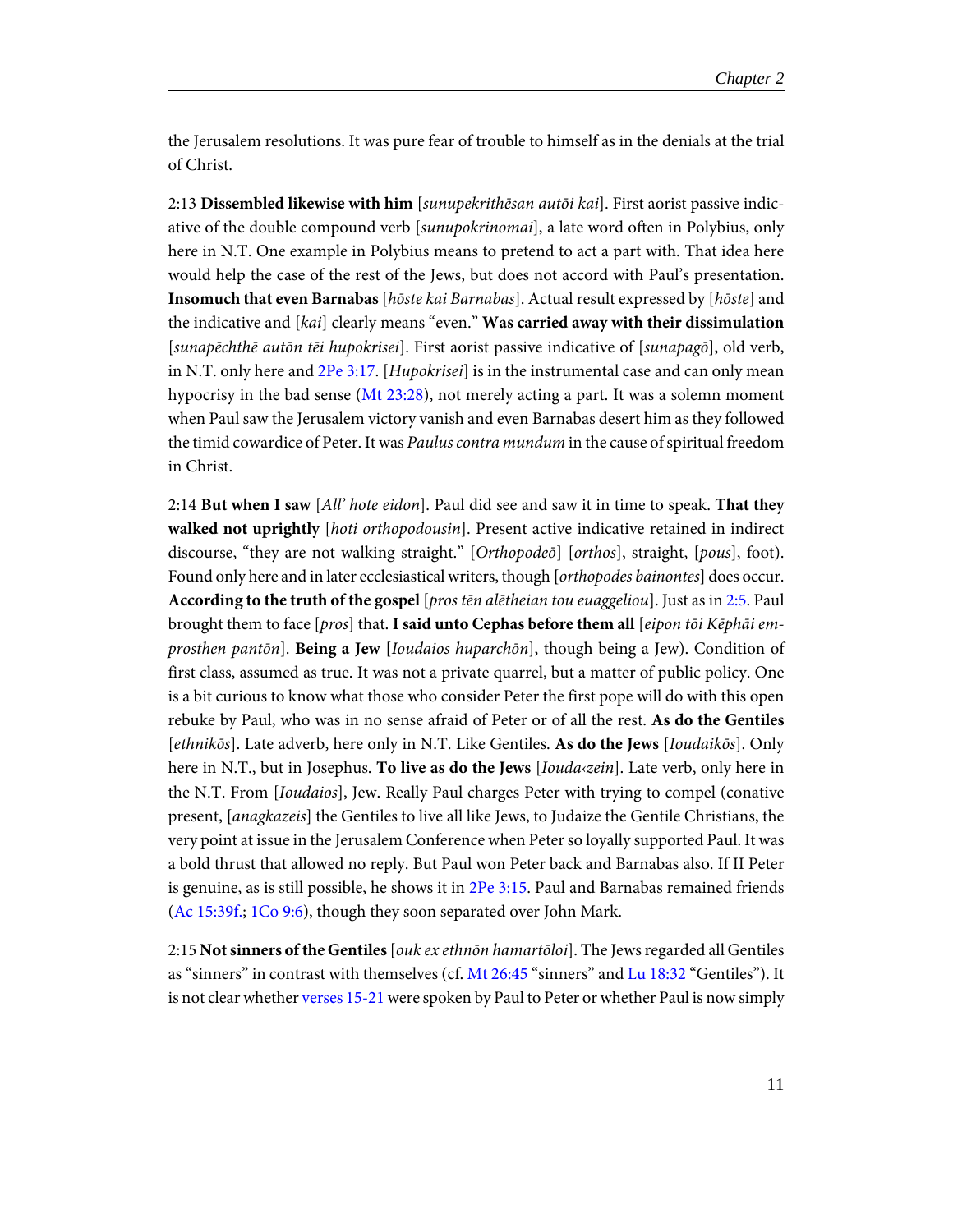addressing the Galatians in the light of the controversy with Peter. Burton thinks that he is "mentally addressing Peter, if not quoting from what he said to him."

<span id="page-15-5"></span><span id="page-15-1"></span>2:16 **Is not justified** [ou dikaioutai]. Present passive indicative of [dikaioō], an old causative verb from [dikaios], righteous (from [dike], right), to make righteous, to declare righteous. It is made like [ $axio\bar{o}$ ], to deem worthy, and [ $koino\bar{o}$ ], to consider common. It is one of the great Pauline words along with [dikaiosunē], righteousness. The two ways of getting right with God are here set forth: by faith in Christ Jesus (objective genitive), by the works of the law (by keeping all the law in the most minute fashion, the way of the Pharisees). Paul knew them both (see [Ro 7\)](http://www.ccel.org/study/Bible:Rom.7). In his first recorded sermon the same contrast is made that we have here [\(Ac 13:39\)](http://www.ccel.org/study/Bible:Acts.13.39) with the same word [dikaioo], employed. It is the heart of his message in all his Epistles. The terms faith [pistis], righteousness [dikaiosunē], law [nomos], works [erga] occur more frequently in Galatians and Romans because Paul is dealing directly with the problem in opposition to the Judaizers who contended that Gentiles had to become Jews to be saved. The whole issue is here in an acute form. **Save** [ean mē]. Except. **Even we** [kai hēmeis]. We Jews believed, had to believe, were not saved or justified till we did believe. This very point Peter had made at the Jerusalem Conference  $(Ac 15:10f)$ . He quotes [Ps 143:2.](http://www.ccel.org/study/Bible:Ps.143.2) Paul uses [dikaiosunē] in two senses (1) Justification, on the basis of what Christ has done and obtained by faith. Thus we are set right with God. [Ro 1-5](http://www.ccel.org/study/Bible:Rom.1). (2) Sanctification. Actual goodness as the result of living with and for Christ. [Ro 6-8.](http://www.ccel.org/study/Bible:Rom.6) The same plan exists for Jew and Gentile.

<span id="page-15-3"></span><span id="page-15-2"></span><span id="page-15-0"></span>2:17 **We ourselves were found sinners**[heurethēmen kai autoi hamartōloi]. Like the Gentiles, Jews who thought they were not sinners, when brought close to Christ, found that they were. Paul felt like the chief of sinners. **A minister of sin** [hamartias diakonos]. Objective genitive, a minister to sin. An illogical inference. We were sinners already in spite of being Jews. Christ simply revealed to us our sin. **God forbid** [mē genoito]. Literally, "May it not happen." Wish about the future  $[m\bar{e}]$  and the optative).

<span id="page-15-6"></span>2:18 **A transgressor** [parabatēn]. Peter, by his shifts had contradicted himself helplessly as Paul shows by this condition. When he lived like a Gentile, he tore down the ceremonial law. When he lived like a Jew, he tore down salvation by grace.

<span id="page-15-4"></span>2:19 **I through the law died to the law** [egō dia nomou nomōi apethanon]. Paradoxical, but true. See [Rom 7:4,6](http://www.ccel.org/study/Bible:Rom.7.4 Bible:Rom.7.6) for picture of how the law waked Paul up to his real death to the law through Christ.

2:20 **I have been crucified with Christ** [Christōi sunestaurōmai]. One of Paul's greatest mystical sayings. Perfect passive indicative of [sustauroo] with the associative instrumental case [Christōi]. Paul uses the same word in [Ro 6:6](http://www.ccel.org/study/Bible:Rom.6.6) for the same idea. In the Gospels it occurs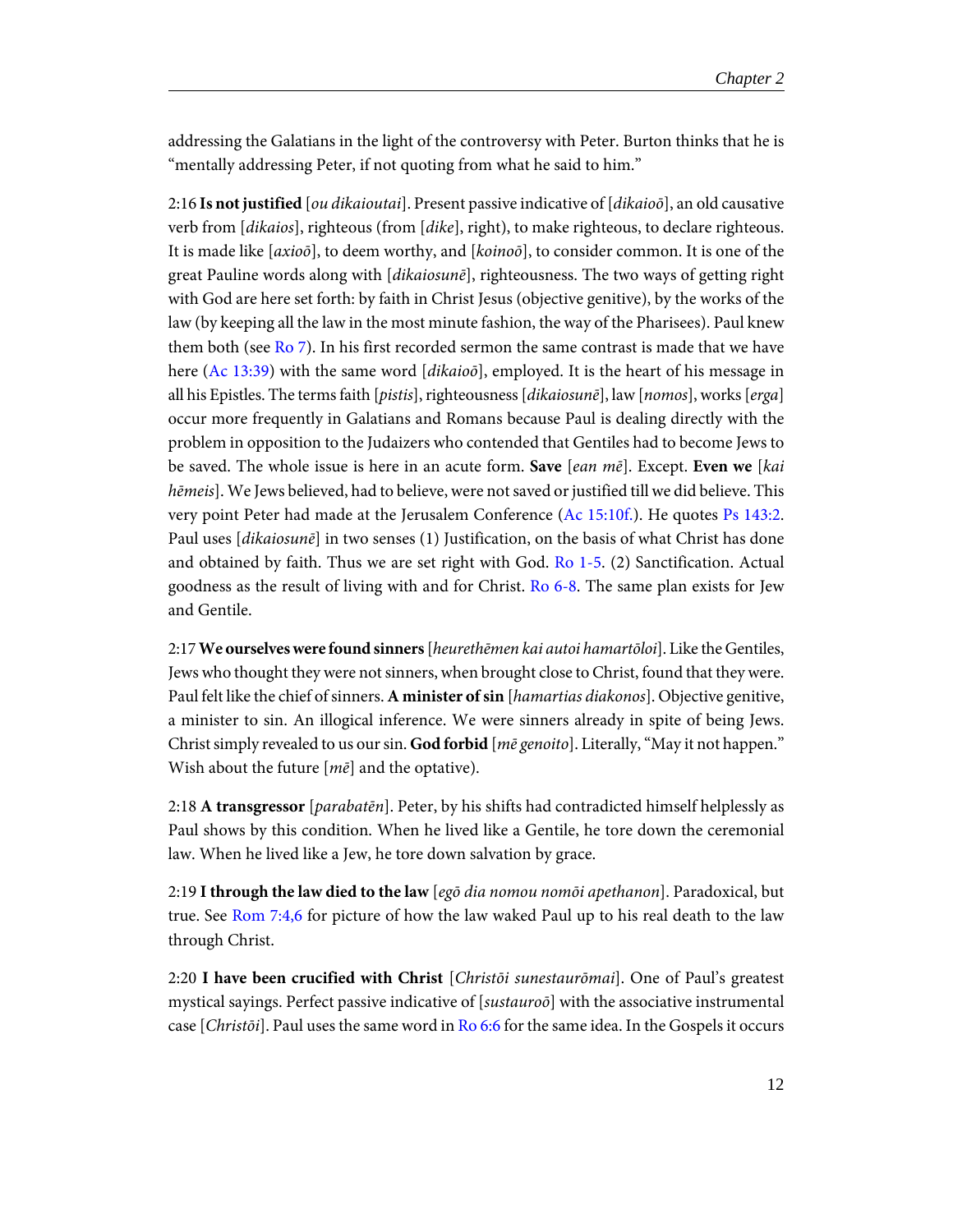<span id="page-16-3"></span><span id="page-16-2"></span><span id="page-16-1"></span><span id="page-16-0"></span>of literal crucifixion about the robbers and Christ [\(Mt 27:44;](http://www.ccel.org/study/Bible:Matt.27.44) [Mr 15:32; Joh 19:32\)](http://www.ccel.org/study/Bible:Mark.15.32 Bible:John.19.32). Paul died to the law and was crucified with Christ. He uses often the idea of dying with Christ [\(Ga](http://www.ccel.org/study/Bible:Gal.5.24 Bible:Gal.6.14) [5:24; 6:14;](http://www.ccel.org/study/Bible:Gal.5.24 Bible:Gal.6.14) [Ro 6:8](http://www.ccel.org/study/Bible:Rom.6.8); [Col 2:20](http://www.ccel.org/study/Bible:Col.2.20)) and burial with Christ also [\(Ro 6:4;](http://www.ccel.org/study/Bible:Rom.6.4) [Col 2:12\)](http://www.ccel.org/study/Bible:Col.2.12). **No longer I**[ouketi egō]. So complete has become Paul's identification with Christ that his separate personality is merged into that of Christ. This language helps one to understand the victorious cry in [Ro 7:25.](http://www.ccel.org/study/Bible:Rom.7.25) It is the union of the vine and the branch [\(Joh 15:1-6\)](http://www.ccel.org/study/Bible:John.15.1-John.15.6). **Which is in the Son of God** [tēi tou huiou tou theou]. The objective genitive, not the faith of the Son of God. **For me** [huper emou]. Paul has the closest personal feeling toward Christ. "He appropriates to himself, as Chrysostom observes, the love which belongs equally to the whole world. For Christ is indeed the personal friend of each man individually" (Lightfoot).

2:21 **I do not make void the grace of God** [ouk athetō tēn charin tou theou]. Common word in LXX and Polybius and on, to make ineffective [a] privative and [tithēmi], to place or put). Some critic would charge him with that after his claim to such a close mystic union with Christ. **Then Christ died for nought** [ara Christos dōrean apethanen]. Condition of first class, assumed as true. If one man apart from grace can win his own righteousness, any man can and should. Hence [ara], accordingly) Christ died gratuitously [dōrean], unnecessarily. Adverbial accusative of [dōrea], a gift. This verse is a complete answer to those who say that the heathen (or any mere moralist) are saved by doing the best that they know and can. No one, apart from Jesus, ever did the best that he knew or could. To be saved by law [dia nomou] one has to keep all the law that he knows. That no one ever did.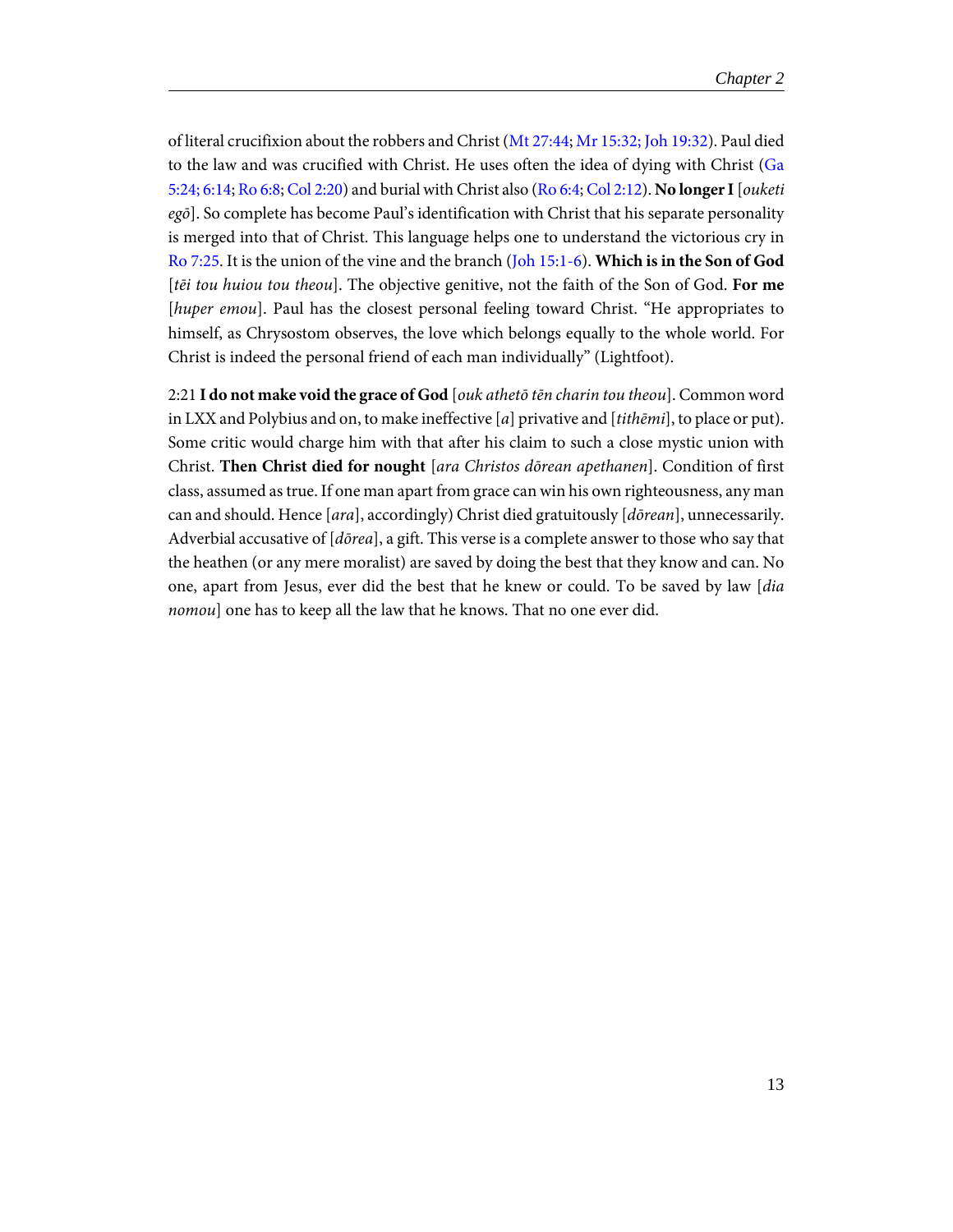## **Chapter 3**

<span id="page-17-9"></span><span id="page-17-1"></span><span id="page-17-0"></span>3:1 **Who did bewitch you?** [tis humas ebaskanen?]. Somebody "fascinated" you. Some ag-gressive Judaizer [\(5:7](http://www.ccel.org/study/Bible:Gal.5.7)), some one man (or woman). First aorist active indicative of [baskainō], old word kin to [phaskō] [baskō], to speak, then to bring evil on one by feigned praise or the evil eye (hoodoo), to lead astray by evil arts. Only here in the N.T. This popular belief in the evil eye is old ( $De 28:54$ ) and persistent. The papyri give several examples of the adjective [abaskanta], the adverb [abaskantōs] (unharmed by the evil eye), the substantive [baskania] (witchcraft). **Before whose eyes Jesus Christ was openly set forth crucified** [hois kat' ophthalmous Iēsous Christos proegraphē estaurōmenos]. Literally, "to whom before your very eyes Jesus Christ was portrayed as crucified." Second aorist passive indicative of [prographō], old verb to write beforehand, to set forth by public proclamation, to placard, to post up. This last idea is found in several papyri (Moulton and Milligan's Vocabulary) as in the case of a father who posted a proclamation that he would no longer be responsible for his son's debts. [Graphō] was sometimes used in the sense of painting, but no example of  $[prograph\delta]$  with this meaning has been found unless this is one. With that idea it would be to portray, to picture forth, a rendering not very different from placarding. The foolish Galatians were without excuse when they fell under the spell of the Judaizer. [Estaurōmenos] is perfect passive participle of [ $stauroō$ ], the common verb to crucify (from [ $stauro5$ ], stake, cross), to put on the cross [\(Mt 20:19\)](http://www.ccel.org/study/Bible:Matt.20.19), same form as in [1Co 2:2.](http://www.ccel.org/study/Bible:1Cor.2.2)

<span id="page-17-11"></span><span id="page-17-3"></span>3:2 **This only** [touto monon]. Paul strikes at the heart of the problem. He will show their error by the point that the gifts of the Spirit came by the hearing of faith, not by works of the law.

<span id="page-17-7"></span>3:3 **Are ye now perfected in the flesh?** [nun sarki epiteleisthe?]. Rather middle voice as in [1Pe 5:9](http://www.ccel.org/study/Bible:1Pet.5.9), finishing of yourselves. There is a double contrast, between [enarxamenoi] (having begun) and [*epiteleisthe*] (finishing) as in [2Co 8:6;](http://www.ccel.org/study/Bible:2Cor.8.6) [Php 1:6](http://www.ccel.org/study/Bible:Phil.1.6), and also between "Spirit" [*pneumati*] and flesh [*sarki*]. There is keen irony in this thrust.

<span id="page-17-10"></span><span id="page-17-8"></span><span id="page-17-6"></span><span id="page-17-4"></span>3:4 **Did ye suffer?**[epathete?]. Second aorist active indicative of [paschō], to experience good or ill. But alone, as here, it often means to suffer ill [tosauta], so many things). In North Galatia we have no record of persecutions, but we do have records for South Galatia ([Ac](http://www.ccel.org/study/Bible:Acts.14.2 Bible:Acts.14.5 Bible:Acts.14.19 Bible:Acts.14.22) [14:2,5,19,22](http://www.ccel.org/study/Bible:Acts.14.2 Bible:Acts.14.5 Bible:Acts.14.19 Bible:Acts.14.22)). **If it be indeed in vain** [ei ge kai eikēi]. On [eikēi] see [1Co 15:2;](http://www.ccel.org/study/Bible:1Cor.15.2) [Ga 4:11](http://www.ccel.org/study/Bible:Gal.4.11). Paul clings to hope about them with alternative fears.

<span id="page-17-5"></span><span id="page-17-2"></span>3:5 **Supplieth** [epichorēgōn]. It is God. See on [2Co 9:10](http://www.ccel.org/study/Bible:2Cor.9.10) for this present active participle. Cf. [Php 1:19;](http://www.ccel.org/study/Bible:Phil.1.19) [2Pe 1:5](http://www.ccel.org/study/Bible:2Pet.1.5). **Worketh miracles** [energōn dunameis]. On the word [energeō] see [1Th](http://www.ccel.org/study/Bible:1Thess.2.13) [2:13](http://www.ccel.org/study/Bible:1Thess.2.13); [1Co 12:6.](http://www.ccel.org/study/Bible:1Cor.12.6) It is a great word for God's activities ([Php 2:13\)](http://www.ccel.org/study/Bible:Phil.2.13). "In you" (Lightfoot) is preferable to "among you" for [en humin] ([1Co 13:10](http://www.ccel.org/study/Bible:1Cor.13.10); [Mt 14:2\)](http://www.ccel.org/study/Bible:Matt.14.2). The principal verb for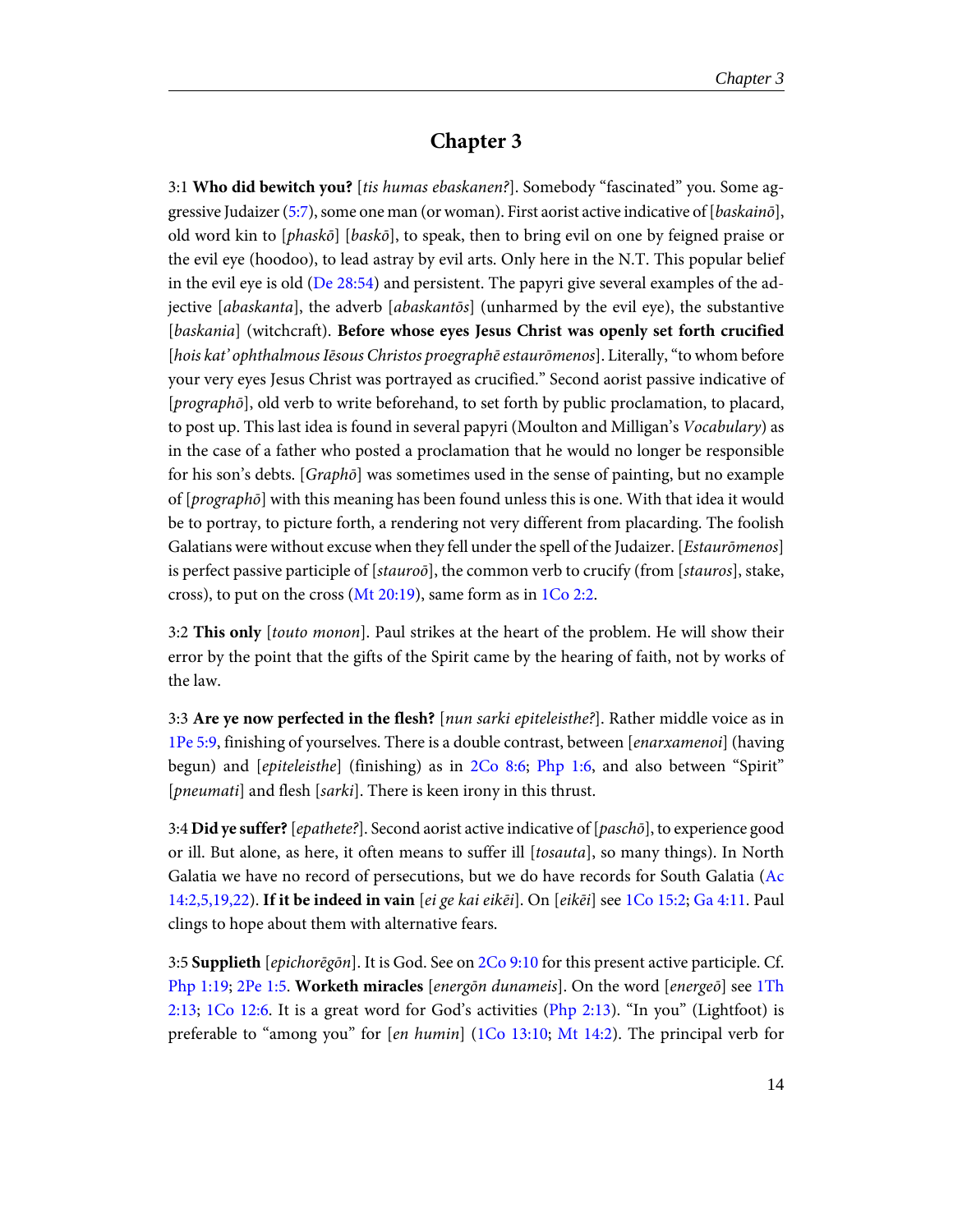<span id="page-18-9"></span>"doeth he it" [poiei] is not expressed. Paul repeats the contrast in [verse 2](http://www.ccel.org/study/Bible:Gal.3.2) about "works of the law" and "the hearing of faith."

<span id="page-18-14"></span><span id="page-18-8"></span><span id="page-18-1"></span>3:6 **It was reckoned unto him for righteousness** [elogisthē eis dikaiosunēn]. First aorist passive indicative of [logizomai]. See on [1Co 13:5](http://www.ccel.org/study/Bible:1Cor.13.5) for this old word. He quotes [Ge 15:6](http://www.ccel.org/study/Bible:Gen.15.6) and uses it at length in [Ro 4:3ff.](http://www.ccel.org/study/Bible:Rom.4.3) to prove that the faith of Abraham was reckoned "for" [eis], good Koinē idiom though more common in LXX because of the Hebrew) righteousness before he was circumcised. James ([Jas 2:23\)](http://www.ccel.org/study/Bible:Jas.2.23) quotes the same passage as proof of Abraham's obedience to God in offering up Isaac (beginning to offer him). Paul and James are discussing different episodes in the life of Abraham. Both are correct.

<span id="page-18-11"></span><span id="page-18-7"></span><span id="page-18-4"></span><span id="page-18-3"></span>3:7 **The same are sons of Abraham** [houtoi huioi eisin Abraham]. "These are." This is Paul's astounding doctrine to Jews that the real sons of Abraham are those who believe as he did, "they which be of faith" [hoi ek pisteōs], a common idiom with Paul for this idea ([verse 9;](http://www.ccel.org/study/Bible:Gal.3.9) [Ro 3:26; 4:16; 14:23\)](http://www.ccel.org/study/Bible:Rom.3.26 Bible:Rom.4.16 Bible:Rom.14.23), those whose spiritual sonship springs out of  $[ek]$  faith, not out of blood. John the Baptist denounced the Pharisees and Sadducees as vipers though descendants of Abraham [\(Mt 3:7](http://www.ccel.org/study/Bible:Matt.3.7); [Lu 3:7\)](http://www.ccel.org/study/Bible:Luke.3.7) and Jesus termed the Pharisees children of the devil and not spiritual children of Abraham (not children of God) in [Joh 8:37-44.](http://www.ccel.org/study/Bible:John.8.37-John.8.44)

<span id="page-18-13"></span><span id="page-18-0"></span>3:8 **Foreseeing** [proidousa]. Second aorist active participle of [prooraō]. The Scripture is here personified. Alone in this sense of "sight," but common with [legei] or [eipen] (says, said) and really in [verse 22](http://www.ccel.org/study/Bible:Gal.3.22) "hath shut up" [sunekleisen]. **Would justify** [dikaioi]. Present active indicative, "does justify." **Preached the gospel beforehand** [proeuēggelisato]. First aorist middle indicative of [*proeuaggelizomai*] with augment on [a] though both [*pro*] and [eu] before it in composition. Only instance in N.T. It occurs in Philo. and Schol. Soph. This Scripture announced beforehand the gospel on this point of justification by faith. He quotes the promise to Abraham in [Ge 12:3; 18:18,](http://www.ccel.org/study/Bible:Gen.12.3 Bible:Gen.18.18) putting [panta ta ethnē] (all the nations) in [18:18](http://www.ccel.org/study/Bible:Gal.18.18) for [pāsai hai phulai] (all the tribes) of the earth. It is a crucial passage for Paul's point, showing that the promise to Abraham included all the nations of the earth. The verb [eneu-logeō] (future passive here) occurs in the LXX and here only in N.T. (not [Ac 3:25](http://www.ccel.org/study/Bible:Acts.3.25) in correct text). **In thee** [en soi]. "As their spiritual progenitor" (Lightfoot).

<span id="page-18-12"></span><span id="page-18-10"></span><span id="page-18-6"></span><span id="page-18-5"></span>3:9 **With** [sun]. Along with, in fellowship with. **The faithful**[tōi pistōi]. Rather, "the believing"  $(cf. *verse* 6).$  $(cf. *verse* 6).$  $(cf. *verse* 6).$ 

<span id="page-18-2"></span>3:10 **Under a curse** [hupo kataran]. Picture of the curse hanging over them like a Damocles' blade. Cf. [Ro 3:9](http://www.ccel.org/study/Bible:Rom.3.9) "under sin" [huph' hamartian]. The word for "curse" [katara] is an old one [kata], down, [ara], imprecation), often in LXX, in N.T. only here and [13](http://www.ccel.org/study/Bible:Gal.3.13); [Jas 3:10](http://www.ccel.org/study/Bible:Jas.3.10); [2Pe](http://www.ccel.org/study/Bible:2Pet.2.14) [2:14](http://www.ccel.org/study/Bible:2Pet.2.14). Paul quotes [De 27:26](http://www.ccel.org/study/Bible:Deut.27.26), the close of the curses on Mt. Ebal. He makes a slight explanatory modification of the LXX changing [logois] to [gegrammenois en tōi bibliōi]. The idea is made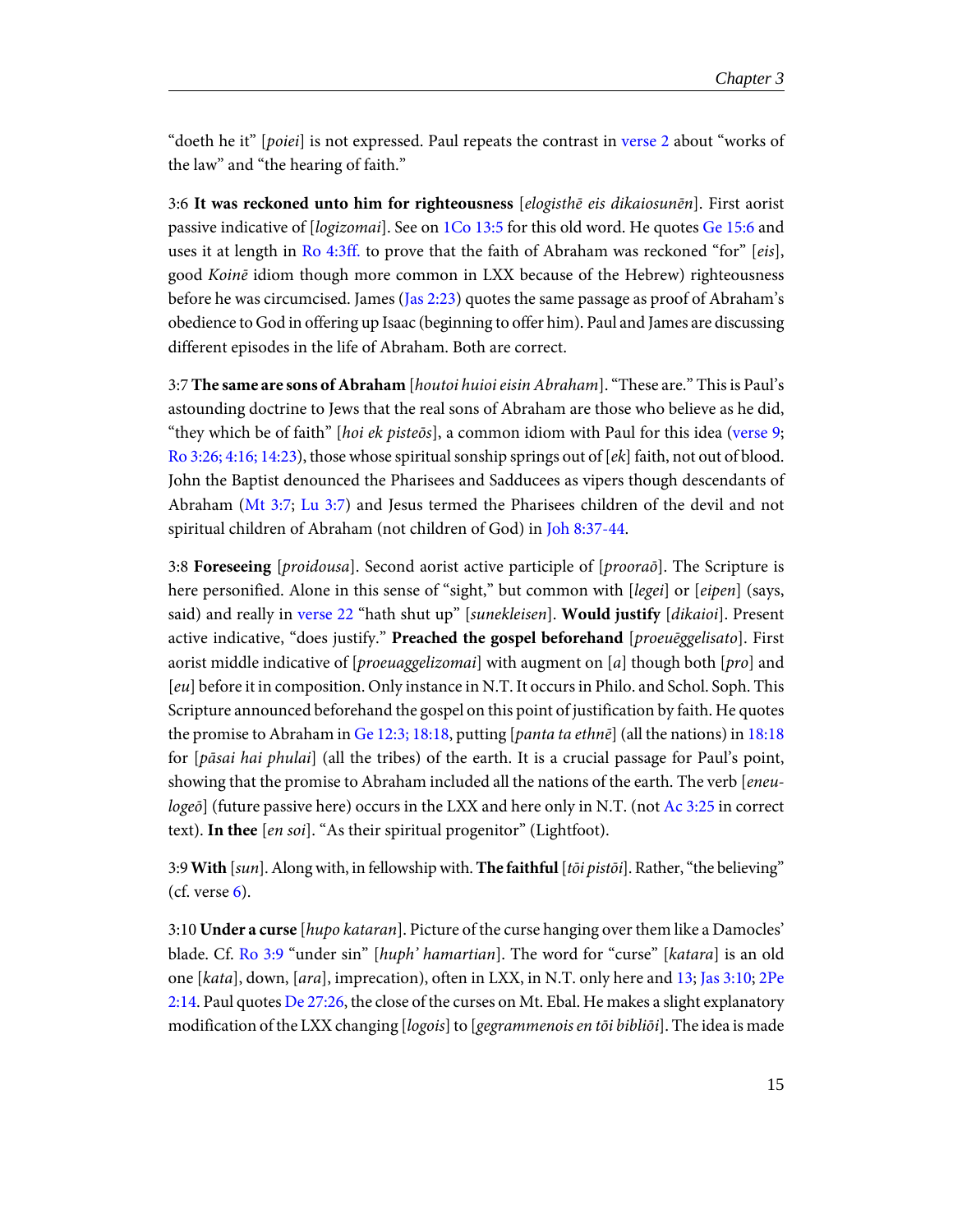<span id="page-19-11"></span>clearer by the participle [gegrammenois] and [bibliōi] (book). The curse becomes effective only when the law is violated. **Cursed** [epikataratos]. Verbal adjective from [epikataraomai], to imprecate curses, late word, common in LXX. In N.T. only here and [verse 13](http://www.ccel.org/study/Bible:Gal.3.13), but in inscriptions also (Deissmann, Light from the Ancient East, p. 96). The emphasis is on "continueth" [emmenei] and "all" [pāsin].

3:11 **In the sight of God** [para tōi theōi]. By the side of [para] God, as God looks at it, for the simple reason that no one except Jesus has ever kept all the law, God's perfect law.

3:12 **The law is not of faith** [ho nomos ouk estin ek pisteōs]. Law demands complete obedience and rests not on mercy, faith, grace.

<span id="page-19-12"></span><span id="page-19-10"></span><span id="page-19-6"></span><span id="page-19-4"></span><span id="page-19-0"></span>3:13 **Redeemed us**[hēmas exēgorasen]. First aorist active of the compound verb [exagorazō] (Polybius, Plutarch, Diodorus), to buy from, to buy back, to ransom. The simple verb  $[agoraz\bar{o}]$  [\(1Co 6:20; 7:23\)](http://www.ccel.org/study/Bible:1Cor.6.20 Bible:1Cor.7.23) is used in an inscription for the purchase of slaves in a will (Deissmann, Light from the Ancient East, p. 324). See also [Ga 4:5](http://www.ccel.org/study/Bible:Gal.4.5); [Col 4:5](http://www.ccel.org/study/Bible:Col.4.5); [Eph 5:16](http://www.ccel.org/study/Bible:Eph.5.16). Christ purchased us **from the curse of the law** [ek tēs kataras tou nomou]. "Out from [ek] repeated) under [hupo] in [verse 10\)](http://www.ccel.org/study/Bible:Gal.3.10) the curse of the law." **Having become a curse for us** [genomenos huper hēmōn katara]. Here the graphic picture is completed. We were under [hupo] a curse, Christ became a curse **over** [huper] us and so between us and the overhanging curse which fell on him instead of on us. Thus he bought us out  $[ek]$  and we are free from the curse which he took on himself. This use of [huper] for substitution is common in the papyri and in ancient Greek as in the N.T. [\(Joh 11:50;](http://www.ccel.org/study/Bible:John.11.50) [2Co 5:14f.\)](http://www.ccel.org/study/Bible:2Cor.5.14). **That hangeth on a tree** [ho kremamenos epi xulou]. Quotation from [De 21:23](http://www.ccel.org/study/Bible:Deut.21.23) with the omission of [hupo theou] (by God). Since Christ was not cursed by God. The allusion was to exposure of dead bodies on stakes or crosses ([Jos 10:26\)](http://www.ccel.org/study/Bible:Josh.10.26). [Xulon] means wood, not usually tree, though so in [Lu 23:31](http://www.ccel.org/study/Bible:Luke.23.31) and in later Greek. It was used of gallows, crosses, etc. See [Ac 5:30; 10:39;](http://www.ccel.org/study/Bible:Acts.5.30 Bible:Acts.10.39) [1Pe 2:24](http://www.ccel.org/study/Bible:1Pet.2.24). On the present middle participle from the old verb [kremannumi], to hang, see on [Mt 18:6;](http://www.ccel.org/study/Bible:Matt.18.6) [Ac 5:30.](http://www.ccel.org/study/Bible:Acts.5.30)

<span id="page-19-8"></span><span id="page-19-5"></span><span id="page-19-2"></span><span id="page-19-1"></span>3:14 **That upon the Gentiles** [hina eis ta ethnē]. Final clause [hina] and [genētai], aorist middle subjunctive). **That we might receive** [hina labōmen]. Second final clause coordinate with the first as in [2Co 9:3.](http://www.ccel.org/study/Bible:2Cor.9.3) So in Christ we all (Gentile and Jew) obtain the promise of blessing made to Abraham, through faith.

<span id="page-19-9"></span><span id="page-19-7"></span><span id="page-19-3"></span>3:15 **After the manner of men** [kata anthrōpon]. After the custom and practice of men, an illustration from life. **Though it be but a man's covenant, yet when it hath been confirmed** [homōs anthrōpou kekurōmenēn diathēkēn]. Literally, "Yet a man's covenant ratified." On [Diathēkē] as both covenant and will see on [Mt 26:28;](http://www.ccel.org/study/Bible:Matt.26.28) [1Co 11:25;](http://www.ccel.org/study/Bible:1Cor.11.25) [2Co 3:6;](http://www.ccel.org/study/Bible:2Cor.3.6) [Heb 9:16f.](http://www.ccel.org/study/Bible:Heb.9.16) On [kuroō], to ratify, to make valid, see on [2Co 2:8.](http://www.ccel.org/study/Bible:2Cor.2.8) Perfect passive participle here, state of completion, authoritative confirmation. **Maketh it void** [athetei]. See on [2:21](http://www.ccel.org/study/Bible:Gal.2.21) for this verb.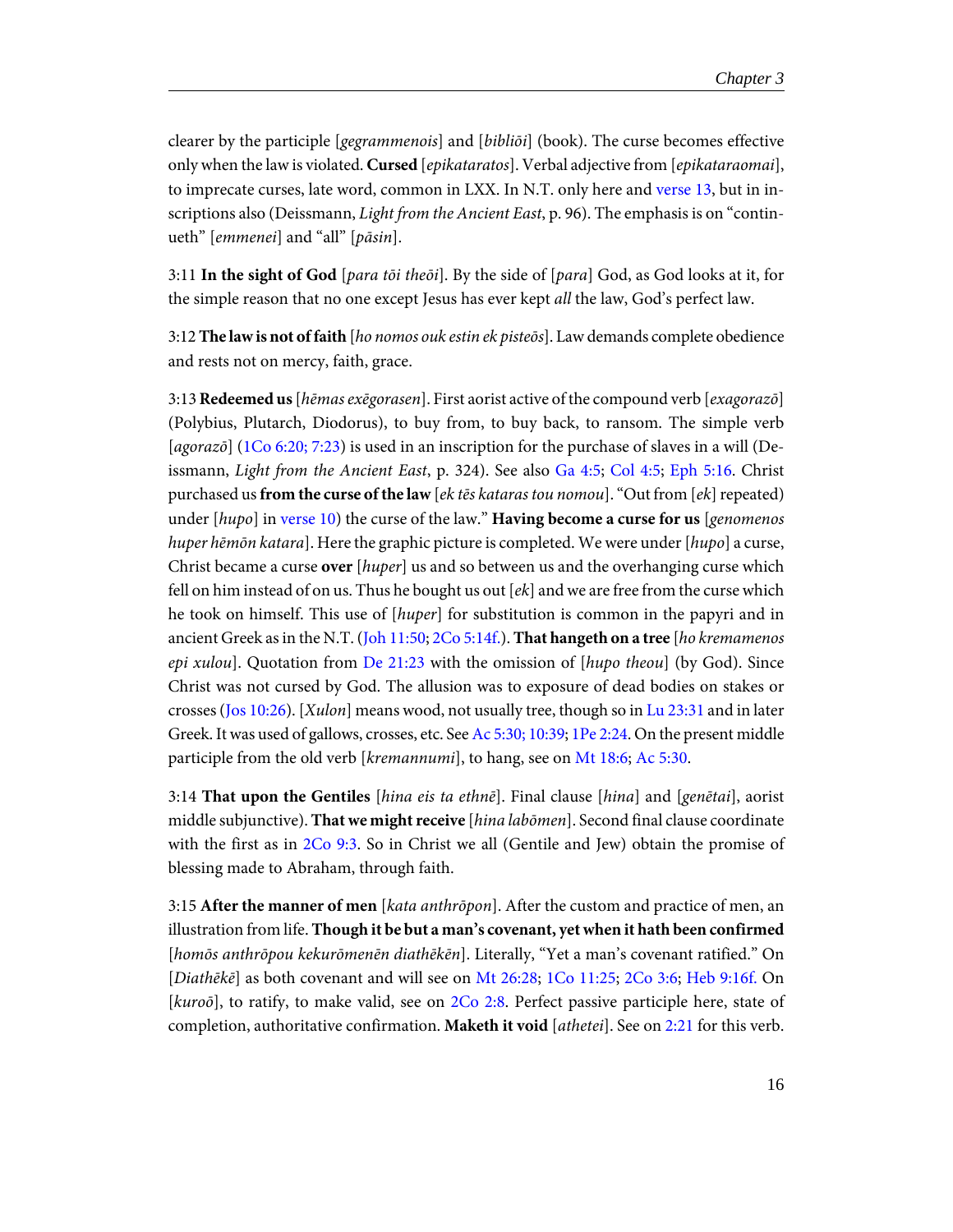Both parties can by agreement cancel a contract, but not otherwise. **Addeth thereto** [epidiatassetai]. Present middle indicative of the double compound verb [epidiatassomai], a word found nowhere else as yet. But inscriptions use [diatassomai, diataxis, diatagē, diatagma] with the specialized meaning to "determine by testamentary disposition" (Deissmann, Light from the Ancient East, p. 90). It was unlawful to add [epi] fresh clauses or specifications [diataxeis].

<span id="page-20-5"></span>3:16 **But as of one** [all' hōs eph' henos]. But as in the case of one. **Which is Christ** [hos estin Christos]. Masculine relative agreeing with [Christos] though [sperma] is neuter. But the promise to Abraham uses [sperma] as a collective substantive and applies to all believers (both Jews and Gentiles) as Paul has shown in [verses 7-14,](http://www.ccel.org/study/Bible:Gal.3.7-Gal.3.14) and as of course he knew full well Here Paul uses a rabbinical refinement which is yet intelligible. The people of Israel were a type of the Messiah and he gathers up the promise in its special application to Christ. He does not say that Christ is specifically referred to in [Ge 13:15](http://www.ccel.org/study/Bible:Gen.13.15) or [17:7f.](http://www.ccel.org/study/Bible:Gal.17.7)

<span id="page-20-4"></span><span id="page-20-1"></span><span id="page-20-0"></span>3:17 **Now this I say** [touto de legō]. Now I mean this. He comes back to his main point and is not carried afield by the special application of [sperma] to Christ. **Confirmed beforehand by God** [prokekurōmenēn hupo tou theou]. Perfect passive participle of [prokuroō], in Byzantine writers and earliest use here. Nowhere else in N.T. The point is in  $[pro]$  and  $[hupo]$ tou theou] (by God) and in [meta] (after) as Burton shows. **Four hundred and thirty years after** [meta tetrakosia kai triakonta etē]. Literally, "after four hundred and thirty years." This is the date in [Ex 12:40](http://www.ccel.org/study/Bible:Exod.12.40) for the sojourn in Egypt (cf. [Ge 15:13\)](http://www.ccel.org/study/Bible:Gen.15.13). But the LXX adds words to include the time of the patriarchs in Canaan in this number of years which would cut the time in Egypt in two. Cf. [Ac 7:6.](http://www.ccel.org/study/Bible:Acts.7.6) It is immaterial to Paul's argument which chronology is adopted except that "the longer the covenant had been in force the more impressive is his statement" (Burton). **Doth not disannul** [ouk akuroi]. Late verb [akuroō], in N.T. only here and [Mt 15:6;](http://www.ccel.org/study/Bible:Matt.15.6) [Mr 7:13](http://www.ccel.org/study/Bible:Mark.7.13) (from [a] privative and [kuros], authority). On [katargēsai] see [1Co](http://www.ccel.org/study/Bible:1Cor.1.28 Bible:1Cor.2.6 Bible:1Cor.15.24 Bible:1Cor.15.26) [1:28; 2:6; 15:24,26](http://www.ccel.org/study/Bible:1Cor.1.28 Bible:1Cor.2.6 Bible:1Cor.15.24 Bible:1Cor.15.26).

<span id="page-20-3"></span><span id="page-20-2"></span>3:18 **The inheritance** [hē klēronomia]. Old word from [klēronomos], heir [kleros], lot, [nemomai], to distribute). See on [Mt 21:38](http://www.ccel.org/study/Bible:Matt.21.38); [Ac 7:5.](http://www.ccel.org/study/Bible:Acts.7.5) This came to Israel by the promise to Abraham, not by the Mosaic law. So with us, Paul argues. **Hath granted** [kecharistai]. Perfect middle indicative of [charizomai]. It still holds good after the law came.

<span id="page-20-6"></span>3:19 **What then is the law?** [ti oun ho nomos?]. Or, why then the law? A pertinent question if the Abrahamic promise antedates it and holds on afterwards. **It was added because of transgressions** [tōn parabaseōn charin prosetethē]. First aorist passive of [prostithēmi], old verb to add to. It is only in apparent contradiction to [verses 15ff.](http://www.ccel.org/study/Bible:Gal.3.15), because in Paul's mind the law is no part of the covenant, but a thing apart "in no way modifying its provisions" (Burton). [*Charin*] is the adverbial accusative of [*charis*] which was used as a preposition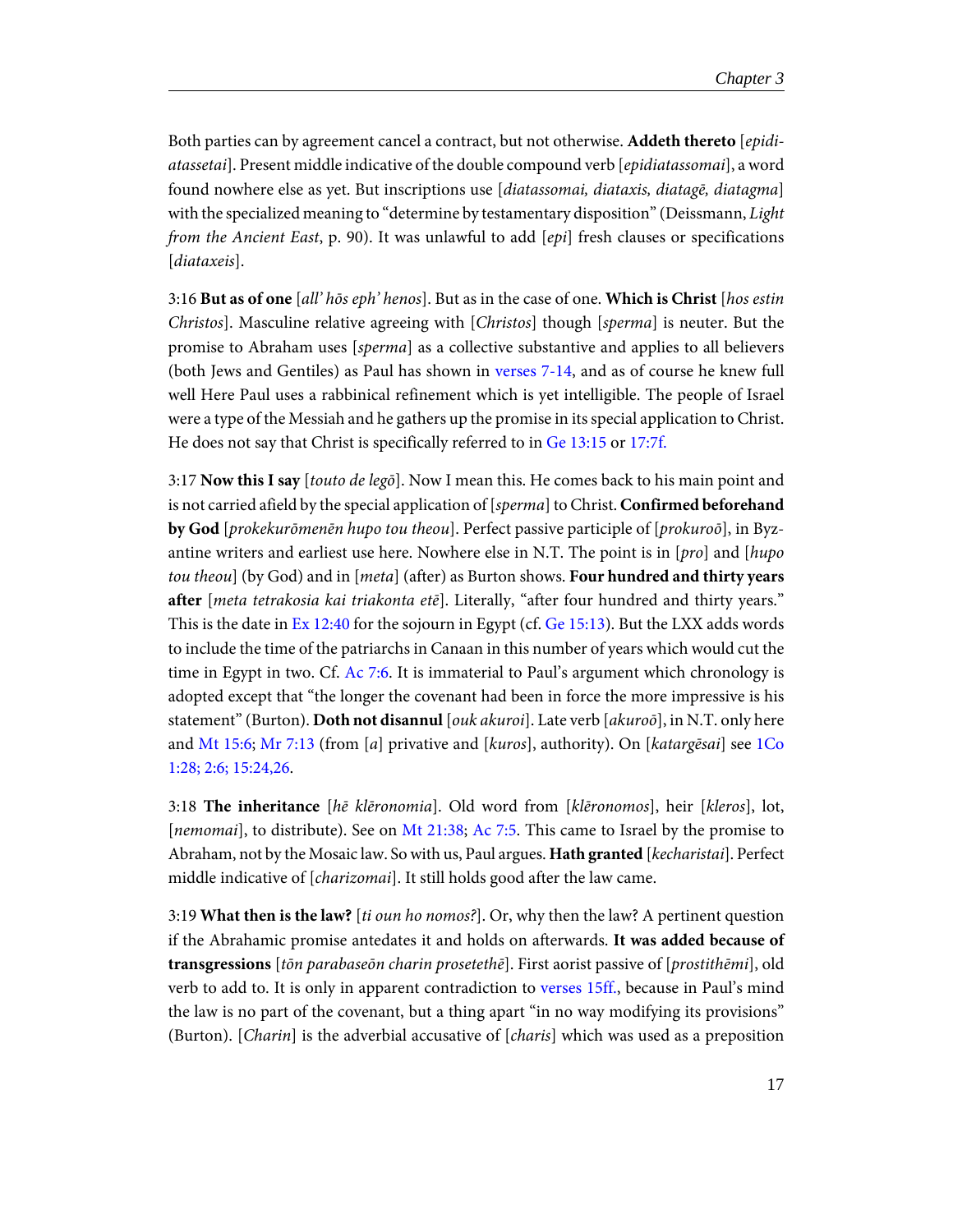<span id="page-21-13"></span><span id="page-21-12"></span><span id="page-21-11"></span><span id="page-21-9"></span><span id="page-21-4"></span><span id="page-21-3"></span>with the genitive as early as Homer, in favour of, for the sake of. Except in [1Jo 3:12](http://www.ccel.org/study/Bible:1John.3.12) it is postpositive in the N.T. as in ancient Greek. It may be causal ([Lu 7:47;](http://www.ccel.org/study/Bible:Luke.7.47) [1Jo 3:12\)](http://www.ccel.org/study/Bible:1John.3.12) or telic [\(Tit 1:5,](http://www.ccel.org/study/Bible:Titus.1.5 Bible:Titus.1.11) [11;](http://www.ccel.org/study/Bible:Titus.1.5 Bible:Titus.1.11) [Jude 1:16\)](http://www.ccel.org/study/Bible:Jude.1.16). It is probably also telic here, not in order to create transgressions, but rather "to make transgressions palpable" (Ellicott), "thereby pronouncing them to be from that time forward transgressions of the law" (Rendall). [*Parabasis*], from [*parabainō*], is in this sense a late word (Plutarch on), originally a slight deviation, then a wilful disregarding of known regulations or prohibitions as in [Ro 2:23.](http://www.ccel.org/study/Bible:Rom.2.23) **Till the seed should come** [achris an elthēi to sperma]. Future time with  $[achris an]$  and aorist subjunctive (usual construction). Christ he means by [to sperma] as in [verse 16](http://www.ccel.org/study/Bible:Gal.3.16). **The promise hath been made** [epēggeltai]. Probably impersonal perfect passive rather than middle of [epaggellomai] as in [II Macc. 4:27](http://www.ccel.org/study/Bible:2Macc.4.27). **Ordained through angels** [diatageis di' aggelōn]. Second aorist passive participle of [diatassō] (see on [Mt 11:1\)](http://www.ccel.org/study/Bible:Matt.11.1). About angels and the giving of the law see on [De 33:2](http://www.ccel.org/study/Bible:Deut.33.2) (LXX); [Ac 7:38,52;](http://www.ccel.org/study/Bible:Acts.7.38 Bible:Acts.7.52) [Heb 2:2;](http://www.ccel.org/study/Bible:Heb.2.2) Josephus (Ant. XV. 5. 3). **By the hand of a mediator** [en cheiri mesitou]. [En cheiri] is a manifest Aramaism or Hebraism and only here in the N.T. It is common in the LXX. [Mesitēs], from [mesos] is middle or midst, is a late word (Polybius, Diodorus, Philo, Josephus) and common in the papyri in legal transactions for arbiter, surety, etc. Here of Moses, but also of Christ ([1Ti 2:5](http://www.ccel.org/study/Bible:1Tim.2.5); [Heb 8:6; 9:15; 12:24](http://www.ccel.org/study/Bible:Heb.8.6 Bible:Heb.9.15 Bible:Heb.12.24)).

<span id="page-21-10"></span><span id="page-21-0"></span>3:20 **Is not a mediator of one** [henos ouk estin]. That is, a middleman comes in between two. The law is in the nature of a contract between God and the Jewish people with Moses as the mediator or middleman. **But God is one** [ho de theos heis estin]. There was no middleman between God and Abraham. He made the promise directly to Abraham. Over 400 interpretations of this verse have been made!

<span id="page-21-8"></span><span id="page-21-7"></span><span id="page-21-1"></span>3:21 **Against the promises** [kata tōn epaggeliōn]. A pertinent question again. Far from it [mē genoito]. **Which could make alive** [ho dunamenos zōopoiēsai]. First aorist active infinitive of [zōopoieō], late compound [zōos], alive, [poieō], to make) verb for which see [1Co](http://www.ccel.org/study/Bible:1Cor.15.22) [15:22.](http://www.ccel.org/study/Bible:1Cor.15.22) Spiritual life, he means, here and hereafter. **Verily** [ontōs]. "Really" (cf. [Mr 11:32](http://www.ccel.org/study/Bible:Mark.11.32); [Lu](http://www.ccel.org/study/Bible:Luke.24.34) [24:34\)](http://www.ccel.org/study/Bible:Luke.24.34). Condition and conclusion [an  $\bar{e}n$ ] of second class, determined as unfulfilled. He had already said that Christ died to no purpose in that case [\(2:21](http://www.ccel.org/study/Bible:Gal.2.21)).

<span id="page-21-6"></span><span id="page-21-5"></span><span id="page-21-2"></span>3:22 **Hath shut up** [sunekleisen]. Did shut together. First aorist active indicative of [sunkleiō], old verb to shut together, on all sides, completely as a shoal of fish in a net ( $\text{Lu}$  5:6). So [verse](http://www.ccel.org/study/Bible:Gal.3.23) [23;](http://www.ccel.org/study/Bible:Gal.3.23) [Ro 11:32](http://www.ccel.org/study/Bible:Rom.11.32). **Under sin** [hupo hamartian]. See [hupo kataran] in [verse 10](http://www.ccel.org/study/Bible:Gal.3.10). As if the lid closed in on us over a massive chest that we could not open or as prisoners in a dungeon. He uses [ta panta] (the all things), the totality of everything. See [Ro 3:10-19; 11:32](http://www.ccel.org/study/Bible:Rom.3.10-Rom.3.19 Bible:Rom.11.32). **That** [hina]. God's purpose, personifying scripture again. **Might be given** [dothēi]. First aorist passive subjunctive of [didōmi] with [hina].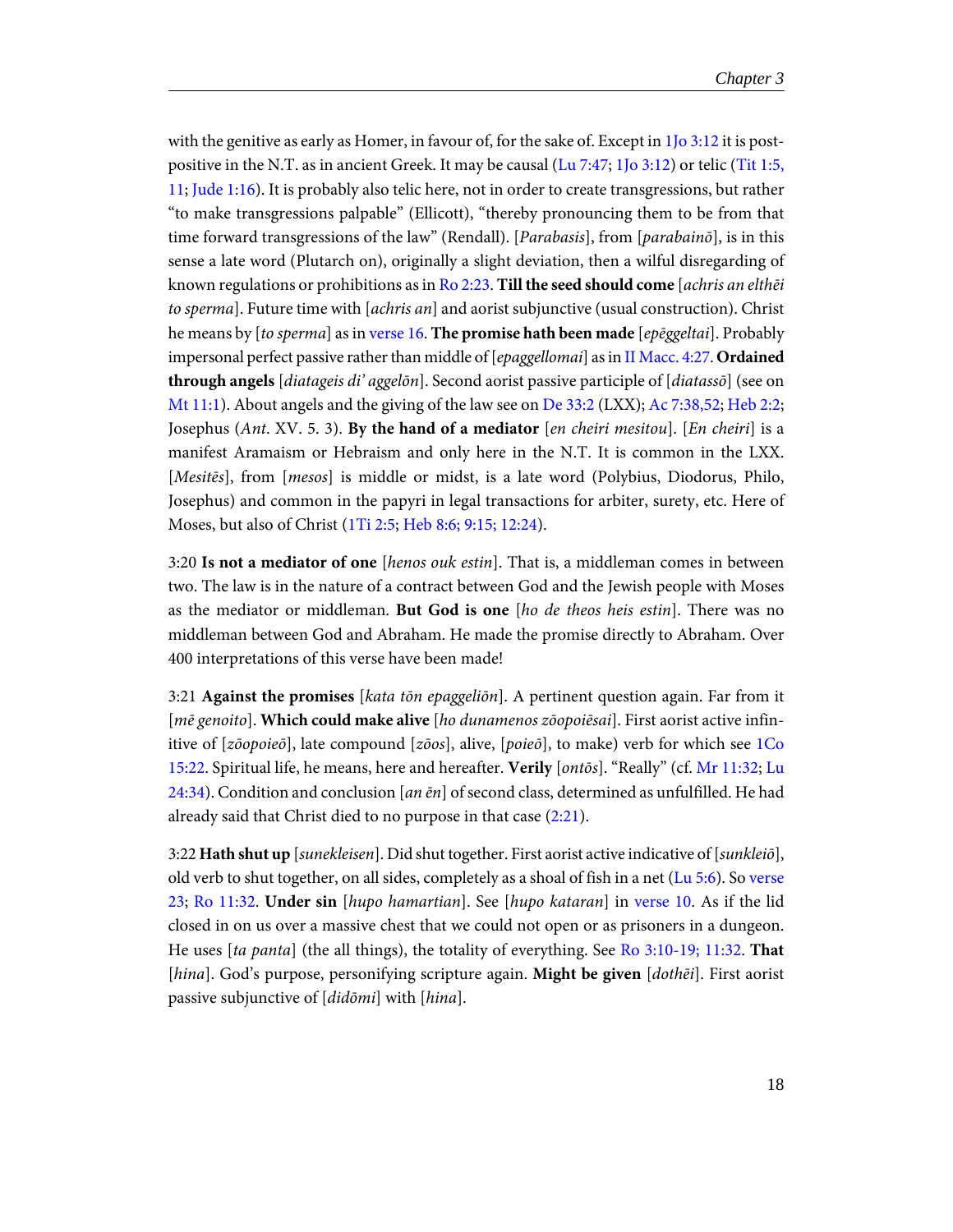<span id="page-22-9"></span><span id="page-22-8"></span><span id="page-22-1"></span>3:23 **Before faith came** [pro tou elthein tēn pistin]. "Before the coming (second aorist active infinitive of [erchomai], definite event) as to the Faith" (note article, meaning the faith in [verse 22](http://www.ccel.org/study/Bible:Gal.3.22) made possible by the historic coming of Christ the Redeemer), the faith in Christ as Saviour ([verse 22\)](http://www.ccel.org/study/Bible:Gal.3.22). **We were kept in ward under the law**[huper nomon ephrouroumetha]. Imperfect passive of [phroureō], to guard (from [phrouros], a guard). See on [Ac 9:24](http://www.ccel.org/study/Bible:Acts.9.24); [2Co](http://www.ccel.org/study/Bible:2Cor.11.32) [11:32.](http://www.ccel.org/study/Bible:2Cor.11.32) It was a long progressive imprisonment. **Unto the faith which should afterwards be revealed** [eis tēn mellousan pistin apokaluphthēnai]. "Unto the faith ([verse 22](http://www.ccel.org/study/Bible:Gal.3.22) again) about to be revealed." [Mellō] and the first aorist passive infinitive (regular idiom).

<span id="page-22-10"></span><span id="page-22-7"></span><span id="page-22-5"></span>3:24 **Our tutor unto Christ** [paidagōgos humōn eis Christon]. See [1Co 4:15](http://www.ccel.org/study/Bible:1Cor.4.15) for the only other N.T. example of this old and common word for the slave employed in Greek and Roman families of the better class in charge of the boy from about six to sixteen. The paedagogue watched his behaviour at home and attended him when he went away from home as to school. Christ is our Schoolmaster and the law as paedagogue kept watch over us till we came to Christ. **That we might be justified by faith** [hina ek pisteōs dikaiōthōmen]. This is the ultimate purpose of the law as paedagogue. **Now that faith is come** [elthousēs tēs pisteōs]. Genitive absolute, "the faith (the time of the faith spoken of in [verse 23](http://www.ccel.org/study/Bible:Gal.3.23)) having come." **Under a tutor** [hupo paidagōgon]. The pedagogue is dismissed. We are in the school of the Master.

<span id="page-22-6"></span><span id="page-22-3"></span><span id="page-22-2"></span><span id="page-22-0"></span>3:26 **For ye are all sons of God** [pantes gar huioi theou este]. Both Jews and Gentiles ([3:14](http://www.ccel.org/study/Bible:Gal.3.14)) and in the same way "through faith in Christ Jesus" [dia tēs pisteōs en Christōi Iēsou]. There is no other way to become "sons of God" in the full ethical and spiritual sense that Paul means, not mere physical descendants of Abraham, but "sons of Abraham," "those by faith" ([verse 7\)](http://www.ccel.org/study/Bible:Gal.3.7). The Jews are called by Jesus "the sons of the Kingdom" [\(Mt 8:12](http://www.ccel.org/study/Bible:Matt.8.12)) in privilege, but not in fact. God is the Father of all men as Creator, but the spiritual Father only of those who by faith in Christ Jesus receive "adoption" [huiothesia] into his family [\(verse 5;](http://www.ccel.org/study/Bible:Gal.3.5) [Ro](http://www.ccel.org/study/Bible:Rom.8.15 Bible:Rom.8.23) [8:15,23](http://www.ccel.org/study/Bible:Rom.8.15 Bible:Rom.8.23)). Those led by the Spirit are sons of God [\(Ro 8:14](http://www.ccel.org/study/Bible:Rom.8.14)).

<span id="page-22-11"></span><span id="page-22-4"></span>3:27 **Were baptized into Christ** [eis Christon ebaptisthēte]. First aorist passive indicative of [baptizō]. Better, "were baptized unto Christ" in reference to Christ. **Did put on Christ** [Christon enedusasthe]. First aorist middle indicative of  $[endu\overline{o}]$  [-n $\overline{o}$ ]. As a badge or uniform of service like that of the soldier. This verb is common in the sense of putting on garments (literally and metaphorically as here). See further in Paul ([Ro 13:14](http://www.ccel.org/study/Bible:Rom.13.14); [Col 3:9f.](http://www.ccel.org/study/Bible:Col.3.9); [Eph 4:22-24;](http://www.ccel.org/study/Bible:Eph.4.22-Eph.4.24 Bible:Eph.6.11 Bible:Eph.6.14) [6:11,14](http://www.ccel.org/study/Bible:Eph.4.22-Eph.4.24 Bible:Eph.6.11 Bible:Eph.6.14)). In [1Th 5:8](http://www.ccel.org/study/Bible:1Thess.5.8) Paul speaks of "putting on the breastplate of righteousness." He does not here mean that one enters into Christ and so is saved by means of baptism after the teaching of the mystery religions, but just the opposite. We are justified by faith in Christ, not by circumcision or by baptism. But baptism was the public profession and pledge, the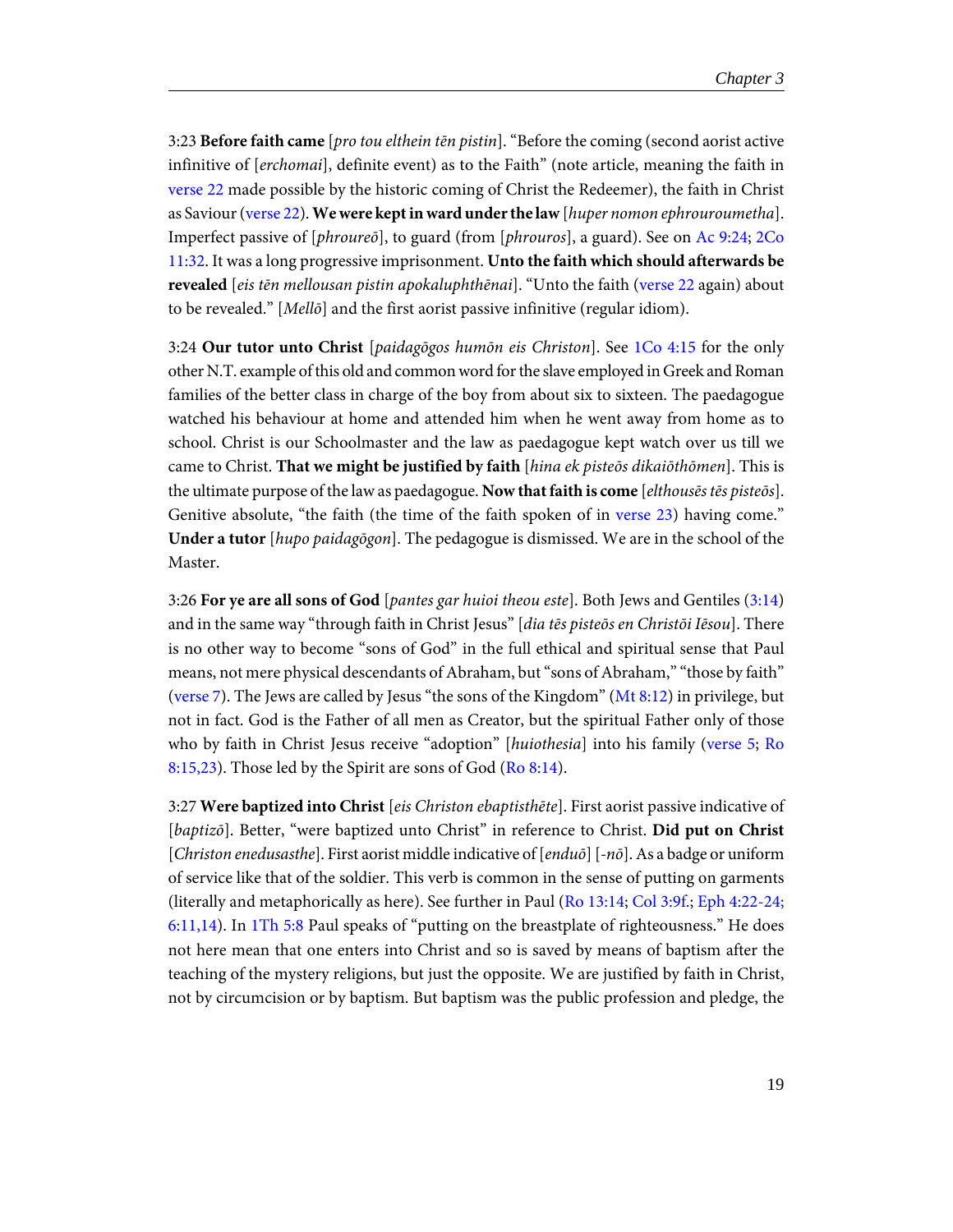<span id="page-23-0"></span>soldier's sacramentum, oath of fealty to Christ, taking one's stand with Christ, the symbolic picture of the change wrought by faith already ([Ro 6:4-6\)](http://www.ccel.org/study/Bible:Rom.6.4-Rom.6.6).

3:28 **There can be neither** [ouk eni]. Not a shortened form of [enesti], but the old lengthened form of [en] with recessive accent. So [ouk eni] means "there is not" rather than "there cannot be," a statement of a fact rather than a possibility, as Burton rightly shows against Lightfoot. **One man** [heis]. No word for "man" in the Greek, and yet [heis] is masculine, not neuter [hen]. "One moral personality" (Vincent). The point is that "in Christ Jesus" race or national distinctions ("neither Jew nor Greek") do not exist, class differences ("neither bond nor free," no proletarianism and no capitalism) vanish, sex rivalry ("no male and female") disappears. This radical statement marks out the path along which Christianity was to come in the sphere [en] and spirit and power of Christ. Candour compels one to confess that this goal has not yet been fully attained. But we are on the road and there is no hope on any way than on "the Jesus Road."

3:29 **If ye are Christ's** [ei de humeis Christou]. This is the test, not the accident of blood, pride of race or nation, habiliments or environment of dress or family, whether man or woman. Thus one comes to belong to the seed of Abraham and to be an heir according to promise.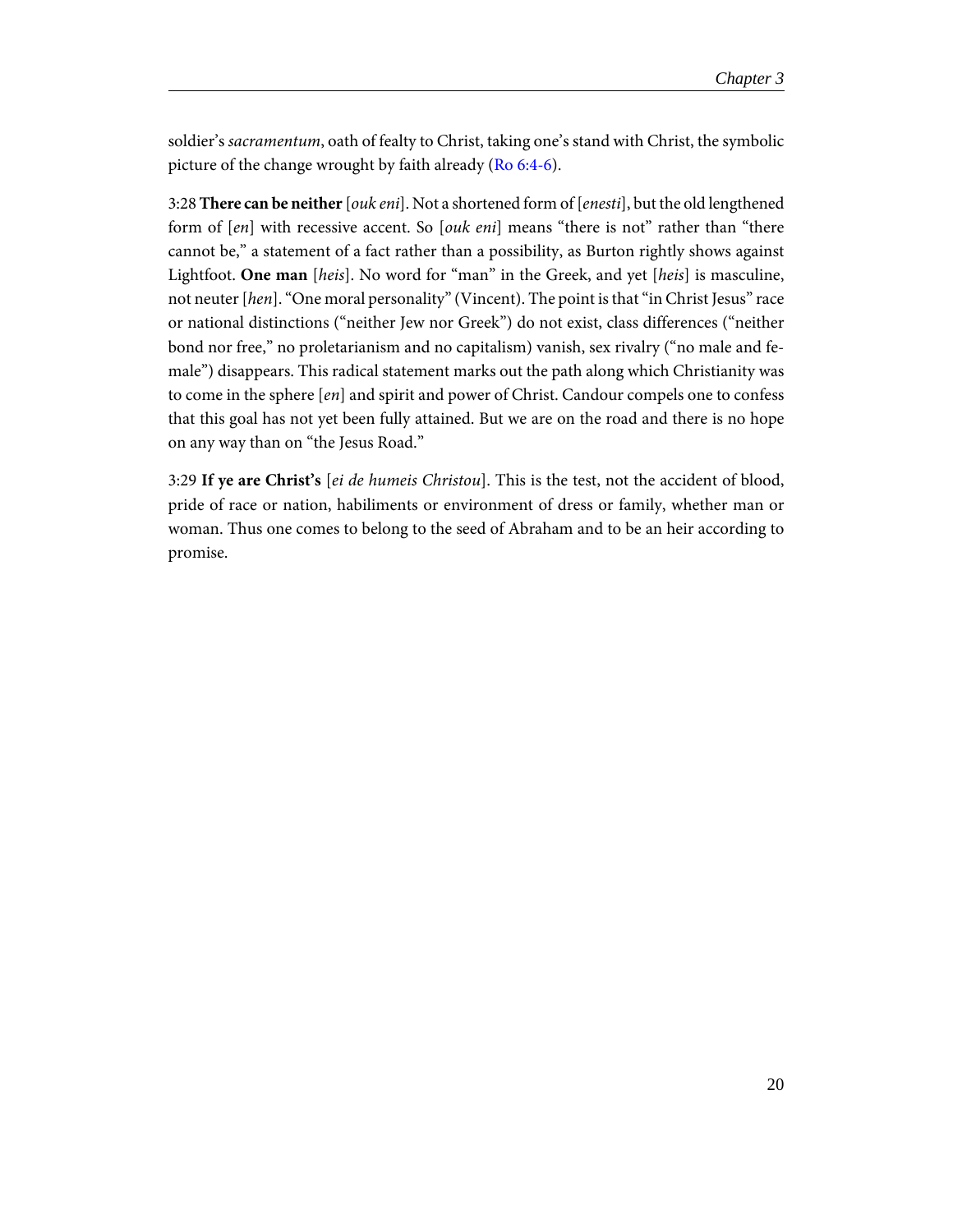#### **Chapter 4**

<span id="page-24-8"></span><span id="page-24-7"></span><span id="page-24-6"></span><span id="page-24-1"></span><span id="page-24-0"></span>4:1 **So long as**[eph' hoson chronon]. "For how long a time," incorporation of the antecedent [chronon] into the relative clause. **The heir** [ho klēronomos]. Old word [klēros], lot, [nemomai], to possess). Illustration from the law of inheritance carrying on the last thought in [3:29](http://www.ccel.org/study/Bible:Gal.3.29). **A child** [*nēpios*]. One that does not talk [*nē*, *epos*], word). That is a minor, an infant, immature intellectually and morally in contrast with [teleioi], full grown ([1Co 3:1; 14:20;](http://www.ccel.org/study/Bible:1Cor.3.1 Bible:1Cor.14.20) [Php 3:15](http://www.ccel.org/study/Bible:Phil.3.15); [Eph 4:13\)](http://www.ccel.org/study/Bible:Eph.4.13). **From a bondservant** [doulou]. Slave. Ablative case of comparison after [diapherei] for which verb see on [Mt 6:26.](http://www.ccel.org/study/Bible:Matt.6.26) **Though he is lord of all** [Kurios pantōn ōn]. Concessive participle  $[\delta n]$ , "being legally owner of all" (one who has the power, [ho echōn] kuros].

<span id="page-24-5"></span><span id="page-24-3"></span><span id="page-24-2"></span>4:2 **Under guardians** [hupo epitropous]. Old word from [epitrepō], to commit, to intrust. So either an overseer [\(Mt 20:8\)](http://www.ccel.org/study/Bible:Matt.20.8) or one in charge of children as here. It is common as the guardian of an orphan minor. Frequent in the papyri as guardian of minors. **Stewards** [oikonomous]. Old word for manager of a household whether freeborn or slave. See [Lu](http://www.ccel.org/study/Bible:Luke.12.42) [12:42;](http://www.ccel.org/study/Bible:Luke.12.42) [1Co 4:2](http://www.ccel.org/study/Bible:1Cor.4.2). Papyri show it as manager of an estate and also as treasurer like [Ro 16:23.](http://www.ccel.org/study/Bible:Rom.16.23) No example is known where this word is used of one in charge of a minor and no other where both occur together. **Until the time appointed of the father** [achri tēs prothesmias tou patros]. Supply [hēmeras] (day), for [prothesmios] is an old adjective "appointed beforehand" [pro, thesmos], from [tithēmi]. Under Roman law the tutor had charge of the child till he was fourteen when the curator took charge of him till he was twenty-five. Ramsay notes that in Graeco-Phrygia cities the same law existed except that the father in Syria appointed both tutor and curator whereas the Roman father appointed only the tutor. Burton argues plausibly that no such legal distinction is meant by Paul, but that the terms here designate two functions of one person. The point does not disturb Paul's illustration at all.

<span id="page-24-9"></span><span id="page-24-4"></span>4:3 **When we were children** [hote ēmen nēpioi]. Before the epoch of faith came and we (Jews and Gentiles) were under the law as paedagogue, guardian, steward, to use all of Paul's metaphors. **We were held in bondage** [hēmeis ēmetha dedoulōmenoi]. Periphrastic past perfect of [douloō], to enslave, in a permanent state of bondage. **Under the rudiments of the world** [hupo ta stoicheia tou kosmou]. [Stoichos] is row or rank, a series. So [stoicheion] is any first thing in a [stoichos] like the letters of the alphabet, the material elements in the universe [\(2Pe 3:10](http://www.ccel.org/study/Bible:2Pet.3.10)), the heavenly bodies (some argue for that here), the rudiments of any act ([Heb 5:12;](http://www.ccel.org/study/Bible:Heb.5.12) [Ac 15:10;](http://www.ccel.org/study/Bible:Acts.15.10) [Ga 5:1; 4:3,9](http://www.ccel.org/study/Bible:Gal.5.1 Bible:Gal.4.3 Bible:Gal.4.9); [Col 2:8,20\)](http://www.ccel.org/study/Bible:Col.2.8 Bible:Col.2.20). The papyri illustrate all the varieties in meaning of this word. Burton has a valuable excursus on the word in his commentary. Probably here (Lightfoot) Paul has in mind the rudimentary character of the law as it applies to both Jews and Gentiles, to all the knowledge of the world [kosmos] as the orderly material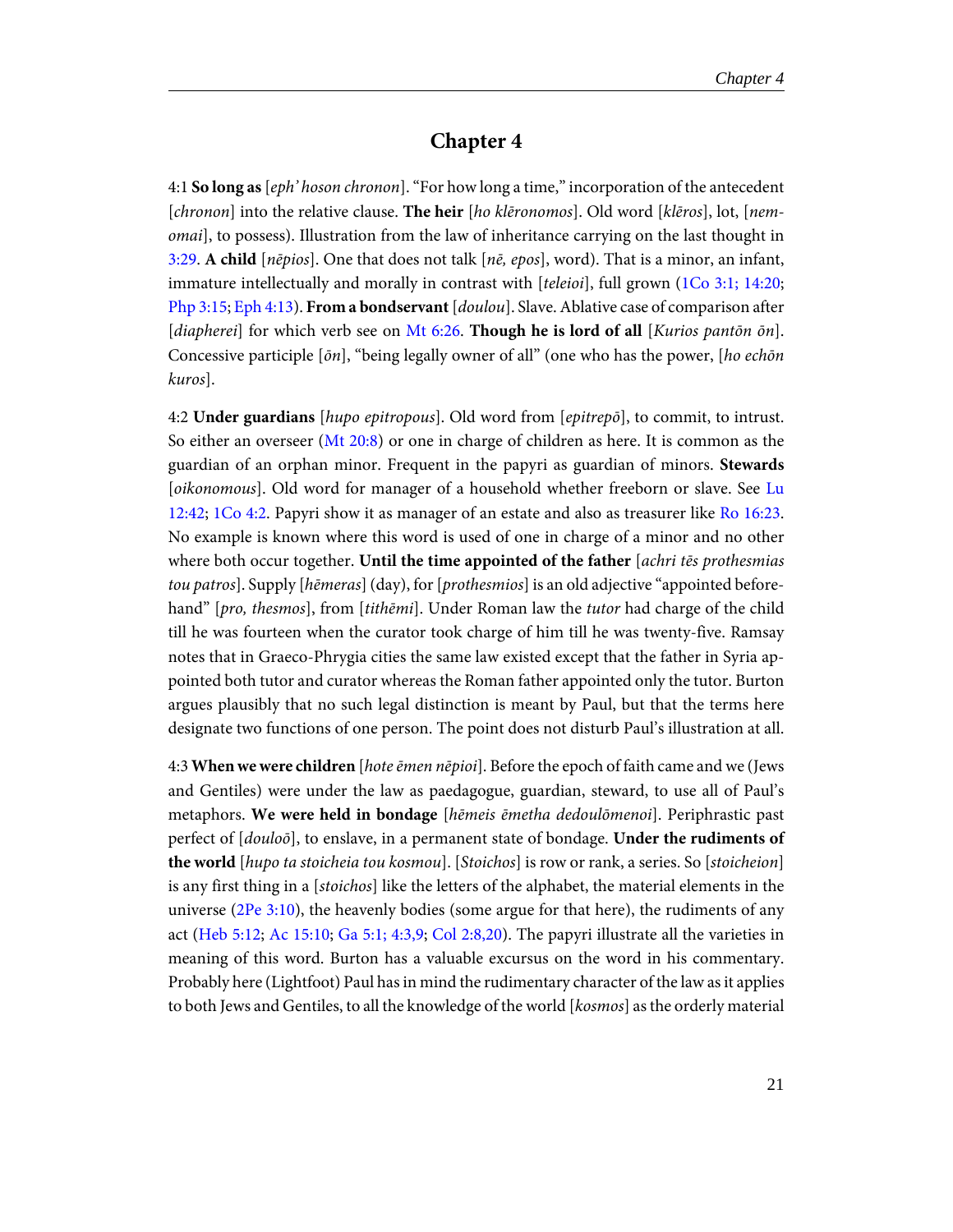<span id="page-25-0"></span>universe as in [Col 2:8,20](http://www.ccel.org/study/Bible:Col.2.8 Bible:Col.2.20)). See on [Mt 13:38; Ac 17:24](http://www.ccel.org/study/Bible:Matt.13.38 Bible:Acts.17.24); [1Co 3:22](http://www.ccel.org/study/Bible:1Cor.3.22). All were in the elementary stage before Christ came.

<span id="page-25-16"></span><span id="page-25-15"></span><span id="page-25-13"></span><span id="page-25-12"></span><span id="page-25-11"></span><span id="page-25-5"></span>4:4 **The fulness of the time** [to plērōma tou chronou]. Old word from [plēroō], to fill. Here the complement of the preceding time as in [Eph 1:10.](http://www.ccel.org/study/Bible:Eph.1.10) Some examples in the papyri in the sense of complement, to accompany. God sent forth his preexisting Son [\(Php 2:6](http://www.ccel.org/study/Bible:Phil.2.6)) when the time for his purpose had come like the [prothesmia] of [verse 2.](http://www.ccel.org/study/Bible:Gal.4.2) **Born of a woman** [genomenon ek gunaikos]. As all men are and so true humanity, "coming from a woman." There is, of course, no direct reference here to the Virgin Birth of Jesus, but his deity had just been affirmed by the words "his Son" [ton huion autou], so that both his deity and humanity are here stated as in [Ro 1:3](http://www.ccel.org/study/Bible:Rom.1.3). Whatever view one holds about Paul's knowledge of the Virgin Birth of Christ one must admit that Paul believed in his actual personal preexistence with God [\(2Co 8:9](http://www.ccel.org/study/Bible:2Cor.8.9); [Php 2:5-11\)](http://www.ccel.org/study/Bible:Phil.2.5-Phil.2.11), not a mere existence in idea. The fact of the Virgin Birth agrees perfectly with the language here. **Born under the law** [genomenon hupo nomon]. He not only became a man, but a Jew. The purpose [hina] of God thus was plainly to redeem [ex $aqorasëi$ ], as in [3:13](http://www.ccel.org/study/Bible:Gal.3.13)) those under the law, and so under the curse. The further purpose [hina] was that we (Jew and Gentile) might receive [apolabomen], second aorist active subjunctive of [apolambanō], not get back ([Lu 15:27\)](http://www.ccel.org/study/Bible:Luke.15.27), but get from [apo] God the adoption [tēn huiothesian]. Late word common in the inscriptions (Deissmann, Bible Studies, p. 239) and occurs in the papyri also and in Diogenes Laertes, though not in LXX. Paul adopts this current term to express his idea (he alone in the N.T.) as to how God takes into his spiritual family both Jews and Gentiles who believe. See also [Ro 8:15,23; 9:4;](http://www.ccel.org/study/Bible:Rom.8.15 Bible:Rom.8.23 Bible:Rom.9.4) [Eph 1:5.](http://www.ccel.org/study/Bible:Eph.1.5) The Vulgate uses adoptio filiorum. It is a metaphor like the others above, but a very expressive one.

<span id="page-25-14"></span><span id="page-25-10"></span><span id="page-25-9"></span><span id="page-25-8"></span><span id="page-25-7"></span><span id="page-25-6"></span><span id="page-25-4"></span><span id="page-25-3"></span><span id="page-25-2"></span><span id="page-25-1"></span>4:6 **Because ye are sons** [hoti este huioi]. This is the reason for sending forth the Son ([4:4](http://www.ccel.org/study/Bible:Gal.4.4) and here). We were "sons" in God's elective purpose and love. [Hoti] is causal [\(1Co 12:15;](http://www.ccel.org/study/Bible:1Cor.12.15) [Ro 9:7](http://www.ccel.org/study/Bible:Rom.9.7)). **The Spirit of his Son** [to pneuma tou huioi autou]. The Holy Spirit, called the Spirit of Christ [\(Ro 8:9f.\)](http://www.ccel.org/study/Bible:Rom.8.9), the Spirit of Jesus Christ ([Php 1:19](http://www.ccel.org/study/Bible:Phil.1.19)). The Holy Spirit proceeds from the Father and from the Son [\(Joh 15:26\)](http://www.ccel.org/study/Bible:John.15.26). **Crying, Abba, Father** [krazon Abba ho patēr]. The participle agrees with [pneuma] neuter (grammatical gender), not neuter in fact. An old, though rare in present as here, onomatopoetic word to croak as a raven (Theophrastus, like Poe's The Raven), any inarticulate cry like "the unuttered groanings" of [Ro 8:26](http://www.ccel.org/study/Bible:Rom.8.26) which God understands. This cry comes from the Spirit of Christ in our hearts. [Abba] is the Aramaic word for father with the article and [ho pater] translates it. The articular form occurs in the vocative as in [Joh 20:28](http://www.ccel.org/study/Bible:John.20.28). It is possible that the repetition here and in [Ro 8:15](http://www.ccel.org/study/Bible:Rom.8.15) may be "a sort of affectionate fondness for the very term that Jesus himself used" (Burton) in the Garden of Gethsemane ([Mr 14:36](http://www.ccel.org/study/Bible:Mark.14.36)). The rabbis preserve similar parallels. Most of the Jews knew both Greek and Aramaic. But there remains the question why Jesus used both in his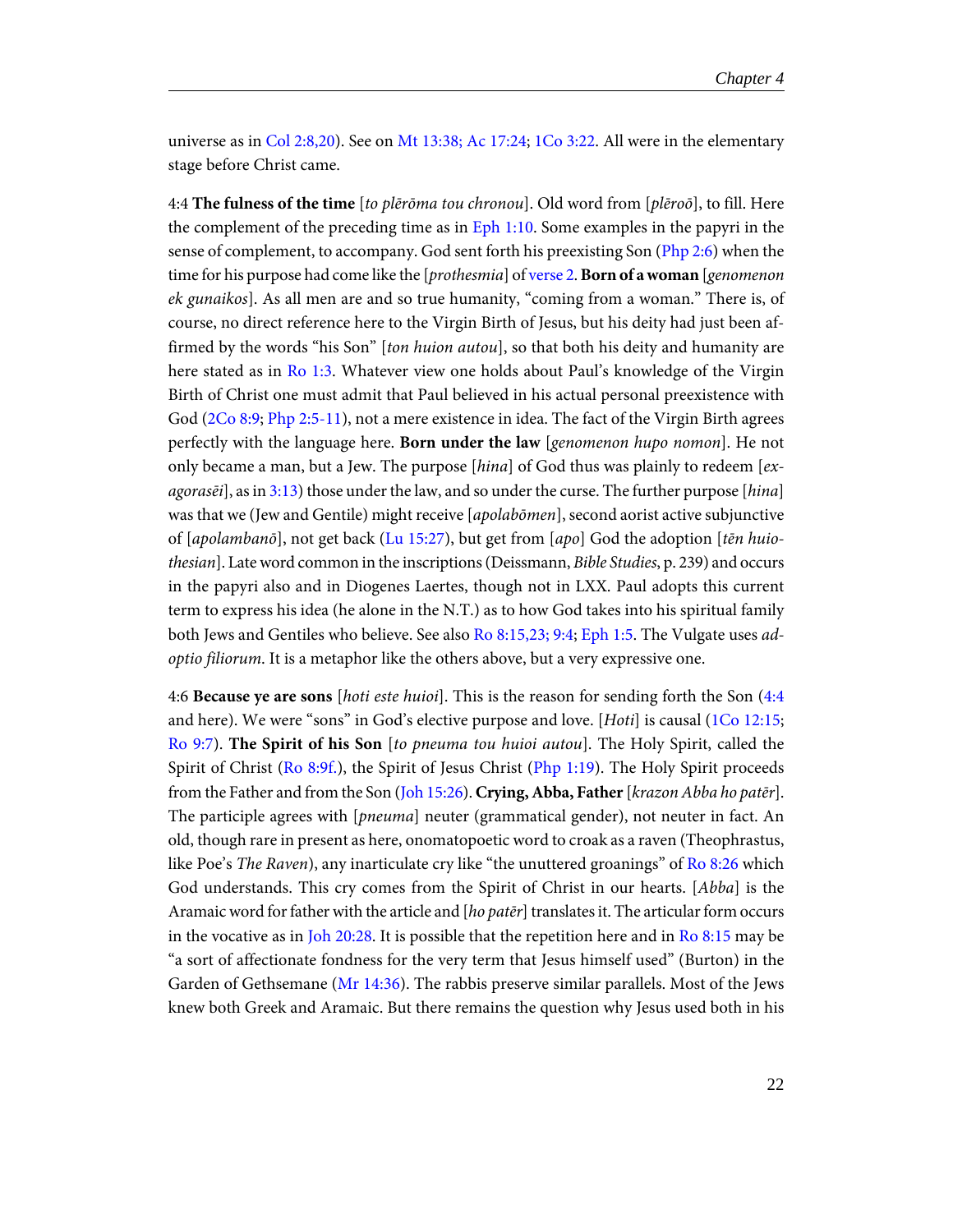prayer. Was it not natural for both words to come to him in his hour of agony as in his childhood? The same thing may be true here in Paul's case.

<span id="page-26-8"></span>4:7 **No longer a bondservant** [ouketi doulos]. Slave. He changes to the singular to drive the point home to each one. The spiritual experience ([3:2\)](http://www.ccel.org/study/Bible:Gal.3.2) has set each one free. Each is now a son and heir.

<span id="page-26-5"></span><span id="page-26-4"></span><span id="page-26-3"></span>4:8 **To them which by nature are not gods** [tois phusei mē ousi theois]. In [1Co 10:20](http://www.ccel.org/study/Bible:1Cor.10.20) he terms them "demons," the "so-called gods" ( $1Co 8:5$ ), worshipping images made by hands ([Ac 17:29](http://www.ccel.org/study/Bible:Acts.17.29)).

<span id="page-26-9"></span><span id="page-26-7"></span><span id="page-26-6"></span>4:9 **Now that ye have come to know God** [nun de gnontes]. Fine example of the ingressive second aorist active participle of  $[gin\bar{o}s\bar{k}\bar{o}]$ , come to know by experience through faith in Christ. **Rather to be known of God** [mallon de gnōsthentes hupo theou]. First aorist passive participle of the same verb. He quickly turns it round to the standpoint of God's elective grace reaching them [\(verse 6](http://www.ccel.org/study/Bible:Gal.4.6)). **How** [pōs]. "A question full of wonder" (Bengel). See [1:6.](http://www.ccel.org/study/Bible:Gal.1.6) **Turn ye back again?**[epistrephete palin?]. Present active indicative, "Are ye turning again?" See [metatithesthe] in [1:6](http://www.ccel.org/study/Bible:Gal.1.6). **The weak and beggarly rudiments**[ta asthenē kai ptōcha stoicheia]. The same *[stoicheia]* in [verse 3](http://www.ccel.org/study/Bible:Gal.4.3) from which they had been delivered, "weak and beggarly," still in their utter impotence from the Pharisaic legalism and the philosophical and religious legalism and the philosophical and religious quests of the heathen as shown by Angus's The Religious Quests of the Graeco-Roman World. These were eagerly pursued by many, but they were shadows when caught. It is pitiful today to see some men and women leave Christ for will o' the wisps of false philosophy. **Over again** [palin anōthen]. Old word, from above [ $a n \bar{\sigma}$ ] as in [Mt 27:51](http://www.ccel.org/study/Bible:Matt.27.51), from the first [\(Lu 1:3\)](http://www.ccel.org/study/Bible:Luke.1.3), then "over again" as here, back to where they were before (in slavery to rites and rules).

<span id="page-26-2"></span><span id="page-26-1"></span><span id="page-26-0"></span>4:10 **Ye observe** [paratēreisthe]. Present middle indicative of old verb to stand beside and watch carefully, sometimes with evil intent as in [Lu 6:7,](http://www.ccel.org/study/Bible:Luke.6.7) but often with scrupulous care as here (so in Dio Cassius and Josephus). The meticulous observance of the Pharisees Paul knew to a nicety. It hurt him to the quick after his own merciful deliverance to see these Gentile Christians drawn into this spider-web of Judaizing Christians, once set free, now enslaved again. Paul does not itemize the "days" (Sabbaths, fast-days, feast-days, new moons) nor the "months" ([Isa 66:23\)](http://www.ccel.org/study/Bible:Isa.66.23) which were particularly observed in the exile nor the "seasons" (passover, pentecost, tabernacles, etc.) nor the "years" (sabbatical years every seventh year and the Year of Jubilee). Paul does not object to these observances for he kept them himself as a Jew. He objected to Gentiles taking to them as a means of salvation.

4:11 **I am afraid of you** [phoboumai humas]. He shudders to think of it. **Lest by any means I have bestowed labour upon you in vain** [mē pōs eikēi kekopiaka eis humas]. Usual con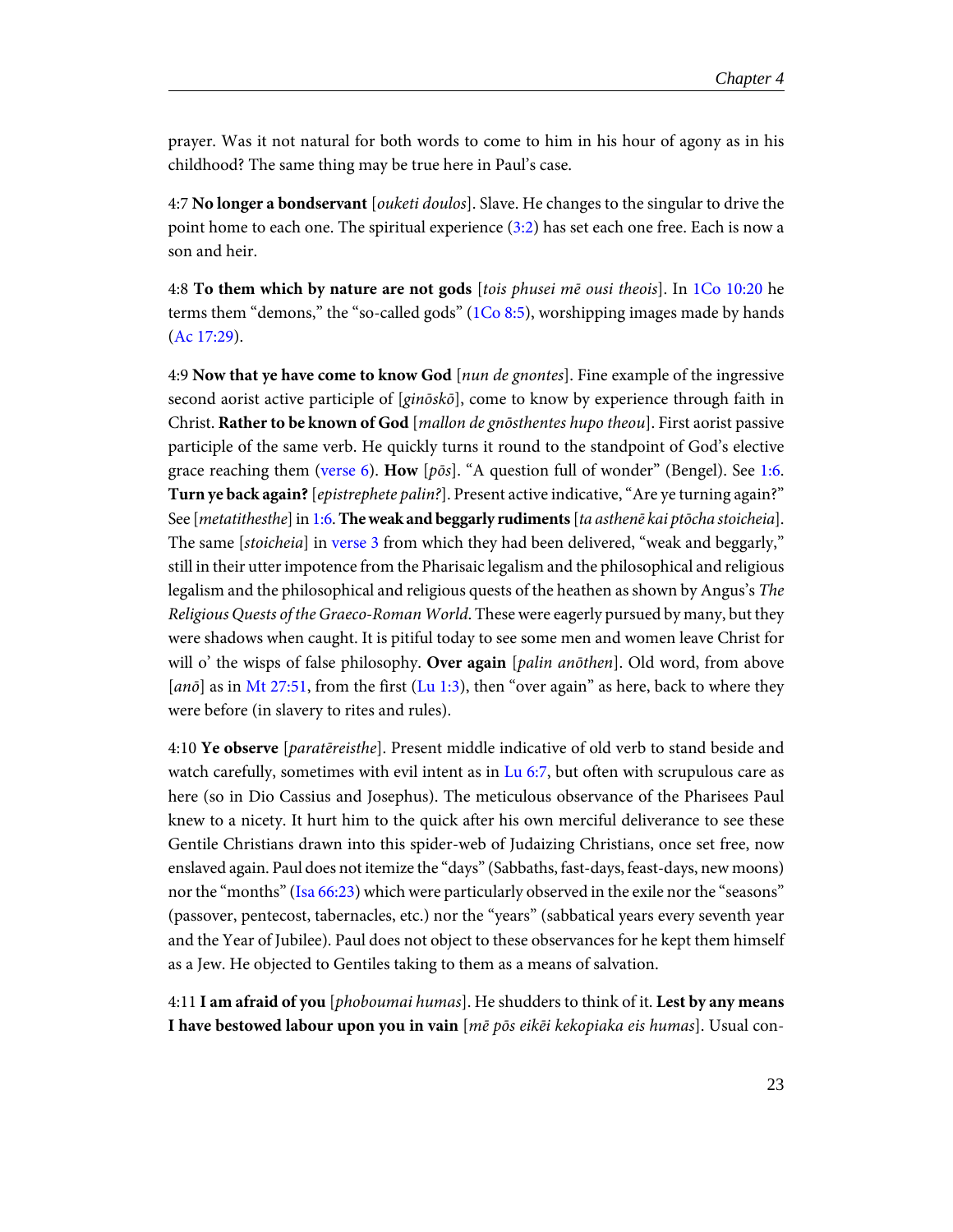struction after a verb of fearing about what has actually happened  $[m\bar{e}\ p\bar{o}s]$  and the perfect active indicative of [kopiaō], to toil wearily). A fear about the future would be expressed by the subjunctive. Paul fears that the worst has happened.

4:12 **Be as I am** [ginesthe hōs egō]. Present middle imperative, "Keep on becoming as I am." He will not give them over, afraid though he is.

<span id="page-27-4"></span><span id="page-27-1"></span>4:13 **Because of an infirmity of the flesh** [di' astheneian tēs sarkos]. All that we can get from this statement is the fact that Paul's preaching to the Galatians "the first time" or "the former time" [to proteron], adverbial accusative) was due to sickness of some kind whether it was eye trouble [\(4:15](http://www.ccel.org/study/Bible:Gal.4.15)) which was a trial to them or to the thorn in the flesh [\(2Co 12:7\)](http://www.ccel.org/study/Bible:2Cor.12.7) we do not know. It can be interpreted as applying to North Galatia or to South Galatia if he had an attack of malaria on coming up from Perga. But the narrative in [Ac 13; 14](http://www.ccel.org/study/Bible:Acts.13 Bible:Acts.14) does not read as if Paul had planned to pass by Pisidia and by Lycaonia but for the attack of illness. The Galatians understood the allusion for Paul says "Ye know" [oidate].

<span id="page-27-5"></span><span id="page-27-2"></span>4:14 **A temptation to you in my flesh** [ton peirasmon humōn en tēi sarki mou]. "Your temptation (or trial) in my flesh." Peirasmon can be either as we see in [Jas 1:2, 12ff.](http://www.ccel.org/study/Bible:Jas.1.2 Bible:Jas.1.12) If trial here, it was a severe one. **Nor rejected** [oude exeptusate]. First aorist active indicative of [ekptuō], old word to spit out (Homer), to spurn, to loathe. Here only in N.T. Clemen (Primitive Christianity, p. 342) thinks it should be taken literally here since people spat out as a prophylactic custom at the sight of invalids especially epileptics. But Plutarch uses it of mere rejection. **As an angel of God** [hōs aggelon theou], **as Christ Jesus**[hōs Christon Iēsoun]. In spite of his illness and repulsive appearance, whatever it was. Not a mere "messenger" of God, but a very angel, even as Christ Jesus. We know that at Lystra Paul was at first welcomed as Hermes the god of oratory (Ac  $14:12f$ .). But that narrative hardly applies to these words, for they turned against Paul and Barnabas then and there at the instigation of Jews from Antioch in Pisidia and Iconium.

<span id="page-27-3"></span><span id="page-27-0"></span>4:15 **That gratulation of yourselves**[ho makarismos humōn]. "Your felicitation." Rare word from [makarizō], to pronounce happy, in Plato, Aristotle, Plutarch. See also [Ro 4:6, 9.](http://www.ccel.org/study/Bible:Rom.4.6 Bible:Rom.4.9) You no longer felicitate yourselves on my presence with you. **Ye would have plucked out your eves and given them to me** [tous ophthalmous humōn exoruxantes edōkate moi]. This is the conclusion of a condition of the second class without [an] expressed which would have made it clearer. But see [Joh 16:22,24;](http://www.ccel.org/study/Bible:John.16.22 Bible:John.16.24) [Ro 7:7](http://www.ccel.org/study/Bible:Rom.7.7) for similar examples where the context makes it plain without  $[an]$ . It is strong language and is saved from hyperbole by "if possible" [*ei* dunaton]. Did Paul not have at this time serious eye trouble?

4:16 **Your enemy** [echthros humōn]. Active sense of [echthros], hater with objective genitive. They looked on Paul now as an enemy to them. So the Pharisees and Judaizers generally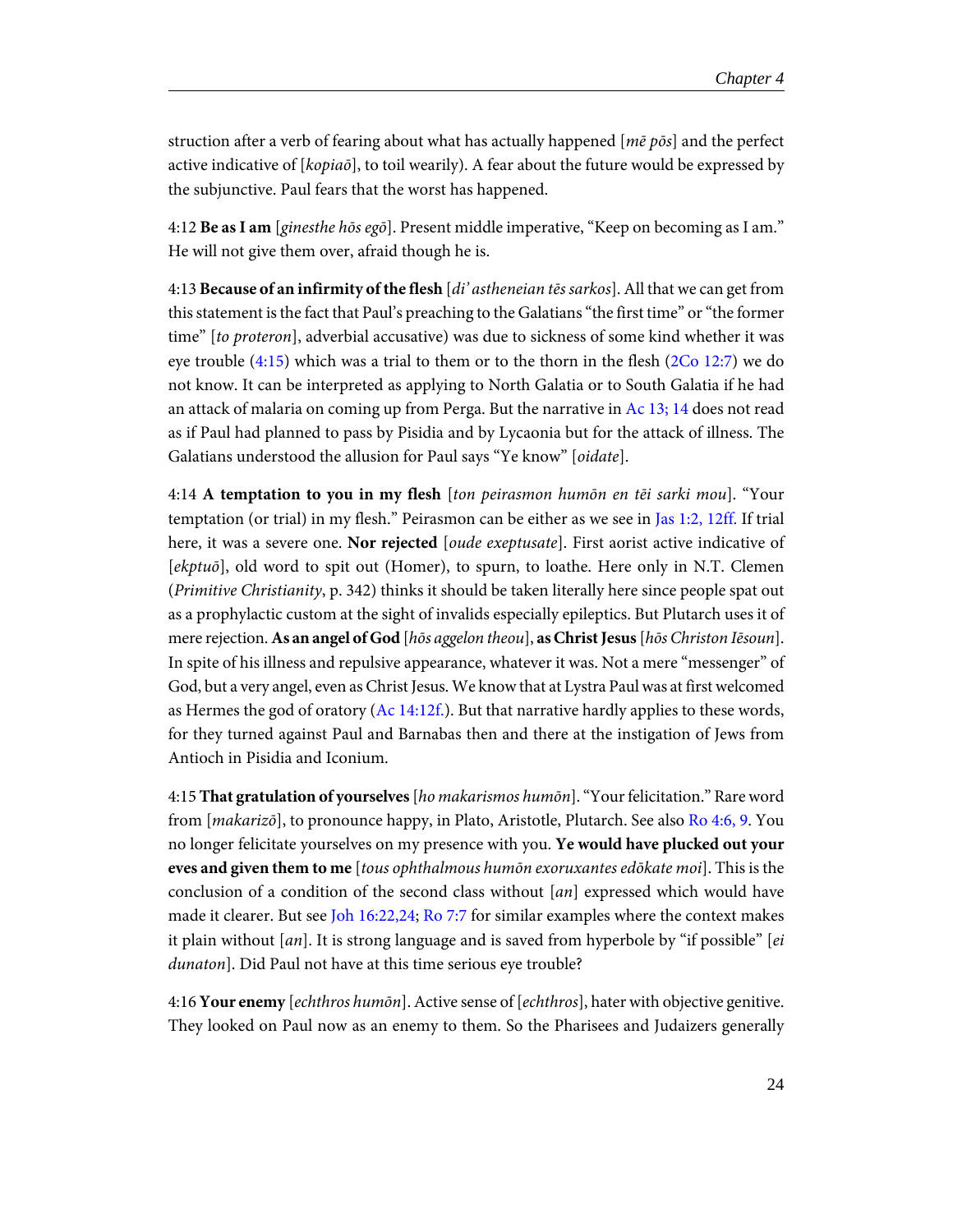<span id="page-28-7"></span>now regarded him. **Because I tell you the truth** [alētheuōn humin]. Present active participle of [ $al\bar{e}$ theu $\bar{o}$ ], old verb from [ $al\bar{e}$ the $\bar{o}$ s], true. In N.T. only here and [Eph 4:15.](http://www.ccel.org/study/Bible:Eph.4.15) "Speaking the truth." It is always a risky business to speak the truth, the whole truth. It may hit and hurt.

<span id="page-28-9"></span><span id="page-28-6"></span><span id="page-28-1"></span>4:17 **They zealously seek you** [zēlousin humas]. [Zēloō] is an old and a good word from [zēlos] (zeal, jealousy), but one can pay court with good motives or evil. So here in contrast with Paul's plain speech the Judaizers bring their fawning flattery. **To shut you out** [ekkleisai humas]. From Christ as he will show ([5:4\)](http://www.ccel.org/study/Bible:Gal.5.4). **That ye may seek them** [hina autous zēloute]. Probably present active indicative with [hina] as in [phusiousthe] [\(1Co 4:6\)](http://www.ccel.org/study/Bible:1Cor.4.6) and [ginōskomen] ([1Jo 5:20\)](http://www.ccel.org/study/Bible:1John.5.20). The contraction  $[-o\bar{\varepsilon}te]$  would be  $[-\bar{o}te]$ , not  $[-oute]$  (Robertson, *Grammar*, p. 325).

4:18 **To be zealously sought in a good matter** [zēlousthai en kalōi]. Present passive infinitive. It is only in an evil matter that it is bad as here [ou kalos]. **When I am present**[en tōi pareinai me]. "In the being present as to me."

<span id="page-28-8"></span><span id="page-28-5"></span>4:19 **I am in travail** [ōdinō]. I am in birth pangs. Old word for this powerful picture of pain. In N.T. only here, [verse 27](http://www.ccel.org/study/Bible:Gal.4.27); [Re 12:2.](http://www.ccel.org/study/Bible:Rev.12.2) **Until Christ be formed in you** [mechris hou morphōthēi Christos en humin]. Future temporal clause with [mechris hou] (until which time) and the first aorist passive subjunctive of  $[morpho\bar{o}]$ , late and rare verb, in Plutarch, not in LXX, not in papyri, only here in N.T. This figure is the embryo developing into the child. Paul boldly represents himself as again the mother with birth pangs over them. This is better than to suppose that the Galatians are pregnant mothers (Burton) by a reversal of the picture as in [1Th 2:7.](http://www.ccel.org/study/Bible:1Thess.2.7)

<span id="page-28-2"></span><span id="page-28-0"></span>4:20 **I could with** [ēthelon]. Imperfect active, I was wishing like Agrippa's use of [eboulomēn] in [Ac 25:22](http://www.ccel.org/study/Bible:Acts.25.22), "I was just wishing. I was longing to be present with you just now [arti]." **To change my voice** [allaxai tēn phōnēn mou]. Paul could put his heart into his voice. The pen stands between them. He knew the power of his voice on their hearts. He had tried it before. **I am perplexed** [aporoumai]. I am at a loss and know not what to do. [Aporeō] is from [a] privative and [poros], way. I am lost at this distance from you. **About you** [en humin]. In your cases. For this use of [en] see [2Co 7:16;](http://www.ccel.org/study/Bible:2Cor.7.16) [Ga 1:24](http://www.ccel.org/study/Bible:Gal.1.24).

<span id="page-28-4"></span><span id="page-28-3"></span>4:21 **That desire to be under the law** [hoi hupo nomon thelontes einai]. "Under law" (no article), as in [3:23](http://www.ccel.org/study/Bible:Gal.3.23); [4:4](http://www.ccel.org/study/Bible:Gal.4.4), legalistic system. Paul views them as on the point of surrender to legalism, as "wanting" [thelontes] to do it  $(1:6; 3:3; 4:11, 17)$  $(1:6; 3:3; 4:11, 17)$  $(1:6; 3:3; 4:11, 17)$  $(1:6; 3:3; 4:11, 17)$  $(1:6; 3:3; 4:11, 17)$  $(1:6; 3:3; 4:11, 17)$ . Paul makes direct reference to these so disposed to "hear the law." He makes a surprising turn, but a legitimate one for the legalists by an allegorical use of Scripture.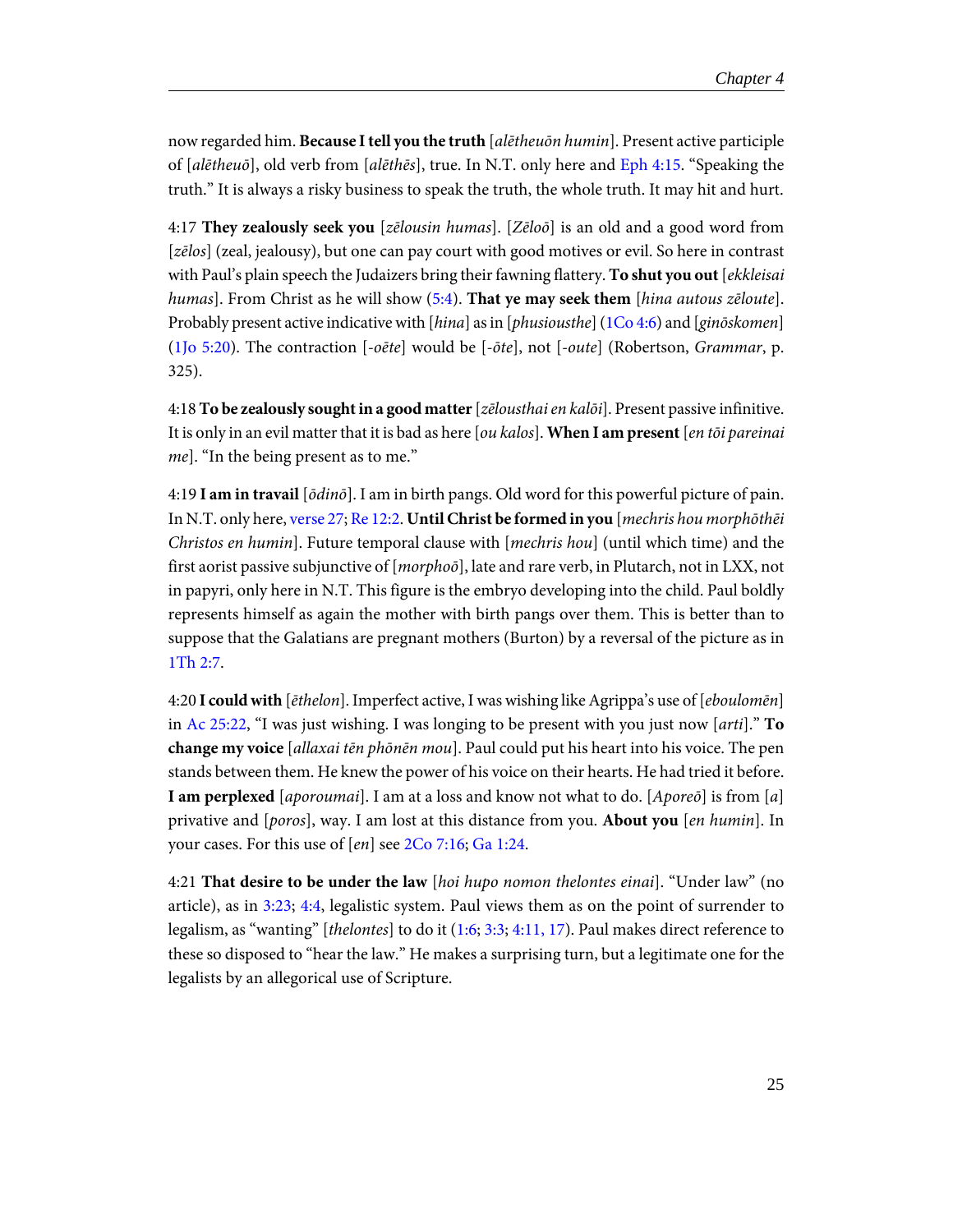<span id="page-29-2"></span><span id="page-29-0"></span>4:22 **By the handmaid** [ek tēs paidiskēs]. From [Ge 16:1.](http://www.ccel.org/study/Bible:Gen.16.1) Feminine diminutive of [pais], boy or slave. Common word for damsel which came to be used for female slave or maidservant ([Lu 12:45\)](http://www.ccel.org/study/Bible:Luke.12.45) or doorkeeper like [Mt 26:29.](http://www.ccel.org/study/Bible:Matt.26.29) So in the papyri.

4:23 **Is born** [gegennētai]. Perfect passive indicative of [gennaō], stand on record so. **Through promise** [di' epaggelias]. In addition to being "after the flesh" [kata sarka].

<span id="page-29-5"></span><span id="page-29-4"></span>4:24 **Which things contain an allegory** [hatina estin allēgoroumena]. Literally, "Which things are allegorized" (periphrastic present passive indicative of [allēgoreō]. Late word (Strabo, Plutarch, Philo, Josephus, ecclesiastical writers), only here in N.T. The ancient writers used [ainittomai] to speak in riddles. It is compounded of [allo], another, and [agoreuō], to speak, and so means speaking something else than what the language means, what Philo, the past-master in the use of allegory, calls the deeper spiritual sense. Paul does not deny the actual historical narrative, but he simply uses it in an allegorical sense to illustrate his point for the benefit of his readers who are tempted to go under the burden of the law. He puts a secondary meaning on the narrative just as he uses  $[tupik\delta s]$  in [1Co 10:11](http://www.ccel.org/study/Bible:1Cor.10.11) of the narrative. We need not press unduly the difference between allegory and type, for each is used in a variety of ways. The allegory in one sense is a speaking parable like Bunyan's Pilgrim's Progress, the Prodigal Son in [Lu 15](http://www.ccel.org/study/Bible:Luke.15.1-Luke.15.32), the Good Shepherd in [Joh 10](http://www.ccel.org/study/Bible:John.10.1-John.10.42). But allegory was also used by Philo and by Paul here for a secret meaning not obvious at first, one not in the mind of the writer, like our illustration which throws light on the point. Paul was familiar with this rabbinical method of exegesis (Rabbi Akiba, for instance, who found a mystical sense in every hook and crook of the Hebrew letters) and makes skilful use of that knowledge here. Christian preachers in Alexandria early fell victims to Philo's allegorical method and carried it to excess without regard to the plain sense of the narrative. That startling style of preaching survives yet to the discredit of sound preaching. Please observe that Paul says here that he is using allegory, not ordinary interpretation. It is not necessary to say that Paul intended his readers to believe that this allegory was designed by the narrative. He illustrates his point by it. **For these are** [hautai gar eisin]. Allegorically interpreted, he means. **From Mount Sinai**[apo orous Sinā]. Spoken from Mount Sinai. **Bearing** [gennōsa]. Present active participle of  $[genna\bar{o}]$ , to beget of the male [\(Mt 1:1-16\)](http://www.ccel.org/study/Bible:Matt.1.1-Matt.1.16), more rarely as here to bear of the female ([Lu 1:13, 57\)](http://www.ccel.org/study/Bible:Luke.1.13 Bible:Luke.1.57). **Which is Hagar** [hētis estin Hagar]. Allegorically interpreted.

<span id="page-29-3"></span><span id="page-29-1"></span>4:25 **This Hagar** [to Hagar]. Neuter article and so referring to the word Hagar (not to the woman,  $[h\bar{e}]$  Hagar) as applied to the mountain. There is great variety in the MSS. here. The Arabians are descendants of Abraham and Hagar (her name meaning wanderer or fugitive). **Answereth to** [suntoichei]. Late word in Polybius for keeping step in line (military term) and in papyri in figurative sense as here. Lightfoot refers to the Pythagorean parallels of opposing principles [sunstoichiai] as shown here by Paul (Hagar and Sarah, Ishmael and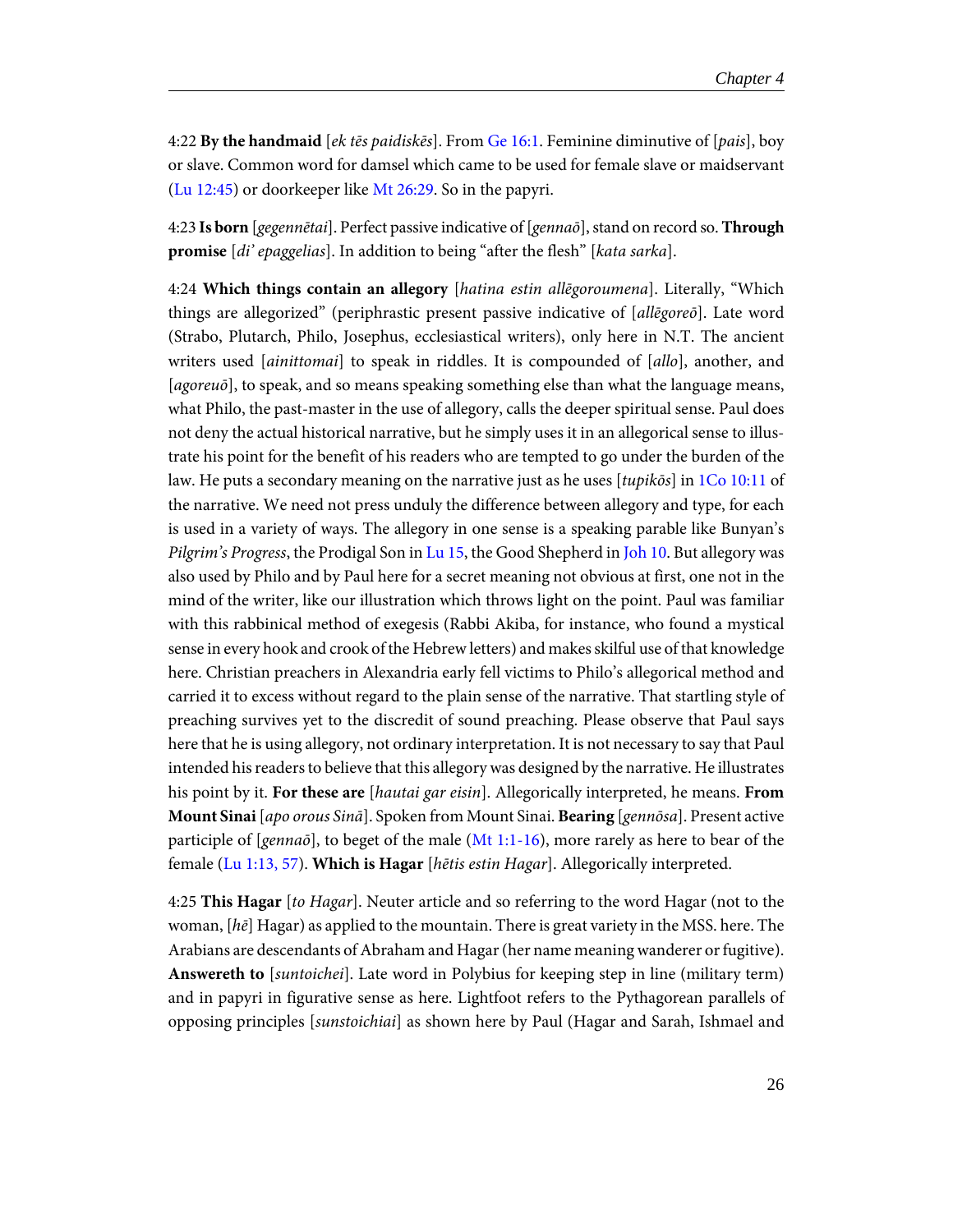Isaac, the old covenant and the new covenant, the earthly Jerusalem and the heavenly Jerusalem). That is true, and there is a correlative correspondence as the line is carried on.

<span id="page-30-8"></span>4:26 **The Jerusalem that is above** [hē anō Ierousalēm]. Paul uses the rabbinical idea that the heavenly Jerusalem corresponds to the one here to illustrate his point without endorsing their ideas. See also [Re 21:2.](http://www.ccel.org/study/Bible:Rev.21.2) He uses the city of Jerusalem to represent the whole Jewish race (Vincent).

<span id="page-30-3"></span><span id="page-30-2"></span>4:27 **Which is our mother** [hētis estin mētēr hēmōn]. The mother of us Christians, apply the allegory of Hagar and Sarah to us. The Jerusalem above is the picture of the Kingdom of God. Paul illustrates the allegory by quoting [Isa 54:1](http://www.ccel.org/study/Bible:Isa.54.1), a song of triumph looking for deliverance from a foreign yoke. **Rejoice** [euphranthēti]. First aorist passive imperative of [euphrainō]. **Break forth** [rēxon]. First aorist active imperative of [rēgnumi], to rend, to burst asunder. Supply [euphrosunēn] (joy) as in [Isa 49:13](http://www.ccel.org/study/Bible:Isa.49.13). **The desolate** [tēs erēmou]. The prophet refers to Sarah's prolonged barrenness and Paul uses this fact as a figure for the progress and glory of Christianity (the new Jerusalem of freedom) in contrast with the old Jerusalem of bondage (the current Judaism). His thought has moved rapidly, but he does not lose his line.

<span id="page-30-0"></span>4:28 **Now we** [hēmeis de]. Some MSS. have [humeis de] (now ye). In either case Paul means that Christians (Jews and Gentiles) are children of the promise as Isaac was [kata Isaak], after the manner of Isaac).

<span id="page-30-7"></span><span id="page-30-6"></span><span id="page-30-1"></span>4:29 **Persecuted** [ediōken]. Imperfect active of [diōkō], to pursue, to persecute. [Ge 21:9](http://www.ccel.org/study/Bible:Gen.21.9) has in Hebrew "laughing," but the LXX has "mocking." The Jewish tradition represents Ishmael as shooting arrows at Isaac. **So now** [houtos kai nun] the Jews were persecuting Paul and all Christians ([1Th 2:15f.](http://www.ccel.org/study/Bible:1Thess.2.15)).

<span id="page-30-5"></span><span id="page-30-4"></span>4:30 **Cast out** [ekbale]. Second aorist active imperative of [ekballō]. Quotation from [Ge](http://www.ccel.org/study/Bible:Gen.21.10) [21:10](http://www.ccel.org/study/Bible:Gen.21.10) (Sarah to Abraham) and confirmed in [21:12](http://www.ccel.org/study/Bible:Gal.21.12) by God's command to Abraham. Paul gives allegorical warning thus to the persecuting Jews and Judaizers. **Shall not inherit** [ou  $m\bar{\varepsilon}$  klēronomēsei]. Strong negative [ou mē] and future indicative). "The law and the gospel cannot co-exist. The law must disappear before the gospel" (Lightfoot). See [3:18, 29](http://www.ccel.org/study/Bible:Gal.3.18 Bible:Gal.3.29) for the word "inherit."

4:31 **But of the freewoman** [alla tēs eleutheras]. We are children of Abraham by faith ([3:7\)](http://www.ccel.org/study/Bible:Gal.3.7).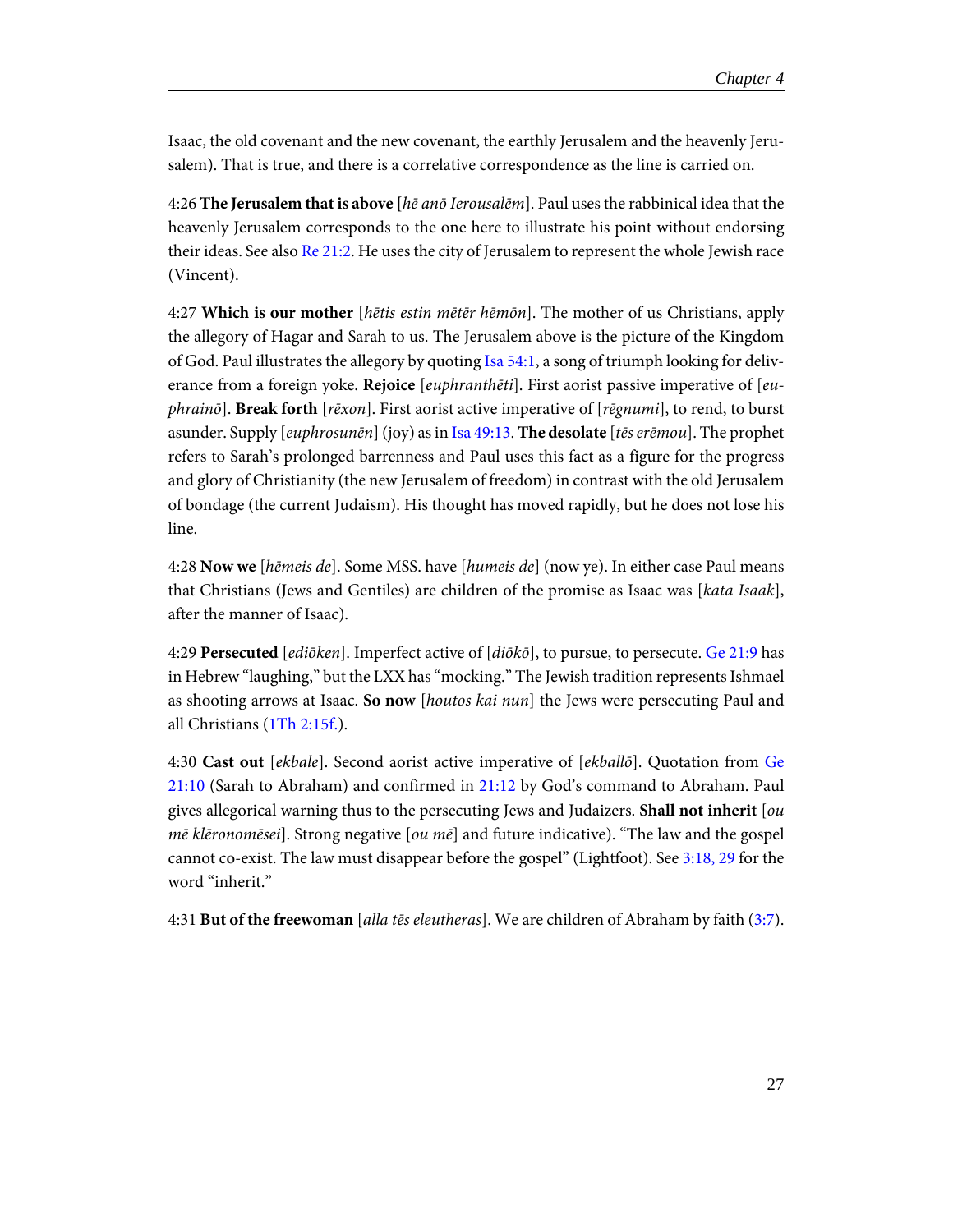## **Chapter 5**

<span id="page-31-7"></span><span id="page-31-3"></span><span id="page-31-0"></span>5:1 **With freedom** [tēi eleutheriāi]. Rather dative case instead of instrumental, "for freedom," "for the (article) freedom that belongs to us children of the freewoman" ([4:31](http://www.ccel.org/study/Bible:Gal.4.31)). **Did Christ set us free** [hēmas Christos ēleutherōsen]. Effective aorist active indicative of [eleutheroō] (from [erchomai], to go, go free). **Stand fast therefore** [stēkete oun]. See on [Mr 3:31](http://www.ccel.org/study/Bible:Mark.3.31); [1Co](http://www.ccel.org/study/Bible:1Cor.16.13) [16:13](http://www.ccel.org/study/Bible:1Cor.16.13) for this late word from perfect stem of [histemi], "keep on standing therefore," "stay free since Christ set you free." **Be not entangled again** [mē palin enechesthe]. "Stop being held in by a yoke of bondage." Common word for ensnare by trap. The Judaizers were trying to lasso the Galatians for the old yoke of Judaism.

<span id="page-31-5"></span>5:2 **I Paul** [egō Paulos]. Asserts all his personal and apostolic authority. For both words see also [1Th 2:16;](http://www.ccel.org/study/Bible:1Thess.2.16) [2Co 10:1; Col 1:23](http://www.ccel.org/study/Bible:2Cor.10.1 Bible:Col.1.23); [Eph 3:1.](http://www.ccel.org/study/Bible:Eph.3.1) **If ye receive circumcision** [ean peritemnēsthe]. Condition of third class and present passive subjunctive, a supposable case, but with terrible consequences, for they will make circumcision a condition of salvation. In that case Christ will help them not at all.

<span id="page-31-4"></span><span id="page-31-2"></span>5:3 **A debtor** [opheiletēs]. Common word from [opheilō], to owe for one who has assumed an obligation. See on [Mt 6:12](http://www.ccel.org/study/Bible:Matt.6.12). See [Ga 3:10.](http://www.ccel.org/study/Bible:Gal.3.10) He takes the curse on himself.

5:4 **Ye are severed from Christ**[katērgēthēte apo Christou]. First aorist passive of [katargeō], to make null and void as in [Ro 7:2,6](http://www.ccel.org/study/Bible:Rom.7.2 Bible:Rom.7.6). **Who would be justified by the law** [hoitines en nomōi dikaiousthe]. Present passive conative indicative, "ye who are trying to be justified in the law." **Ye are fallen away from grace** [tēs charitos exepesate]. Second aorist active indicative of [ekpiptō] (with [a] variable vowel of the first aorist) and followed by the ablative case. "Ye did fall out of grace," "ye left the sphere of grace in Christ and took your stand in the sphere of law" as your hope of salvation. Paul does not mince words and carries the logic to the end of the course. He is not, of course, speaking of occasional sins, but he has in mind a far more serious matter, that of substituting law for Christ as the agent in salvation.

<span id="page-31-6"></span><span id="page-31-1"></span>5:5 **For we** [hēmeis gar]. We Christians as opposed to the legalists. **Through the Spirit by faith** [pneumati ek pisteōs]. By the Spirit (Holy Spirit) out of faith (not law). Clear-cut repetition to make it plain.

5:6 **Availeth anything** [ischuei ti]. Old word to have strength [isch–s]. See on [Mt 5:13](http://www.ccel.org/study/Bible:Matt.5.13). Neither Jew nor Greek has any recommendation in his state. See [3:28](http://www.ccel.org/study/Bible:Gal.3.28). All stand on a level in Christ. **Faith working through love** [pistis di' agapēs energoumenē]. Middle voice of [energeō] and "through love," "the moral dynamic" (Burton) of Paul's conception of freedom from law.

5:7 Who did hinder you? [tis humas enekopsen?]. First aorist active indicative of [enkoptō], to cut in on one, for all the world like our use of one cutting in on us at the telephone. For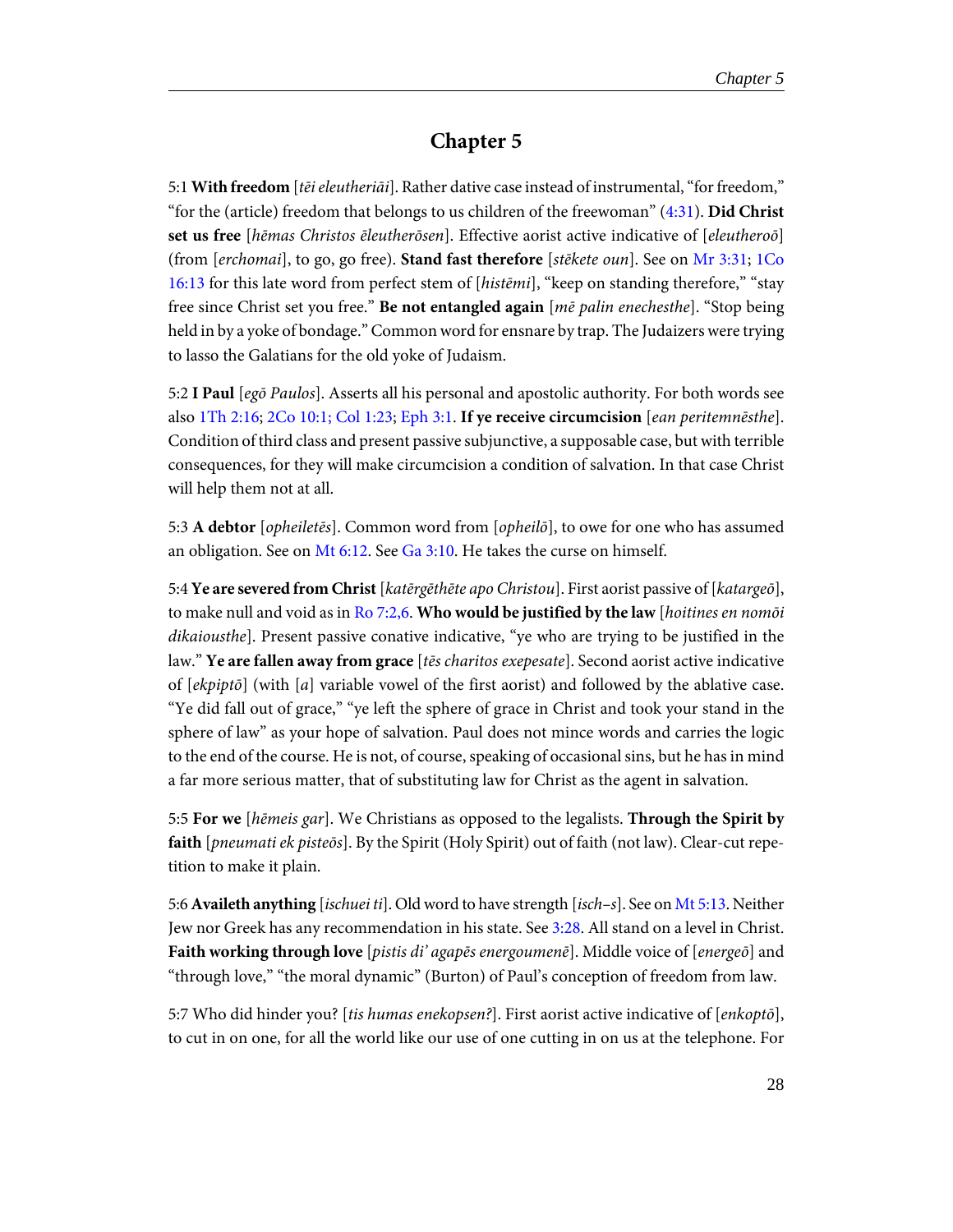<span id="page-32-5"></span>this late verb see on [Ac 24:4;](http://www.ccel.org/study/Bible:Acts.24.4) [1Th 2:18](http://www.ccel.org/study/Bible:1Thess.2.18). Note the singular [tis]. There was some ringleader in the business. Some one "cut in" on the Galatians as they were running the Christian race and tried to trip them or to turn them.

<span id="page-32-8"></span>5:8 **This persuasion** [hē peismonē]. "The art of persuasion," the effort of the Judaizers to persuade you. Only here and in ecclesiastical writers.

<span id="page-32-1"></span>5:9 This proverb Paul has in [1Co 5:6.](http://www.ccel.org/study/Bible:1Cor.5.6) It is merely the pervasive power of leaven that is involved in the proverb as in [Mt 13:33,](http://www.ccel.org/study/Bible:Matt.13.33) not the use of leaven as a symbol of evil.

<span id="page-32-12"></span><span id="page-32-10"></span>5:10 **Whosoever he be** [hostis ean ēi]. Indefinite relative clause with [ean] and subjunctive. It seems unlikely that Paul knew precisely who the leader was. In [1:6](http://www.ccel.org/study/Bible:Gal.1.6) he uses the plural of the same verb [tarassō] and see also [anastatountes] in verse [12](http://www.ccel.org/study/Bible:Gal.5.12).

<span id="page-32-7"></span>5:11 **Why am I still persecuted?** [ti eti diōkomai?]. Some of the Judaizers even circulated the slander that Paul preached circumcision in order to ruin his influence.

<span id="page-32-6"></span><span id="page-32-4"></span>5:12 **I would** [ophelon]. Would that, used as conjunction in wishes. See on [1Co 4:2](http://www.ccel.org/study/Bible:1Cor.4.2); [2Co](http://www.ccel.org/study/Bible:2Cor.11.1) [11:1](http://www.ccel.org/study/Bible:2Cor.11.1). Here a wish about the future with future indicative. **They which unsettle you** [hoi anastatountes humas]. Late verb from [anastatos], driven from one's abode, and in papyri in this sense as well as in sense of upsetting or disturbing one's mind (boy's letter) as here. In [Ac 17:6; 21:38](http://www.ccel.org/study/Bible:Acts.17.6 Bible:Acts.21.38) we have it in sense of making a commotion. **Cut themselves off** [apokopsontai]. Future middle of  $[apokopt\bar{o}]$ , old word to cut off as in [Ac 27:32,](http://www.ccel.org/study/Bible:Acts.27.32) here to mutilate.

<span id="page-32-13"></span><span id="page-32-11"></span><span id="page-32-9"></span>5:13 **Ye were called for freedom** [ep' eleutheriāi eklēthēte]. The same point as in [5:1](http://www.ccel.org/study/Bible:Gal.5.1) made plainer by the use of  $[ep']$  (on the basis of, for the purpose of). See [1Th 4:7](http://www.ccel.org/study/Bible:1Thess.4.7) for this use of [epi]. **Only use not** [monon mē]. No word for "use" in the Greek. Probably supply [trepete] or [strephete], "turn not your liberty into an occasion for the flesh" [eis aphormēn tēi sarki], as a spring board for license. On [aphormē], see on [2Co 5:12](http://www.ccel.org/study/Bible:2Cor.5.12). Liberty so easily turns to license.

<span id="page-32-2"></span><span id="page-32-0"></span>5:14 **Even in this** [en tōi]. Just the article with [en], "in the," but it points at the quotation from [Le 19:18](http://www.ccel.org/study/Bible:Lev.19.18). Jews [\(Lu 10:29](http://www.ccel.org/study/Bible:Luke.10.29)) confined "neighbour" [plēsion] to Jews. Paul uses here a striking paradox by urging obedience to the law against which he has been arguing, but this is the moral law as proof of the new love and life. See also [Ro 13:8,](http://www.ccel.org/study/Bible:Rom.13.8) precisely as Jesus did ([Mt](http://www.ccel.org/study/Bible:Matt.22.40) [22:40\)](http://www.ccel.org/study/Bible:Matt.22.40).

<span id="page-32-3"></span>5:15 **If ye bite and devour one another** [ei allēlous daknete kai katesthiete]. Condition of first class assumed as true. Two common and old verbs often used together of wild animals, or like cats and dogs. **That ye be not consumed one of another** [mē hup' allēlōn analōthēte]. Negative final clause with first aorist passive subjunctive of [*analiskō*], old word to consume or spend. In N.T. only here and [Lu 9:54](http://www.ccel.org/study/Bible:Luke.9.54). There is a famous story of two snakes that grabbed each other by the tail and each swallowed the other.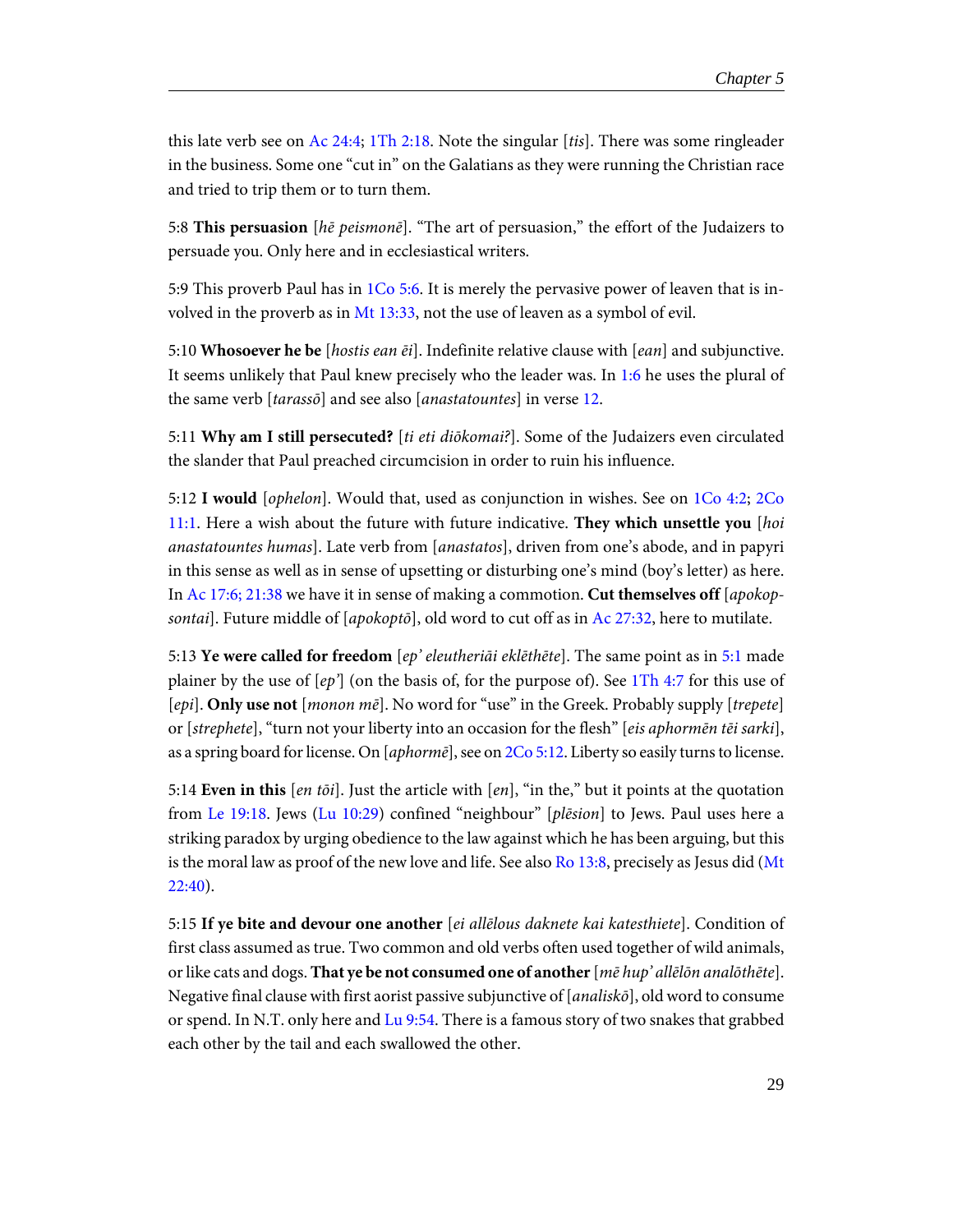<span id="page-33-8"></span>5:16 **Ye shall not fulfil** [ou mē telesēte]. Rather, "Ye will not fulfil." Strong double negative with aorist active subjunctive. **The lust of the flesh** [epithumian sarkos]. Bad sense here as usual in Paul, but not so in [1Th 2:17;](http://www.ccel.org/study/Bible:1Thess.2.17) [Php 1:23.](http://www.ccel.org/study/Bible:Phil.1.23) The word is just craving or longing (from [epi, thumos], yearning after).

5:17 **Lusteth against** [epithumei kata]. Like a tug of war. This use of [sarx] as opposed to the Spirit (Holy Spirit) personifies [sarx]. Lightfoot argues that [epithumei] cannot be used with the Spirit and so some other verb must be supplied for it. But that is wholly needless, for the verb, like [epithumia], does not mean evil desire, but simply to long for. Christ and Satan long for the possession of the city of Man Soul as Bunyan shows. **Are contrary the one to the other** [allelois antikeitai]. Are lined up in conflict, face to face [anti-], a spiritual duel (cf. Christ's temptations), with dative case of personal interest [allēlois]. **That ye may not do** [hina mē poiēte]. "That ye may not keep on doing" (present active subjunctive of [poieō]. **That ye would** [ha ean thelēte]. "Whatever ye wish" (indefinite relative with [ean] and present subjunctive).

<span id="page-33-7"></span><span id="page-33-4"></span><span id="page-33-3"></span><span id="page-33-2"></span>5:18 **Under the law** [hupo nomon]. Instead of "under the flesh" as one might expect. See [Ga](http://www.ccel.org/study/Bible:Gal.3.2-Gal.3.6) [3:2-6](http://www.ccel.org/study/Bible:Gal.3.2-Gal.3.6) for contrast between law and spirit. The flesh made the law weak ([Rom 8:3;](http://www.ccel.org/study/Bible:Rom.8.3) [Heb](http://www.ccel.org/study/Bible:Heb.9.10 Bible:Heb.9.13) [9:10,13](http://www.ccel.org/study/Bible:Heb.9.10 Bible:Heb.9.13)). They are one and the same in result. See same idea in  $\text{Ro } 8:14$ . Note present tense of [agesthe] (if you are continually led by the Spirit). See [verse 23](http://www.ccel.org/study/Bible:Gal.5.23).

<span id="page-33-6"></span><span id="page-33-5"></span><span id="page-33-1"></span><span id="page-33-0"></span>5:19 **Manifest** [phanera]. Opposed to "hidden" [krupta]. Ancient writers were fond of lists of vices and virtues. Cf. Stalker's sermons on The Seven Cardinal Virtues and The Seven Deadly Sins. There are more than seven in this deadly list in [verses 19-21.](http://www.ccel.org/study/Bible:Gal.5.19-Gal.5.21) He makes the two lists in explanation of the conflict in [verse 17](http://www.ccel.org/study/Bible:Gal.5.17) to emphasize the command in [verses 13f.](http://www.ccel.org/study/Bible:Gal.5.13) There are four groups in Paul's list of manifest vices: (1) Sensual sins like fornication [porneia], prostitution, harlotry), uncleanness [akatharsia], moral impurity), lasciviousness [aselgeia], wantonness), sexual vice of all kinds prevailed in heathenism. (2) Idolatry [eidōlatreia], worship of idols) and witchcraft [*pharmakeia*] from [*pharmakon*], a drug, the ministering of drugs), but the sorcerers monopolized the word for a while in their magical arts and used it in connection with idolatry. In N.T. only here and [Re 18:23.](http://www.ccel.org/study/Bible:Rev.18.23) See [Ac 19:19](http://www.ccel.org/study/Bible:Acts.19.19) [perierga], curious arts. (3) Personal relations expressed by eight words, all old words, sins of the spirit, like enmities [*exthrai*], personal animosities), strife [*eris*], rivalry, discord), jealousies [*zēlos*] or [zēloi], MSS. vary, our very word), wraths [thumoi], stirring emotions, then explosions), factions [eritheiai], from [erithos], day labourer for hire, worker in wool, party spirit), divisions [dichostasiai], splits in two, [dicha] and [stasis], heresies [haireseis], the very word, but really choosings from [haireomai], preferences], envyings [phthonoi], feelings of ill-will]. Surely a lively list. (4) **Drunkenness** [methai], old word and plural, drunken excesses, in N.T. only here and [Lu 21:34](http://www.ccel.org/study/Bible:Luke.21.34); [Ro 13:13](http://www.ccel.org/study/Bible:Rom.13.13)), revellings [kōmoi], old word also for drinking parties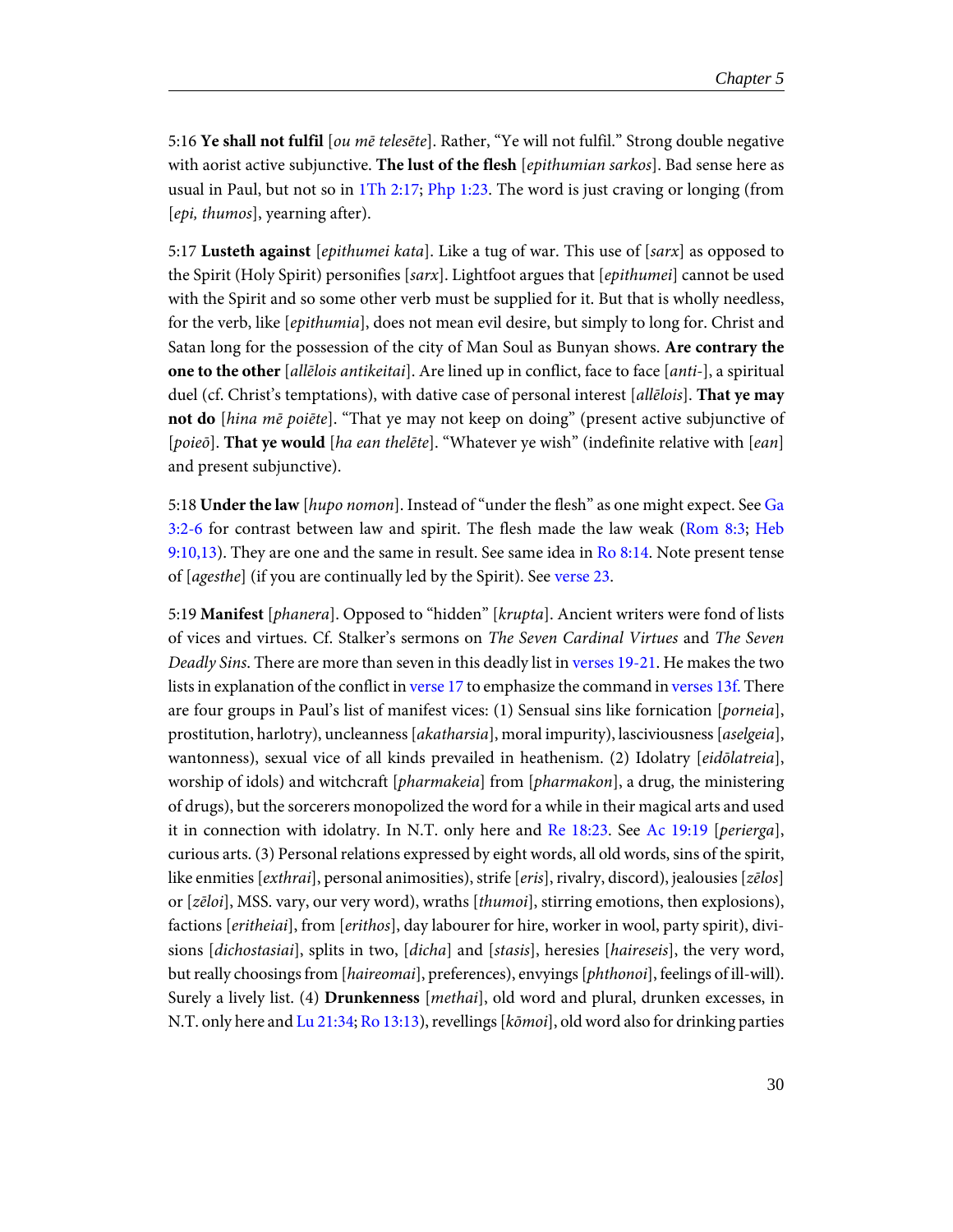<span id="page-34-2"></span>like those in honour of Bacchus, in N.T. only here and [Ro 13:13](http://www.ccel.org/study/Bible:Rom.13.13); [1Pe 4:3](http://www.ccel.org/study/Bible:1Pet.4.3)). **And such like** [kai ta homoia toutois]. And the things like these (associative instrumental [toutois] after [homoia], like). It is not meant to be exhaustive, but it is representative.

5:21 **Forewarn** [prolegō] **—did forewarn** [proeipon]. Paul repeats his warning given while with them. He did his duty then. Gentile churches were peculiarly subject to these sins. But who is not in danger from them? **Practise** [prassontes]. [Prassō] is the verb for habitual practice (our very word, in fact), not [poieō] for occasional doing. The **habit** of these sins is proof that one is not in the Kingdom of God and will not inherit it.

<span id="page-34-11"></span><span id="page-34-9"></span><span id="page-34-8"></span><span id="page-34-5"></span><span id="page-34-4"></span><span id="page-34-3"></span><span id="page-34-1"></span><span id="page-34-0"></span>5:22 **The fruit of the Spirit** [ho karpos tou pneumatos]. Paul changes the figure from **works** [erga] in [verse 19](http://www.ccel.org/study/Bible:Gal.5.19) to fruit as the normal out-cropping of the Holy Spirit in us. It is a beautiful tree of fruit that Paul pictures here with nine luscious fruits on it: **Love** [agapē]. Late, almost Biblical word. First as in  $1Co$  13, which see for discussion as superior to [*philia*] and [*er*ōs]. **Joy** [chara]. Old word. See on [1Th 1:6.](http://www.ccel.org/study/Bible:1Thess.1.6) **Peace** [eirēnē]. See on [1Th 1:1.](http://www.ccel.org/study/Bible:1Thess.1.1) **Long-suffering** [makrothumia]. See on [2Co 6:6.](http://www.ccel.org/study/Bible:2Cor.6.6) **Kindness** [chrēstotēs]. See on [2Co 6:6](http://www.ccel.org/study/Bible:2Cor.6.6). **Goodness** [agathōsunē]. See on [2Th 1:11.](http://www.ccel.org/study/Bible:2Thess.1.11) **Faithfulness** [pistis]. Same word as "faith." See on [Mt 23:33;](http://www.ccel.org/study/Bible:Matt.23.33) [1Co 13:7,13](http://www.ccel.org/study/Bible:1Cor.13.7 Bible:1Cor.13.13). **Meekness** [prautēs]. See on [1Co 4:21; 2Co 10:1](http://www.ccel.org/study/Bible:1Cor.4.21 Bible:2Cor.10.1). **Temperance** [egkrateia]. See on [Ac 24:25.](http://www.ccel.org/study/Bible:Acts.24.25) Old word from [egkratēs], one holding control or holding in. In N.T. only in these passages and [2Pe 1:6.](http://www.ccel.org/study/Bible:2Pet.1.6) Paul has a better list than the four cardinal virtues of the Stoics (temperance, prudence, fortitude, justice), though they are included with better notes struck. Temperance is alike, but kindness is better than justice, long-suffering than fortitude, love than prudence.

<span id="page-34-7"></span><span id="page-34-6"></span>5:24 **Crucified the flesh** [tēn sarka estaurōsan]. Definite event, first aorist active indicative of [stauroo] as in [2:19](http://www.ccel.org/study/Bible:Gal.2.19) (mystical union with Christ). Paul uses [sarx] here in the same sense as in [verses 16, 17, 19](http://www.ccel.org/study/Bible:Gal.5.16 Bible:Gal.5.17 Bible:Gal.5.19), "the force in men that makes for evil" (Burton). **With** [sun]. "Together with," emphasizing "the completeness of the extermination of this evil force" and the guarantee of victory over one's passions and dispositions toward evil.

5:25 **By the Spirit let us also walk** [pneumati kai stoichōmen]. Present subjunctive (volitive) of [stoicheō], "Let us also go on walking by the Spirit." Let us make our steps by the help and guidance of the Spirit.

<span id="page-34-10"></span>5:26 **Let us not be** [mē ginōmetha]. Present middle subjunctive (volitive), "Let us cease becoming vainglorious" [kenodoxoi], late word only here in N.T. [kenos, doxa]. Once in Epictetus in same sense. **Provoking one another** [allēlous prokaloumenoi]. Old word [prokaleō], to call forth, to challenge to combat. Only here in N.T. and in bad sense. The word for "provoke" in [Heb 10:24](http://www.ccel.org/study/Bible:Heb.10.24) is [paroxusmon] (our "paroxysm"). **Envying** [phthonountes]. Old verb from [phthonos]. Only here in N.T.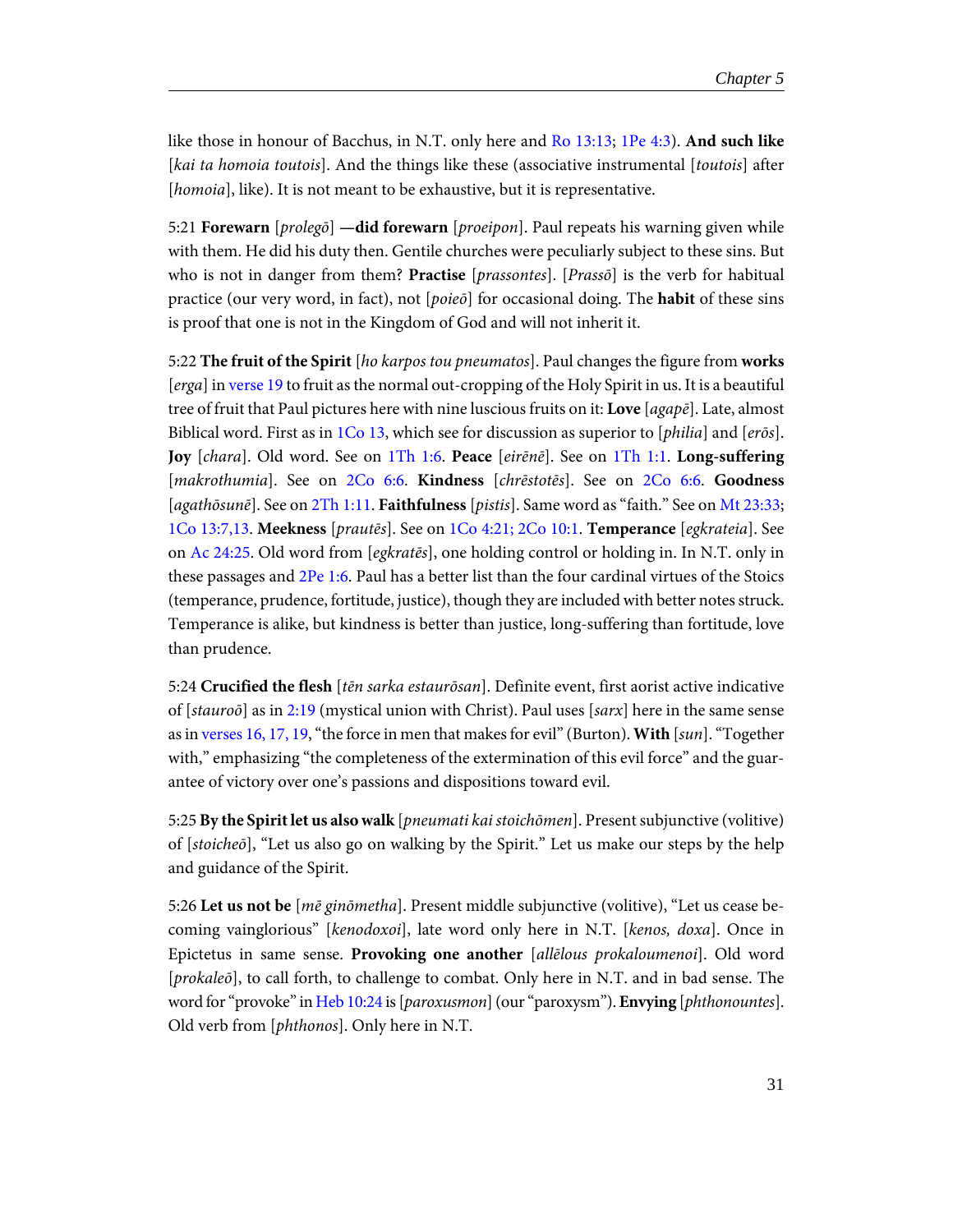## **Chapter 6**

<span id="page-35-9"></span><span id="page-35-1"></span><span id="page-35-0"></span>6:1 **If a man be overtaken** [ean kai prolēmphthēi anthrōpos]. Condition of third class, first aorist passive subjunctive of [*prolambanō*], old verb to take beforehand, to surprise, to detect. **Trespass** [paraptōmati]. Literally, a falling aside, a slip or lapse in the papyri rather than a wilful sin. In Polybius and Diodorus. Koinēword. **Ye which are spiritual**[hoi pneumatikoi]. See on [1Co 3:1](http://www.ccel.org/study/Bible:1Cor.3.1). The spiritually led ([5:18](http://www.ccel.org/study/Bible:Gal.5.18)), the spiritual experts in mending souls. **Restore** [katartizete]. Present active imperative of [katartizō], the very word used in [Mt 4:21](http://www.ccel.org/study/Bible:Matt.4.21) of mending nets, old word to make [artios], fit, to equip thoroughly. **Looking to thyself** [skopōn] seauton]. Keeping an eye on as in [2Co 4:18](http://www.ccel.org/study/Bible:2Cor.4.18) like a runner on the goal. **Lest thou also be tempted** [mē kai su peirasthēis]. Negative purpose with first aorist passive subjunctive. Spiritual experts (preachers in particular) need this caution. Satan loves a shining mark.

<span id="page-35-11"></span><span id="page-35-6"></span><span id="page-35-4"></span><span id="page-35-2"></span>6:2 **Bear ye one another's burdens** [allēlōn ta barē bastazete]. Keep on bearing (present active imperative of  $[bastazō]$ , old word, used of Jesus bearing his Cross in [Joh 19:17.](http://www.ccel.org/study/Bible:John.19.17) [Baros] means weight as in [Mt 20:12;](http://www.ccel.org/study/Bible:Matt.20.12) [2Co 4:17.](http://www.ccel.org/study/Bible:2Cor.4.17) It is when one's load ( $[phortion]$ , [verse 5\)](http://www.ccel.org/study/Bible:Gal.6.5) is about to press one down. Then give help in carrying it.) **Fulfil** [anaplērōsate]. First aorist active imperative of [anaplēroō], to fill up, old word, and see on [Mt 23:32](http://www.ccel.org/study/Bible:Matt.23.32); [1Th 2:16](http://www.ccel.org/study/Bible:1Thess.2.16); [1Co 14:16.](http://www.ccel.org/study/Bible:1Cor.14.16) Some MSS. have future indicative [anaplērōsete].

6:3 **Something when he is nothing** [ti mēden ōn]. Thinks he is a big number being nothing at all (neuter singular pronouns). He is really zero. **He deceiveth himself** [phrenapatāi heauton]. Late compound word [phrēn], mind, [apataō], lead astray), leads his own mind astray. Here for first time. Afterwards in Galen, ecclesiastical and Byzantine writers. He deceives no one else.

<span id="page-35-12"></span><span id="page-35-8"></span><span id="page-35-7"></span><span id="page-35-5"></span><span id="page-35-3"></span>6:5 **Each shall bear his own burden** [to idion phortion bastasei]. [Phortion] is old word for ship's cargo ([Ac 27:10](http://www.ccel.org/study/Bible:Acts.27.10)). Christ calls his [phortion] light, though he terms those of the Pharisees heavy [\(Mt 23:4](http://www.ccel.org/study/Bible:Matt.23.4)), meant for other people. The terms are thus not always kept distinct, though Paul does make a distinction here from the [barē] in [verse 2](http://www.ccel.org/study/Bible:Gal.6.2).

<span id="page-35-13"></span><span id="page-35-10"></span>6:6 **That is taught** [ho katēchoumenos]. For this late and rare verb [katēcheō], see on [Lu 1:4;](http://www.ccel.org/study/Bible:Luke.1.4) [Ac 18:25;](http://www.ccel.org/study/Bible:Acts.18.25) [1Co 14:19.](http://www.ccel.org/study/Bible:1Cor.14.19) It occurs in the papyri for legal instruction. Here the present passive participle retains the accusative of the thing. The active [tōi katēchounti] joined with the passive is interesting as showing how early we find paid teachers in the churches. Those who receive instruction are called on to "contribute" (better than "communicate" for  $[koin\delta]$  for the time of the teacher (Burton). There was a teaching class thus early [\(1Th](http://www.ccel.org/study/Bible:1Thess.5.12) [5:12](http://www.ccel.org/study/Bible:1Thess.5.12); [1Co 12:28;](http://www.ccel.org/study/Bible:1Cor.12.28) [Eph 4:11](http://www.ccel.org/study/Bible:Eph.4.11); [1Th 5:17](http://www.ccel.org/study/Bible:1Thess.5.17)).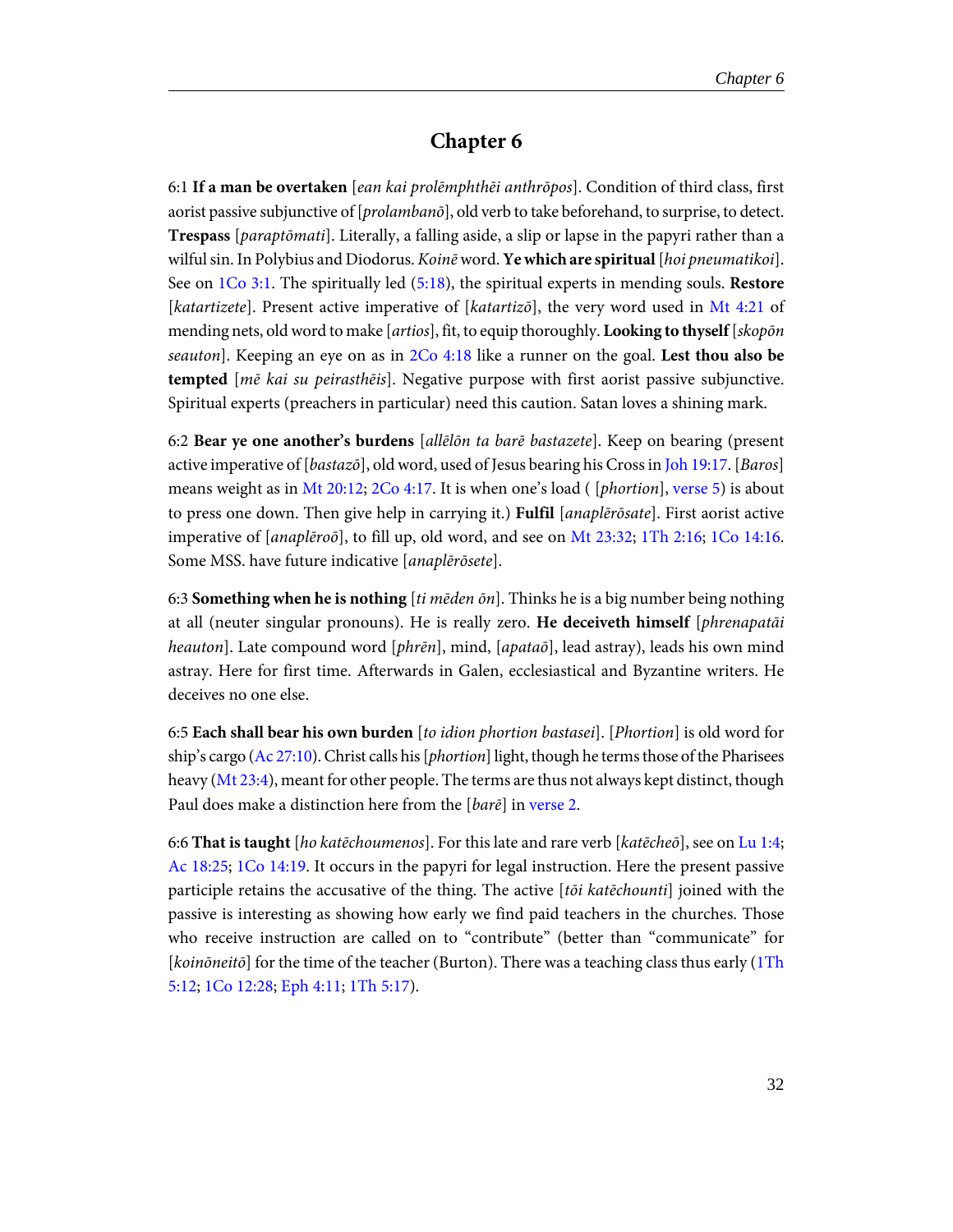<span id="page-36-3"></span>6:7 **Be not deceived** [mē planāsthe]. Present passive imperative with [mē], "stop being led astray" [planaō], common verb to wander, to lead astray as in [Mt 24:4f.\)](http://www.ccel.org/study/Bible:Matt.24.4). **God is not mocked** [*ou muktērizetai*]. This rare verb (common in LXX) occurs in Lysias. It comes from [*muktēr*] (nose) and means to turn the nose up at one. That is done towards God, but never without punishment, Paul means to say. In particular, he means "an evasion of his laws which men think to accomplish, but, in fact, cannot" (Burton). **Whatsoever a man soweth** [ho ean speirēi anthrōpos]. Indefinite relative clause with [ean] and the active subjunctive (either aorist or present, form same here). One of the most frequent of ancient proverbs ([Job 4:8;](http://www.ccel.org/study/Bible:Job.4.8) Arist., Rhet. iii. 3). Already in [2Co 9:6.](http://www.ccel.org/study/Bible:2Cor.9.6) Same point in [Mt 7:16](http://www.ccel.org/study/Bible:Matt.7.16); [Mr 4:26f.](http://www.ccel.org/study/Bible:Mark.4.26) **That** [touto]. That very thing, not something different. **Reap** [therisei]. See on [Mt 6:26](http://www.ccel.org/study/Bible:Matt.6.26) for this old verb.

<span id="page-36-9"></span><span id="page-36-7"></span><span id="page-36-4"></span><span id="page-36-2"></span><span id="page-36-1"></span><span id="page-36-0"></span>6:8 **Corruption** [phthoran]. For this old word from [phtheirō], see on [1Co 15:42.](http://www.ccel.org/study/Bible:1Cor.15.42) The precise meaning turns on the context, here plainly the physical and moral decay or rottenness that follows sins of the flesh as all men know. Nature writes in one's body the penalty of sin as every doctor knows. **Eternal life** [zōēn aiōnion]. See on [Mt 25:46](http://www.ccel.org/study/Bible:Matt.25.46) for this interesting phrase so common in the Johannine writings. Plato used [aiōnios] for perpetual. See also [2Th 1:9.](http://www.ccel.org/study/Bible:2Thess.1.9) It comes as nearly meaning "eternal" as the Greek can express that idea.

<span id="page-36-10"></span><span id="page-36-5"></span>6:9 **Let us not be weary in well-doing** [to kalon poiountes mē enkakōmen]. Volitive present active subjunctive of  $[enkake\bar{o}]$  on which see [Lu 18:1;](http://www.ccel.org/study/Bible:Luke.18.1) [2Th 3:13;](http://www.ccel.org/study/Bible:2Thess.3.13) [2Co 4:1,16](http://www.ccel.org/study/Bible:2Cor.4.1 Bible:2Cor.4.16)  $[en, kakos]$ , evil). Literally, "Let us not keep on giving in to evil while doing the good." It is curious how prone we are to give in and to give out in doing the good which somehow becomes prosy or insipid to us. **In due season** [kairōi idiōi]. Locative case, "at its proper season" (harvest time). Cf. [1Ti 2:6; 6:15](http://www.ccel.org/study/Bible:1Tim.2.6 Bible:1Tim.6.15) (plural). **If we faint not**[mē ekluomenoi]. Present passive participle (conditional) with [ $m\bar{e}$ ]. Cf. [ekluō], old verb to loosen out. Literally, "not loosened out," relaxed, exhausted as a result of giving in to evil [enkakōmen].

<span id="page-36-6"></span>6:10 **As we have opportunity** [hōs kairon echōmen]. Indefinite comparative clause (present subjunctive without [an]. "As we have occasion at any time." **Let us work that which is good** [ergazōmetha to agathon]. Volitive present middle subjunctive of [ergazomai], "Let us keep on working the good deed." **Of the household of faith** [tous oikeious tēs pisteōs]. For the obvious reason that they belong to the same family with necessary responsibility.

<span id="page-36-8"></span>6:11 **With how large letters** [pēlikois grammasin]. Paul now takes the pen from the amanuensis (cf. [Ro 16:22](http://www.ccel.org/study/Bible:Rom.16.22)) and writes the rest of the Epistle ([verses 11-18](http://www.ccel.org/study/Bible:Gal.6.11-Gal.6.18)) himself instead of the mere farewell greeting [\(2Th 3:17;](http://www.ccel.org/study/Bible:2Thess.3.17) [1Co 16:21](http://www.ccel.org/study/Bible:1Cor.16.21); [Col 4:18\)](http://www.ccel.org/study/Bible:Col.4.18). But what does he mean by "with how large letters"? Certainly not "how large a letter." It has been suggested that he employed large letters because of defective eyesight or because he could only write ill-formed letters because of his poor handwriting (like the print letters of children) or because he wished to call particular attention to this closing paragraph by placarding it in big letters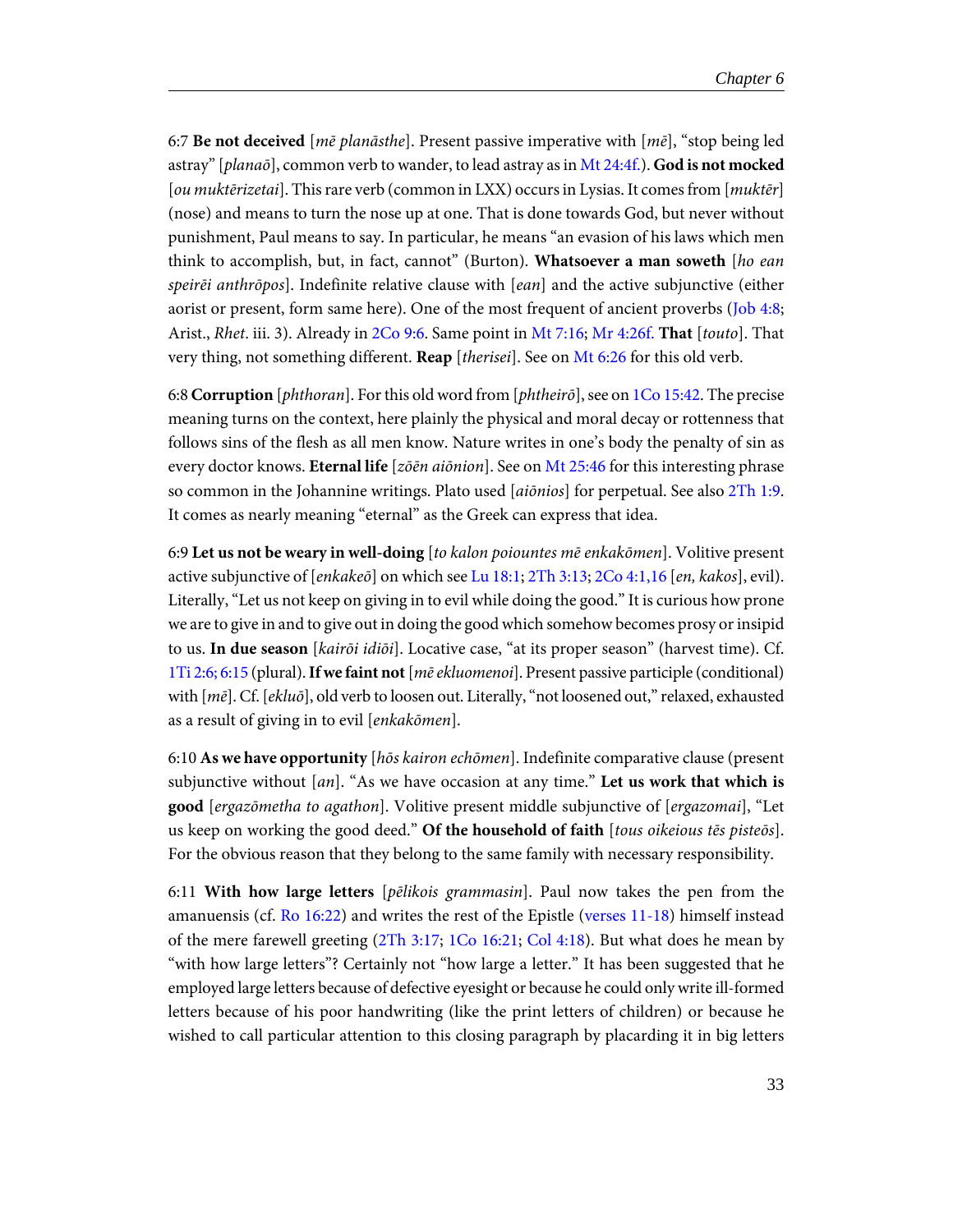(Ramsay). This latter is the most likely reason. Deissmann, (*St. Paul*, p. 51) argues that artisans write clumsy letters, yes, and scholars also. Milligan ( Documents, p. 24; Vocabulary, etc.) suggests the contrast seen in papyri often between the neat hand of the scribe and the big sprawling hand of the signature. **I have written** [egrapsa]. Epistolary aorist. **With mine own hand** [tēi emēi cheiri]. Instrumental case as in [1Co 16:21](http://www.ccel.org/study/Bible:1Cor.16.21).

<span id="page-37-2"></span><span id="page-37-1"></span>6:12 **To make a fair show** [euprosōpēsai]. First aorist active infinitive of [euprosōpeō], late verb from [euprosōpos], fair of face [eu, prosōpon]. Here only in N.T., but one example in papyri (Tebt. I. 19 12 B.C. 114) which shows what may happen to any of our N.T. words not yet found elsewhere. It is in Chrysostom and later writers. **They compel**[anagkazousin]. Conative present active indicative, "they try to compel." **For the cross of Christ** [tōi staurōi tou Christou]. Instrumental case (causal use, Robertson, Grammar, p. 532). Cf. [2Co 2:13.](http://www.ccel.org/study/Bible:2Cor.2.13) "For professing the cross of Christ" (Lightfoot).

6:13 **They who receive circumcision** [hoi peritemnomenoi]. Present causative middle of [peritemnō], those who are having themselves circumcised. Some MSS. read [hoi peritetmēmenoi], "they who have been circumcised" (perfect passive participle). Probably the present [*peritemnomenoi*] is correct as the harder reading.

<span id="page-37-8"></span><span id="page-37-6"></span><span id="page-37-4"></span><span id="page-37-0"></span>6:14 **Far be it from me** [emoi mē genoito]. Second aorist middle optative of [ginomai] in a negative  $[m\bar{e}]$  wish about the future with dative case: "May it not happen to me." See [2:17.](http://www.ccel.org/study/Bible:Gal.2.17) The infinitive [kauchāsthai] (to glory) is the subject of [genoito] as is common in the LXX, though not elsewhere in the N.T. **Hath been crucified unto me** [emoi estaurōtai]. Perfect passive indicative of [stauroō], stands crucified, with the ethical dative again [emoi]. This is one of the great sayings of Paul concerning his relation to Christ and the world in contrast with the Judaizers. Cf. [2:19f.](http://www.ccel.org/study/Bible:Gal.2.19); [3:13](http://www.ccel.org/study/Bible:Gal.3.13); [4:4f.](http://www.ccel.org/study/Bible:Gal.4.4); [1Co 1:23f.](http://www.ccel.org/study/Bible:1Cor.1.23); [Ro 1:16;](http://www.ccel.org/study/Bible:Rom.1.16) [3:21ff.;](http://www.ccel.org/study/Bible:Rom.3.21) [4:25;](http://www.ccel.org/study/Bible:Rom.4.25) [5:18](http://www.ccel.org/study/Bible:Rom.5.18). **World** [kosmos] has no article, but is definite as in [2Co 5:19.](http://www.ccel.org/study/Bible:2Cor.5.19) Paul's old world of Jewish descent and environment is dead to him [\(Php 3:3f.](http://www.ccel.org/study/Bible:Phil.3.3)).

<span id="page-37-7"></span><span id="page-37-5"></span><span id="page-37-3"></span>6:15 **A new creature** [kainē ktisis]. For this phrase see on [2Co 5:17.](http://www.ccel.org/study/Bible:2Cor.5.17)

6:16 **By this rule** [tōi kanoni toutōi]. For [kanōn], see on [2Co 10:13, 15f.](http://www.ccel.org/study/Bible:2Cor.10.13 Bible:2Cor.10.15)

6:17 **From henceforth** [tou loipou]. Usually [to loipon], the accusative of general reference, "as for the rest" [\(Php 3:1; 4:8](http://www.ccel.org/study/Bible:Phil.3.1 Bible:Phil.4.8)). The genitive case (as here and [Eph 6:10\)](http://www.ccel.org/study/Bible:Eph.6.10) means "in respect of the remaining time." **The marks of Jesus** [ta stigmata tou Iēsou]. Old word from [stizō], to prick, to stick, to sting. Slaves had the names or stamp of their owners on their bodies. It was sometimes done for soldiers also. There were devotees also who stamped upon their bodies the names of the gods whom they worshipped. Today in a round-up cattle are given the owner's mark. Paul gloried in being the slave of Jesus Christ. This is probably the image in Paul's mind since he bore in his body brandmarks of suffering for Christ received in many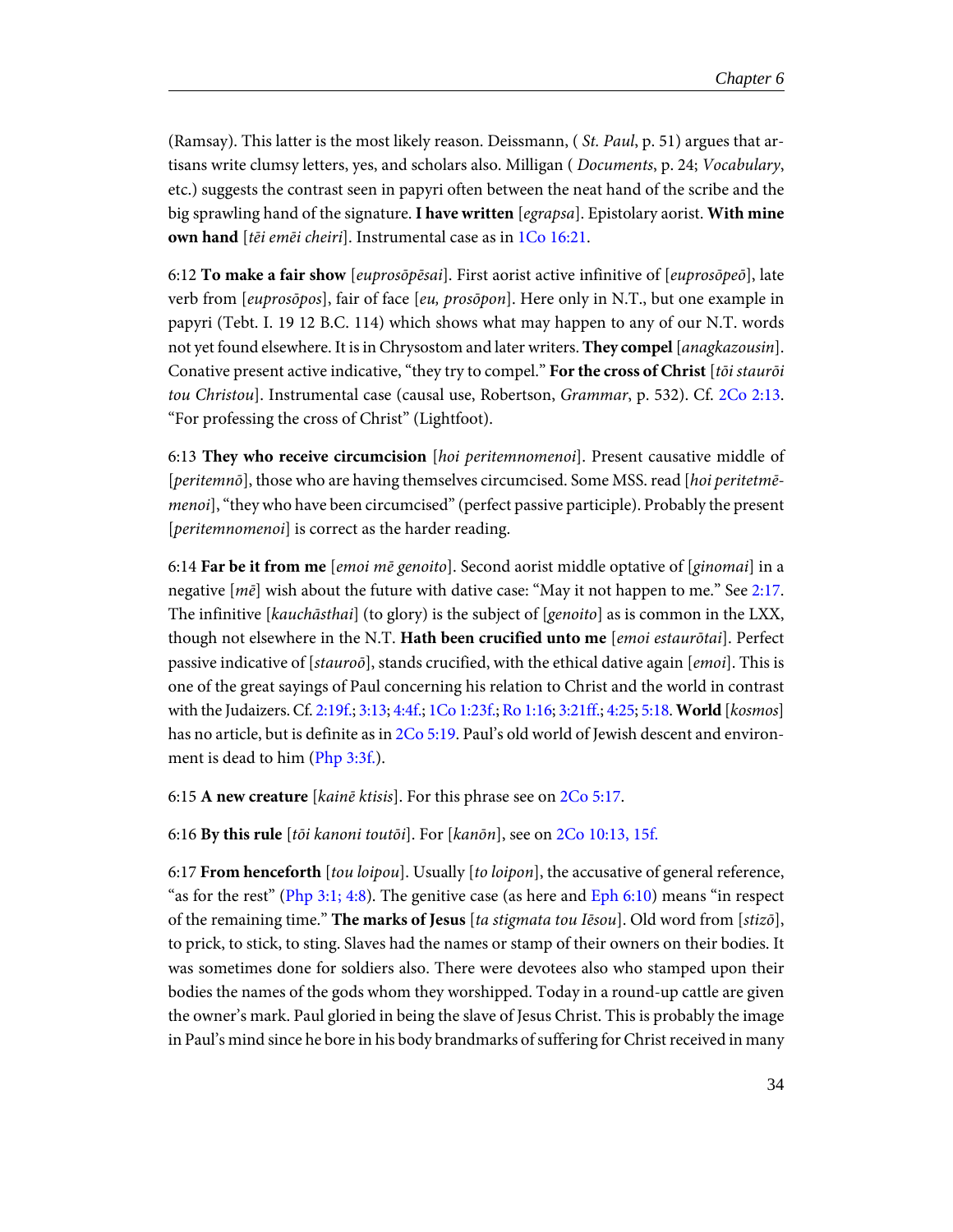<span id="page-38-0"></span>places ([2Co 6:4-6](http://www.ccel.org/study/Bible:2Cor.6.4-2Cor.6.6); [11:23ff.\)](http://www.ccel.org/study/Bible:2Cor.11.23), probably actual scars from the scourgings (thirty-nine lashes at a time). If for no other reason, listen to me by reason of these scars for Christ and "let no one keep on furnishing trouble to me."

<span id="page-38-2"></span><span id="page-38-1"></span>6:18 The farewell salutation is much briefer than that in [2Co 13:13,](http://www.ccel.org/study/Bible:2Cor.13.13) but identical with that in [Phm 1:25.](http://www.ccel.org/study/Bible:Phlm.1.25) He calls them "brethren" [adelphoi] in spite of the sharp things spoken to them.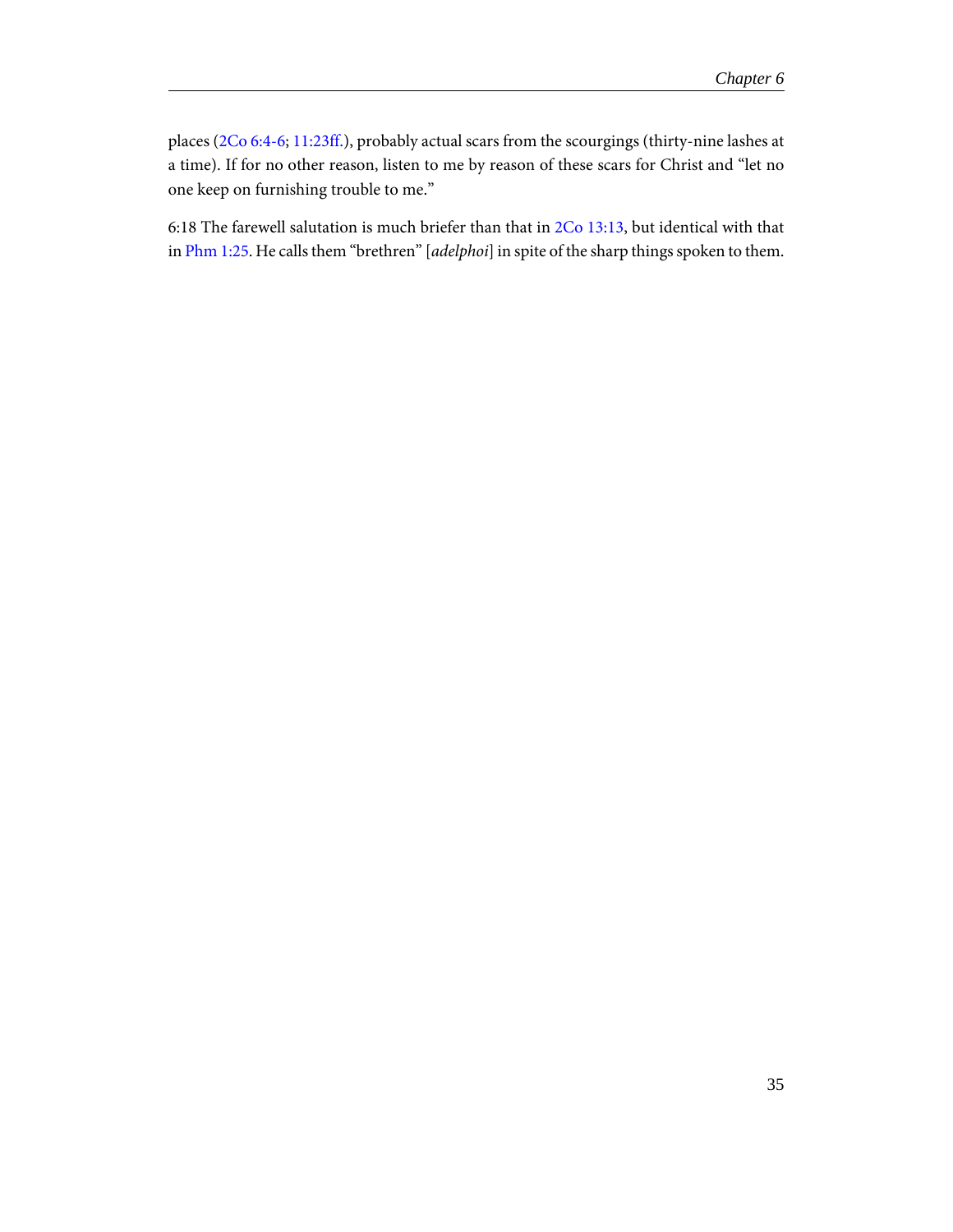# <span id="page-39-0"></span>**Indexes**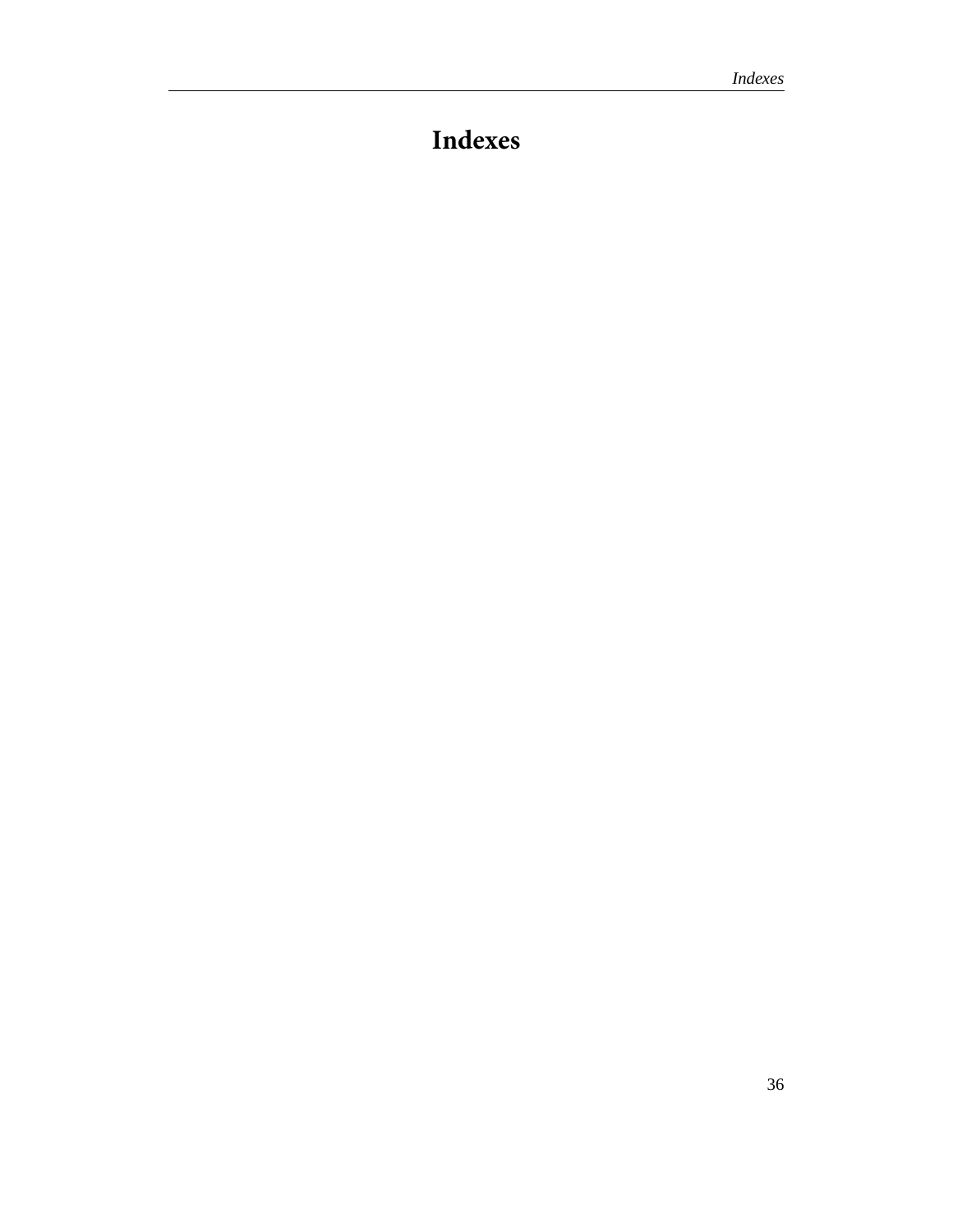#### **Index of Scripture References**

<span id="page-40-0"></span>**Genesis** [12:3](#page-18-0) [13:15](#page-20-0)  [15:6](#page-18-1) [15:13](#page-20-1) [16:1](#page-29-0) [18:18](#page-18-0) [21:9](#page-30-0) [21:10](#page-30-1) **Exodus** [12:40](#page-20-1) **Leviticus** [19:18](#page-32-0) **Deuteronomy** [21:23](#page-19-0)   [27:26](#page-18-2)   [28:54](#page-17-1)   [33:2](#page-21-0) **Joshua** [10:26](#page-19-1) **Job** [4:8](#page-36-0) **Psalms** [143:2](#page-15-0) **Isaiah** [49:13](#page-30-2)   [54:1](#page-30-3)  [66:23](#page-26-0) **Matthew** [1:1-16](#page-29-1)  [3:7](#page-18-3)  [4:21](#page-35-1)   [5:13](#page-31-1)   [6:12](#page-31-2)  [6:23](#page-5-1)  [6:26](#page-24-1)   [6:26](#page-36-1)   [7:16](#page-36-2)   [8:12](#page-22-0)  [11:1](#page-21-0)  [13:22](#page-5-1)   [13:33](#page-32-1)  [13:38](#page-25-0)   [14:2](#page-17-2) [15:6](#page-20-2)  [18:6](#page-19-2)  [20:8](#page-24-2)  [20:12](#page-35-2)  [20:19](#page-17-3)   [21:38](#page-20-3)  [22:40](#page-32-2)   [23:4](#page-35-3)  [23:28](#page-14-0)   [23:32](#page-35-4)  [23:33](#page-34-0)  [24:4](#page-36-3)  [25:46](#page-36-4)   [26:28](#page-19-3) [26:29](#page-29-2)   [26:45](#page-14-1)   [27:44](#page-16-0)   [27:51](#page-26-1) **Mark** [3:31](#page-31-3) [4:26](#page-36-2) [7:1-23](#page-8-0) [7:13](#page-20-2) [11:32](#page-21-1) [14:36](#page-25-1) [15:32](#page-16-0) **Luke** [1:3](#page-26-1) [1:4](#page-35-5)   [1:13](#page-29-3)  [1:57](#page-29-3) [3:7](#page-18-3)   [5:6](#page-21-2) [6:7](#page-26-2)   [7:47](#page-21-3)   [9:54](#page-32-3)   [10:29](#page-32-0)   [12:42](#page-24-3)   [12:45](#page-29-2) [15:1-32](#page-29-4) [15:27](#page-25-2)  [18:1](#page-36-5) [18:32](#page-14-1)   [21:34](#page-33-0)   [23:31](#page-19-1)   [24:34](#page-21-1) **John** [8:37-44](#page-18-4)   [10:1-42](#page-29-4) [11:50](#page-19-4) [15:1-6](#page-16-1) [15:26](#page-25-3) [16:22](#page-27-0)   [16:24](#page-27-0)   [19:17](#page-35-6)   [19:32](#page-16-0)   [20:28](#page-25-4) **Acts** [1:13](#page-8-1) [1:25](#page-12-0)   [2:20](#page-6-0) [3:25](#page-18-5)   [5:30](#page-19-5)  [5:30](#page-19-2)  [6:7](#page-9-0) [7](#page-7-0)   [7:5](#page-20-3)  [7:6](#page-20-4)  [7:38](#page-21-0)   [7:52](#page-21-0) [9:4-6](#page-5-2)   [9:22](#page-8-2) [9:24](#page-22-1)   [9:26-30](#page-9-1) [9:26-30](#page-9-2)   [9:30](#page-9-3)   [9:31](#page-7-1) [9:31](#page-9-2) [10:39](#page-19-5)  [11:1](#page-13-0) [11:1-18](#page-13-1)   [11:1-18](#page-10-1)   [11:2](#page-13-2)   [11:30](#page-13-3)   [11:30](#page-10-2) [12](#page-10-3) [12:1](#page-10-4)  [12:17](#page-10-5)   [13](#page-27-1)  [13:39](#page-15-1)   [14](#page-27-1)  [14:2](#page-17-4)   [14:5](#page-17-4)  [14:12](#page-27-2)   [14:19](#page-17-4)   [14:22](#page-17-4)  [15](#page-10-6)   [15:1](#page-10-7)  [15:1-41](#page-10-8)   [15:2](#page-10-9)  [15:2](#page-10-10)   [15:4](#page-10-11) [15:4](#page-10-12) [15:5](#page-10-13)   [15:6-29](#page-13-4)   [15:6-29](#page-10-11)   [15:10](#page-15-0)   [15:10](#page-24-4)   [15:37](#page-10-14)  [15:39](#page-14-2) [17:6](#page-32-4)   [17:8](#page-6-1) [17:24](#page-25-0)  [17:29](#page-26-3)  [18:25](#page-35-7) [19:19](#page-33-1)   [20:20](#page-13-5)   [20:27](#page-13-5)   [21:20](#page-8-1)   [21:38](#page-32-4) [22:3](#page-8-3)   [22:7](#page-5-2)   [22:14](#page-8-3)   [23:27](#page-5-3) [24:4](#page-32-5)   [24:25](#page-34-1)   [25:22](#page-28-0) [26:16](#page-5-2) [27:10](#page-35-8)   [27:32](#page-32-6) **Romans**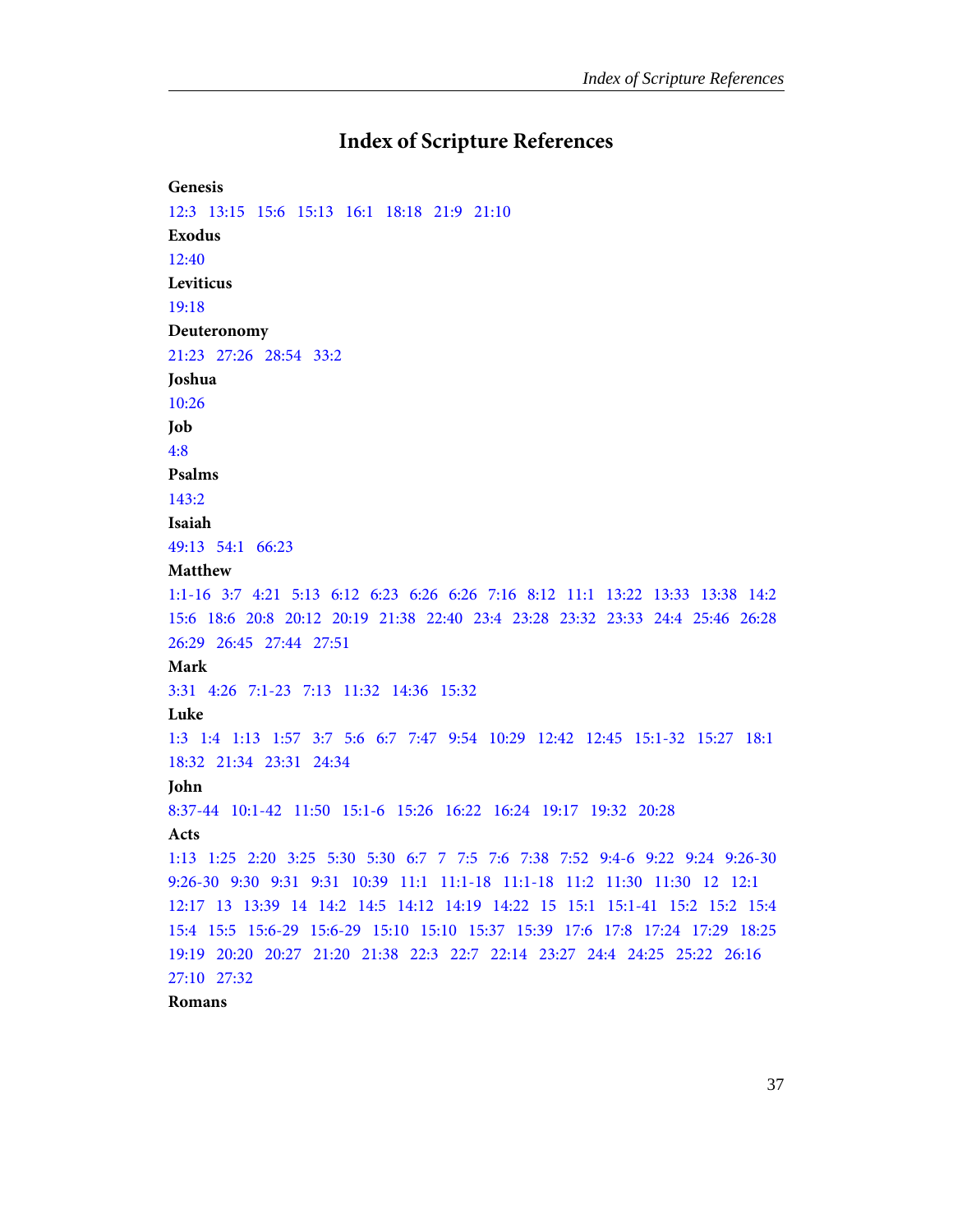[1](#page-15-2)  [1:1](#page-8-4)   [1:3](#page-25-5)   [1:16](#page-37-0)  [2:23](#page-21-4)   [3:9](#page-18-6)  [3:10-19](#page-21-5)  [3:15](#page-7-2)  [3:21](#page-37-0)  [3:26](#page-18-7)   [4:3](#page-18-8)   [4:6](#page-27-3)  [4:9](#page-27-3)  [4:16](#page-18-7)   [4:25](#page-37-0)  [5:6](#page-5-4)  [5:18](#page-37-0) [5:20](#page-11-0) [6](#page-15-3) [6:4](#page-16-2)   [6:4-6](#page-23-0) [6:6](#page-15-4)  [6:8](#page-16-2)   [7](#page-15-5) [7:2](#page-31-4)   [7:4](#page-15-6) [7:6](#page-15-6)   [7:6](#page-31-4)   [7:7](#page-27-0) [7:25](#page-16-1)   [8:3](#page-33-2)  [8:9](#page-25-6) [8:14](#page-22-2)   [8:14](#page-33-3)   [8:15](#page-22-3)  [8:15](#page-25-7) [8:15](#page-25-4) [8:23](#page-22-3) [8:23](#page-25-7)   [8:26](#page-25-8)   [8:38](#page-5-5)   [9:4](#page-25-7) [9:5](#page-6-2)   [9:7](#page-25-9) [11:32](#page-21-6) [11:32](#page-21-5)  [11:36](#page-6-2)   [13:8](#page-32-2) [13:12](#page-7-3)   [13:13](#page-33-0)  [13:13](#page-34-2)   [13:14](#page-22-4)   [14:23](#page-18-7)   [16:22](#page-36-6)   [16:23](#page-24-5) [16:27](#page-6-2)

#### **1 Corinthians**

[1:23](#page-37-0) [1:28](#page-20-2) [2:2](#page-17-3)   [2:6](#page-20-2) [3:1](#page-24-6)   [3:1](#page-35-9) [3:3](#page-7-2)   [3:13](#page-12-1)   [3:22](#page-5-5)   [3:22](#page-25-0) [4:2](#page-24-5)  [4:2](#page-32-7)   [4:6](#page-28-1) [4:15](#page-22-5) [4:21](#page-34-3)   [5:6](#page-32-8) [6:20](#page-19-6) [7:23](#page-19-6) [7:26](#page-5-5) [8:5](#page-26-4)   [9:1](#page-5-2) [9:1](#page-5-6)   [9:2](#page-12-0) [9:6](#page-14-2)   [9:8](#page-7-2)   [10:11](#page-29-5)   [10:20](#page-26-5)   [11:23](#page-7-4)   [11:25](#page-19-3) [12:3](#page-6-3)   [12:6](#page-17-5)   [12:15](#page-25-10)  [12:28](#page-35-10)   [13:1-13](#page-34-4)   [13:5](#page-18-1)   [13:7](#page-34-3)   [13:10](#page-17-2)   [13:13](#page-34-3)   [14:11](#page-8-5)   [14:12](#page-8-1) [14:16](#page-35-4) [14:19](#page-35-7) [14:20](#page-24-6)  [15:2](#page-17-6) [15:3](#page-5-4) [15:3](#page-7-5) [15:8](#page-5-7) [15:22](#page-21-7) [15:24](#page-20-2) [15:26](#page-20-2)   [15:32](#page-7-2)   [15:42](#page-36-7)   [16:13](#page-31-3)   [16:21](#page-36-8) [16:21](#page-37-1)

#### **2 Corinthians**

[2:8](#page-19-7) [2:13](#page-37-2)   [3:6](#page-19-3)  [4:1](#page-36-5) [4:16](#page-36-5)   [4:17](#page-35-2)   [4:18](#page-35-11)   [5:11](#page-7-6) [5:12](#page-32-9) [5:14](#page-19-4)  [5:17](#page-37-3)   [5:19](#page-37-4)   [6:4-6](#page-38-0) [6:6](#page-34-5)  [6:6](#page-34-5)   [7:16](#page-28-2) [8:6](#page-17-7)  [8:9](#page-25-11)  [9:3](#page-19-8)  [9:6](#page-36-2)  [9:10](#page-17-8)   [9:13](#page-11-1)  [10](#page-5-8)   [10:1](#page-31-5)   [10:1](#page-34-3)3  [10:15](#page-37-5)   [11:1](#page-32-7)  [11:4](#page-6-4)  [11:4](#page-6-5)   [11:10](#page-9-3)  [11:13](#page-11-2) [11:20](#page-11-3)   [11:23](#page-38-0)   [11:32](#page-22-1)   [12:7](#page-27-4)   [13:3](#page-8-5)   [13:13](#page-38-1)

#### **Galatians**

[1](#page-5-8) [1:1](#page-7-7)   [1:6](#page-12-2) [1:6](#page-26-6)   [1:6](#page-26-7)   [1:6](#page-28-3) [1:6](#page-32-10)   [1:15](#page-13-6) [1:16](#page-9-4) [1:16](#page-12-3) [1:22](#page-5-9)  [1:22](#page-8-6)   [1:23](#page-7-1)   [1:23](#page-8-2)  [1:23](#page-8-6) [1:24](#page-8-5) [1:24](#page-28-2) [2](#page-5-8) [2:4](#page-12-4)   [2:4](#page-12-5) [2:5](#page-12-6)   [2:5](#page-14-3)   [2:5](#page-11-4) [2:6](#page-8-7)   [2:6](#page-12-7) [2:8](#page-12-3)   [2:15-21](#page-14-4) [2:17](#page-37-6)   [2:19](#page-34-6)   [2:19](#page-37-0)   [2:20](#page-5-4) [2:21](#page-19-9) [2:21](#page-21-8) [3:2](#page-18-9)  [3:2](#page-26-8) [3:2-6](#page-33-4)   [3:3](#page-28-3) [3:5](#page-22-3)   [3:6](#page-18-10) [3:7](#page-22-0) [3:7](#page-30-4)   [3:7-14](#page-20-5)   [3:9](#page-18-11) [3:10](#page-19-10)  [3:10](#page-21-6)   [3:10](#page-31-2)   [3:13](#page-18-12)   [3:13](#page-19-11) [3:13](#page-25-12) [3:13](#page-37-0) [3:14](#page-22-6) [3:15](#page-20-6)   [3:16](#page-21-9) [3:18](#page-30-5)   [3:22](#page-22-7)  [3:22](#page-18-13)  [3:22](#page-22-8)   [3:22](#page-22-9)  [3:23](#page-22-10)   [3:23](#page-21-2) [3:23](#page-28-4)   [3:28](#page-31-6) [3:29](#page-24-7)   [3:29](#page-30-5) [4:2](#page-25-13)   [4:3](#page-24-4) [4:3](#page-26-9)  [4:4](#page-25-14) [4:4](#page-28-4)   [4:4](#page-37-0) [4:5](#page-19-12)  [4:6](#page-26-6)   [4:9](#page-24-4) [4:11](#page-17-6)   [4:11](#page-28-3)   [4:15](#page-27-4) [4:17](#page-28-3)   [4:27](#page-28-5)   [4:31](#page-31-7)  [5:1](#page-24-4)   [5:1](#page-32-11)   [5:4](#page-6-6) [5:4](#page-28-6)   [5:7](#page-17-9) [5:12](#page-32-12)  [5:13](#page-33-5)   [5:16](#page-34-7)   [5:17](#page-33-5)  [5:17](#page-34-7)   [5:18](#page-35-9)   [5:19](#page-34-8)  [5:19](#page-34-7)   [5:19-21](#page-33-6)  [5:23](#page-33-7)   [5:24](#page-16-3)   [6:2](#page-35-12)   [6:5](#page-35-2)   [6:11-18](#page-36-6)   [6:14](#page-16-3) [17:7](#page-20-0) [18:18](#page-18-0)  [21:12](#page-30-6)

#### **Ephesians**

[1:5](#page-25-7) [1:10](#page-25-15)   [3:1](#page-31-5)  [3:21](#page-6-7) [4:11](#page-35-10) [4:13](#page-24-8)   [4:15](#page-28-7)   [4:22-24](#page-22-4) [5:16](#page-19-12)   [6:6](#page-7-8)   [6:10](#page-37-7) [6:11](#page-22-4) [6:14](#page-22-4) **Philippians**

[1:6](#page-17-7) [1:18](#page-6-8)   [1:19](#page-17-10)   [1:19](#page-25-6)   [1:23](#page-33-8) [1:30](#page-8-5) [2:5-11](#page-25-11) [2:6](#page-25-16)   [2:13](#page-17-5)   [3:1](#page-37-7) [3:3](#page-37-8)   [3:4-6](#page-8-8)   [3:15](#page-24-8) [4:8](#page-37-7)   [4:21](#page-5-9) **Colossians**

[1:23](#page-31-5) [2:8](#page-24-4)   [2:8](#page-25-0)  [2:12](#page-16-2) [2:20](#page-16-2) [2:20](#page-24-4)   [2:20](#page-25-0)   [3:9](#page-22-4) [3:22](#page-7-8) [4:5](#page-19-12)   [4:18](#page-36-8)

**1 Thessalonians**

[1:1](#page-5-10)  [1:1](#page-34-9)  [1:6](#page-34-9)  [1:9](#page-12-1)  [2:4](#page-7-8)  [2:7](#page-28-8)  [2:8](#page-8-9)  [2:13](#page-17-10)   [2:15](#page-30-7)   [2:16](#page-31-5)  [2:16](#page-35-4)   [2:17](#page-33-8)   [2:18](#page-32-5)  [3:5](#page-11-5)  [4:7](#page-32-13)  [5:8](#page-22-11)  [5:12](#page-35-13)   [5:17](#page-35-10) **2 Thessalonians**

[1:9](#page-36-9) [1:11](#page-34-0)   [2:12](#page-5-5)   [2:15](#page-8-0)   [3:13](#page-36-5) [3:17](#page-36-8)

**1 Timothy**

[1:16](#page-8-5) [1:17](#page-6-7) [2:5](#page-21-10)   [2:6](#page-36-10) [3:15](#page-12-8) [6:15](#page-36-10)

**2 Timothy**

[2:16](#page-7-3) [3:9](#page-7-3)   [3:13](#page-7-3)

**Titus**

[1:5](#page-21-3) [1:11](#page-21-3)

**Philemon**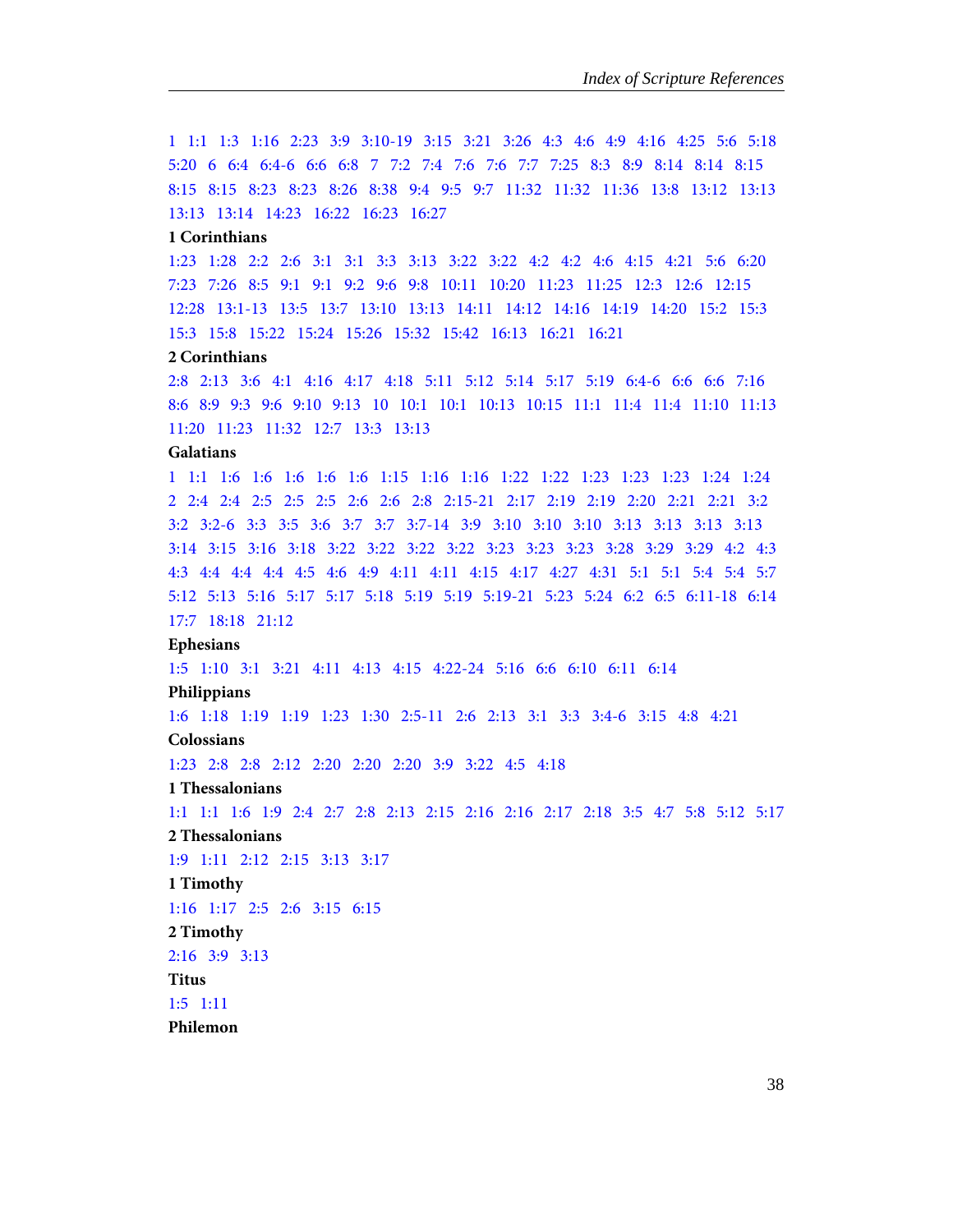[1:25](#page-38-2) **Hebrews** [2:2](#page-21-0) [5:12](#page-24-4)   [8:6](#page-21-10)  [9:9](#page-5-5) [9:10](#page-33-2)   [9:13](#page-33-2)   [9:15](#page-21-10)   [9:16](#page-19-3) [10:24](#page-34-10) [10:38](#page-13-7)   [12:24](#page-21-10) **James** [1:2](#page-27-5) [1:12](#page-27-5)   [1:24](#page-12-1)   [2:23](#page-18-14)   [3:10](#page-18-12) [4:9](#page-6-0) **1 Peter** [1:15](#page-7-9) [2:24](#page-19-5) [4:3](#page-34-2)   [5:9](#page-17-11) **2 Peter** [1:5](#page-17-10) [1:6](#page-34-11)   [2:14](#page-18-12)  [3:10](#page-24-9) [3:15](#page-14-5) [3:17](#page-14-6) **1 John** [3:12](#page-21-11) [3:12](#page-21-3) [3:20](#page-13-8) [5:20](#page-28-9) **Jude** [1:16](#page-21-12) **Revelation** [10:1](#page-12-8) [12:2](#page-28-5) [18:23](#page-33-1) [21:2](#page-30-8) **2 Maccabees** [2:21](#page-7-10) [4:27](#page-21-13) [8:1](#page-7-10)   [14:38](#page-7-10) **4 Maccabees** [4:16](#page-7-10)